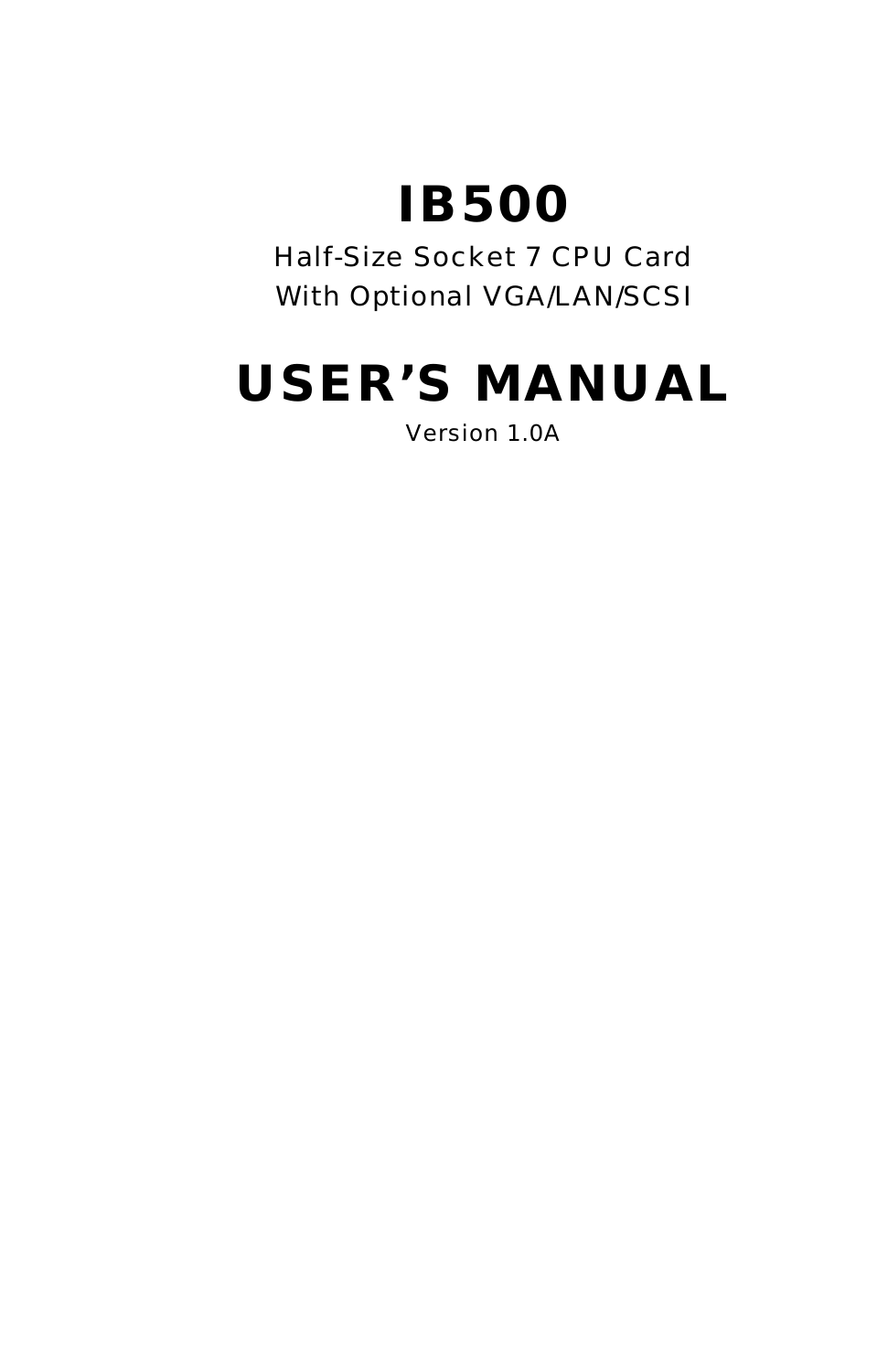### **Acknowledgments**

Award is a registered trademark of Award Software International, Inc.

PS/2 is a trademark of International Business Machines Corporation.

Intel and Pentium are registered trademarks of Intel Corporation. Microsoft Windows is a registered trademark of Microsoft Corporation.

Winbond is a registered trademark of Winbond Electronics Corporation.

All other product names or trademarks are properties of their respective owners.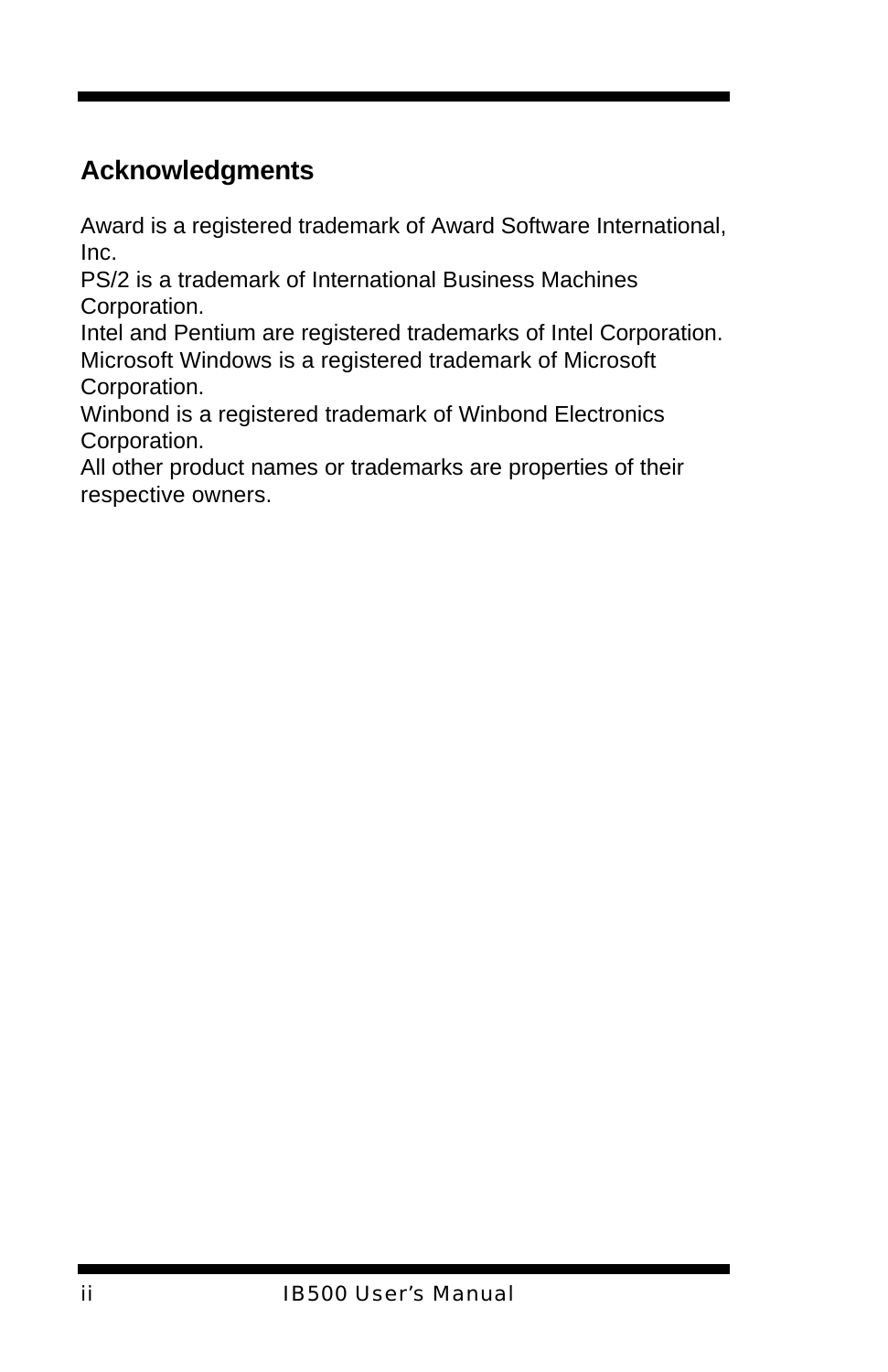# **Table of Contents**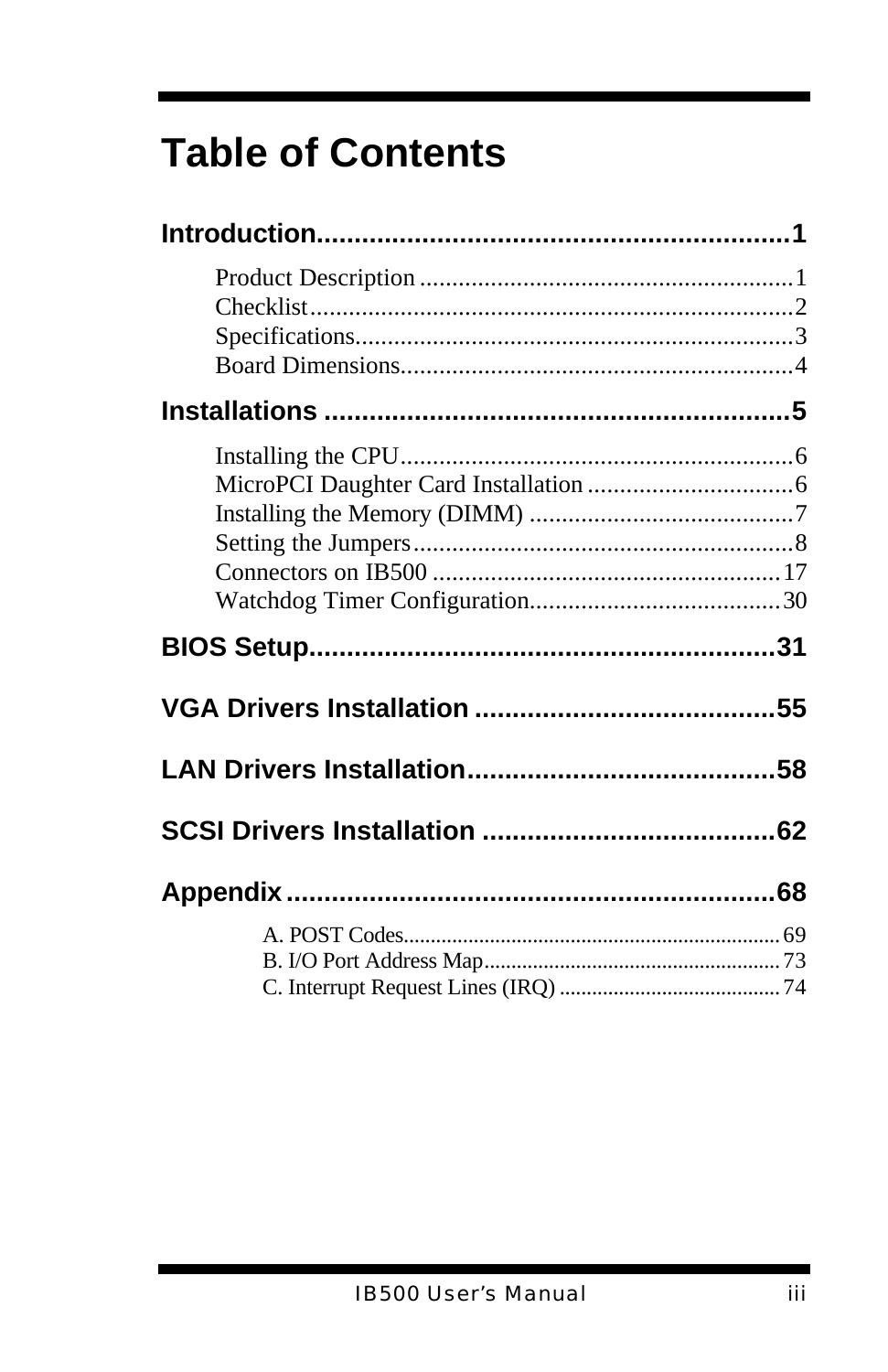

A Picture of the IB500 CPU Card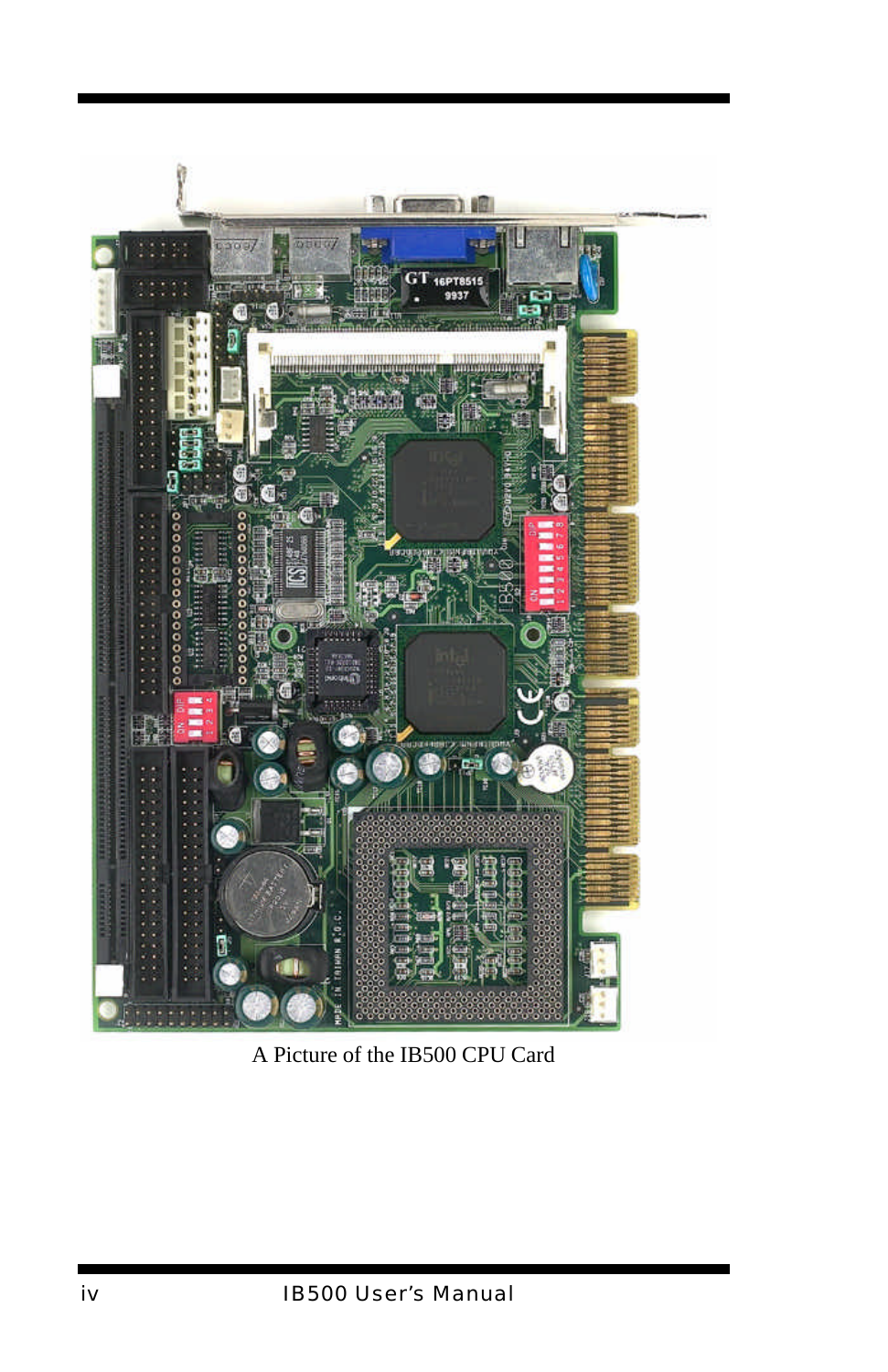# **Introduction**

# **Product Description**

IB500 is a high-performance PISA-compliant CPU card that comes with a MicroPCI Socket that supports MicroPCI daughter cards with VGA, VGA/LAN, LAN, and SCSI functions. It is based on the Intel 430TX PCIset and features a Socket 7 architecture that supports Socket 7 level processors with frequencies up to 400MHz using a front side bus of 60MHz or 66MHz.

System memory is provided by one 168-pin DIMM socket that accommodates up to 256MB SDRAM. The on board Award BIOS facilitates easy system configuration and peripheral setup. Other advanced features include *DiskOnChip flash disk support*, watchdog timer, USB and IrDA interface.

*DiskOnChip flash disks* are storage devices that has no moving parts and emulates FDD/HDD with Flash/RAM/ROM offering reliable data/program storage and long life span. They are reliable and suitable for industrial or other harsh environments characterized by motion, shock, vibration, adverse temperature, dust and humidity. Other features include faster data access, longer MTBF, lower power consumption, cost effective for small capacity and small form factor.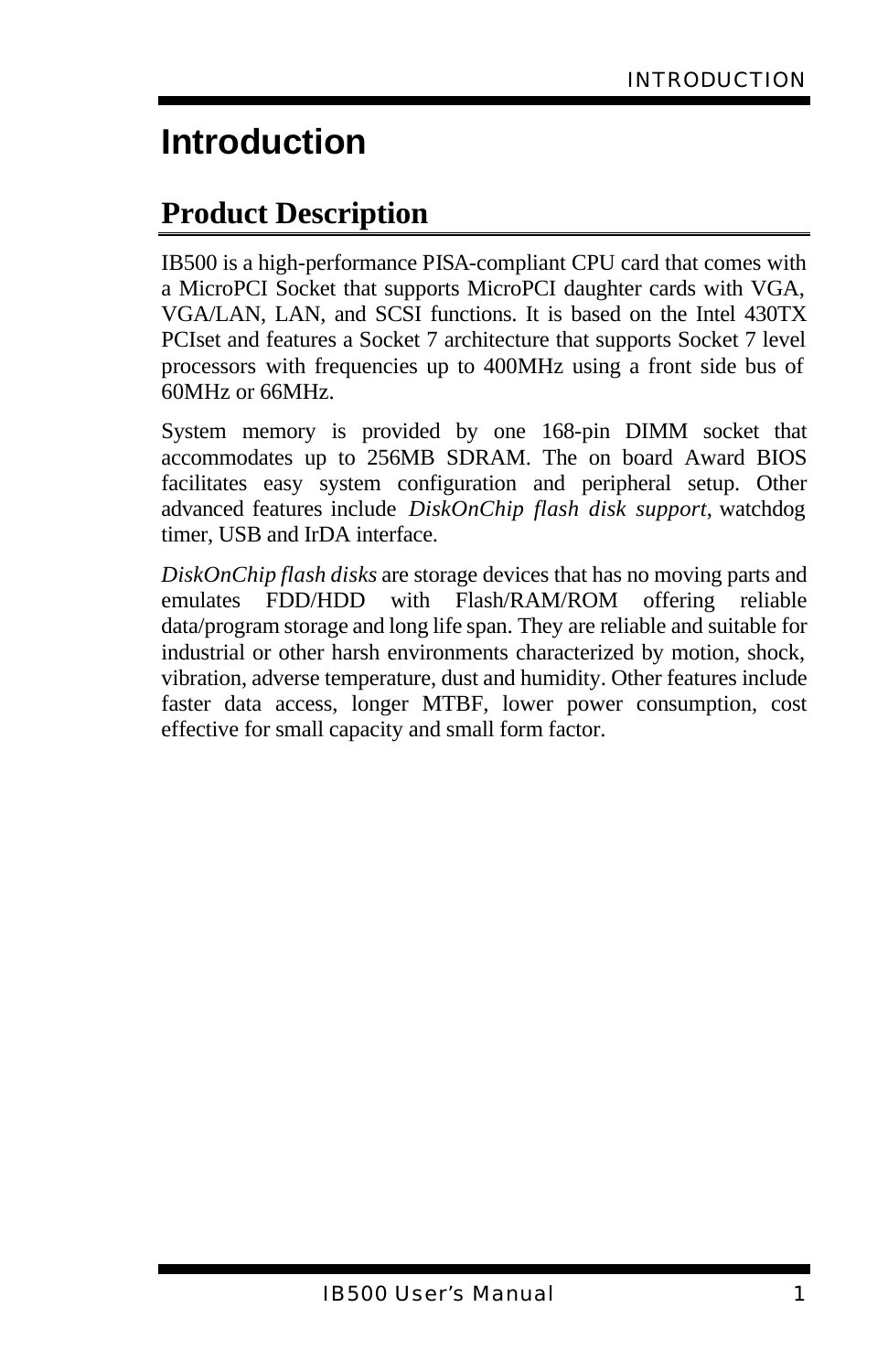# **Checklist**

Your IB500 package should include the items listed below.

- **·** The IB500 CPU Card
- **·** This User's Manual
- **·** 1 IDE Ribbon Cable
- **·** 1 Floppy Ribbon Connector
- **·** 2 Serial Port Ribbon Cables and 1 Parallel Port attached to a Mounting Bracket
- **·** 1 CD containing the following:
	- **·** Intel PCI IDE Driver and Flash Memory Utility
	- **·** VGA Drivers
	- **·** Ethernet Drivers
	- **·** Initio INIC1060 SCSI Drivers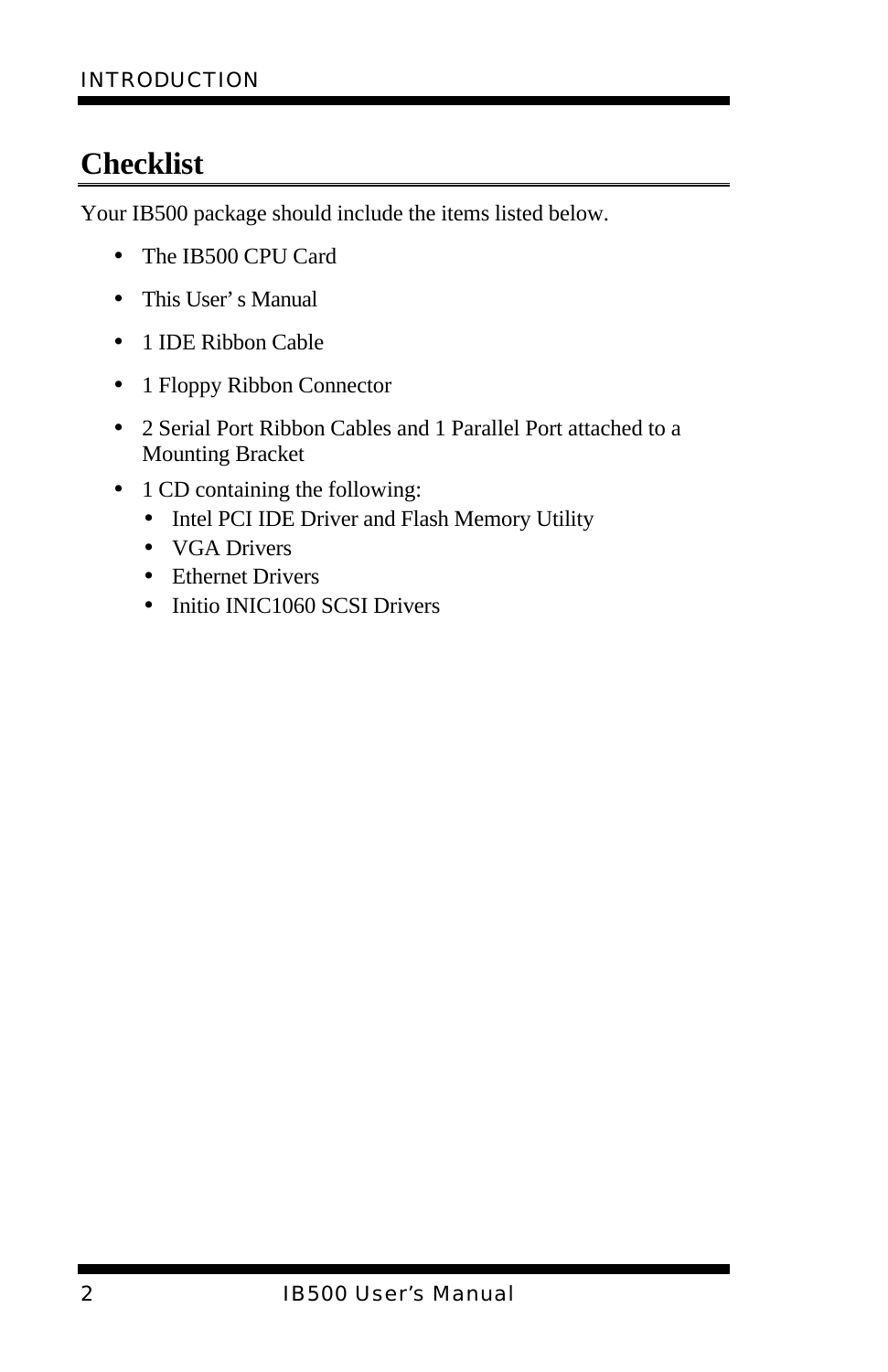# **Specifications**

| <b>Processor</b>      | Socket 7 processors with CPU frequency up to 400MHz      |
|-----------------------|----------------------------------------------------------|
| <b>Supported</b>      | 60MHz/66MHz Front Side Bus                               |
| <b>Chipset</b>        | Intel 430TX PCIset                                       |
| <b>BIOS</b>           | <b>Award BIOS</b>                                        |
|                       | Supports DMI, PnP                                        |
| <b>System Memory</b>  | 1x DIMM socket support up to 256MB capacity              |
| Multi I/O Chipset     | Winbond W83977EF (keyboard controller is built-in)       |
| <b>I/O</b> Features   | 1x FDD (up to 2.88MB, 3 Mode, LS120)                     |
|                       | 1x Parallel Port (EPP, ECP Port)                         |
|                       | 2x Serial Ports (1x RS232 and 1x RS232/422/485)          |
|                       | 1x IrDA TX/RX Headers                                    |
| <b>Bus Master IDE</b> | 2x IDE interfaces for up to 4 devices; supports PIO Mode |
|                       | 3/4 or Ultra DMA/33 IDE HDD, and ATAPI CD-ROM            |
| VGA (option)          | Using IBD69 MicroPCI VGA card or IBD99 MicroPCI          |
|                       | <b>VGA/LAN</b> Combo card that features:                 |
|                       | CHIPS 69000 PCI VGA accelerator                          |
|                       | CRT & LCD panel support                                  |
|                       | 2MB integrated memory                                    |
| Ethernet (option)     | Using IBD59 MicroPCI LAN card or IBD99 MicroPCI          |
|                       | VGA/LAN Combo card that features:                        |
|                       | Intel 82559 Fast Ethernet controller                     |
|                       | 10/100Mbps data transfer speeds, WakeOnLAN support       |
|                       | Using IBL39 MicroPCI LAN card that features:             |
|                       | Realtek RTL8139 Fast Ethernet controller                 |
|                       | 10/100Mbps data transfer speeds, WakeOnLAN support       |
| <b>SCSI</b> (option)  | Using <b>IBD60</b> MicroPCI LAN SCSI card featuring:     |
|                       | Initio INIC1060 Ultra 2 SCSI controller                  |
|                       | Built-in Ultra2 SCSI connector                           |
| <b>Hardware</b>       | Winbond W83781D IC                                       |
| <b>Monitoring</b>     | Monitors CPU/system temperature and voltages             |
| <b>SSD</b> Interface  | Supports M-Systems 2MB~144MB DiskOnChip flash disk       |
| <b>Other Features</b> | Watchdog timer                                           |
| Power                 | 8A (max)<br>$+5V$                                        |
| <b>Consumption</b>    | $+/-12V$ 200mA (max)                                     |
| <b>Form Factor</b>    | Half Size, PISA compliant                                |
| <b>Dimensions</b>     | 186mm x 129mm (7.32" x 5.0")                             |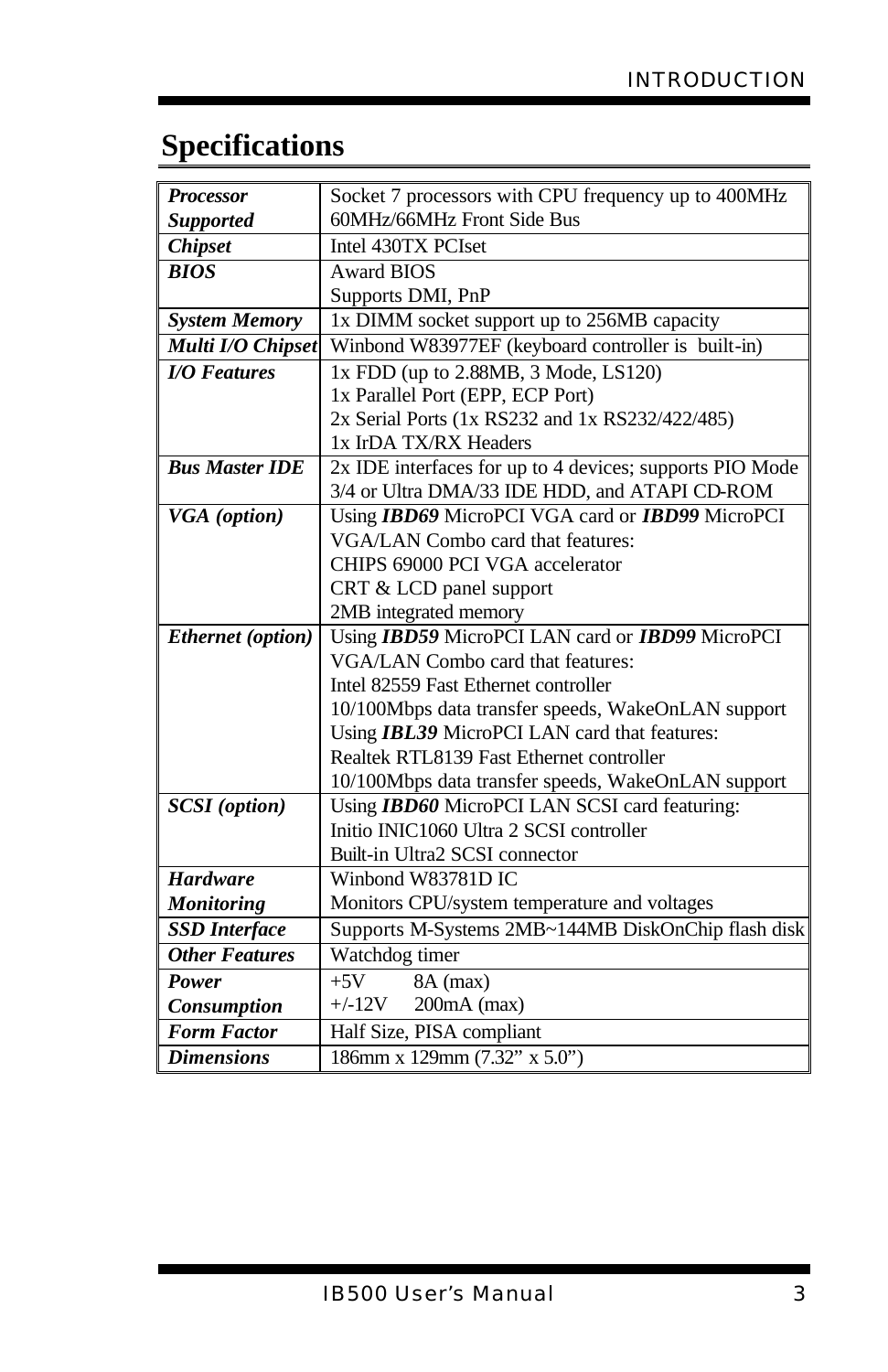### **Board Dimensions**

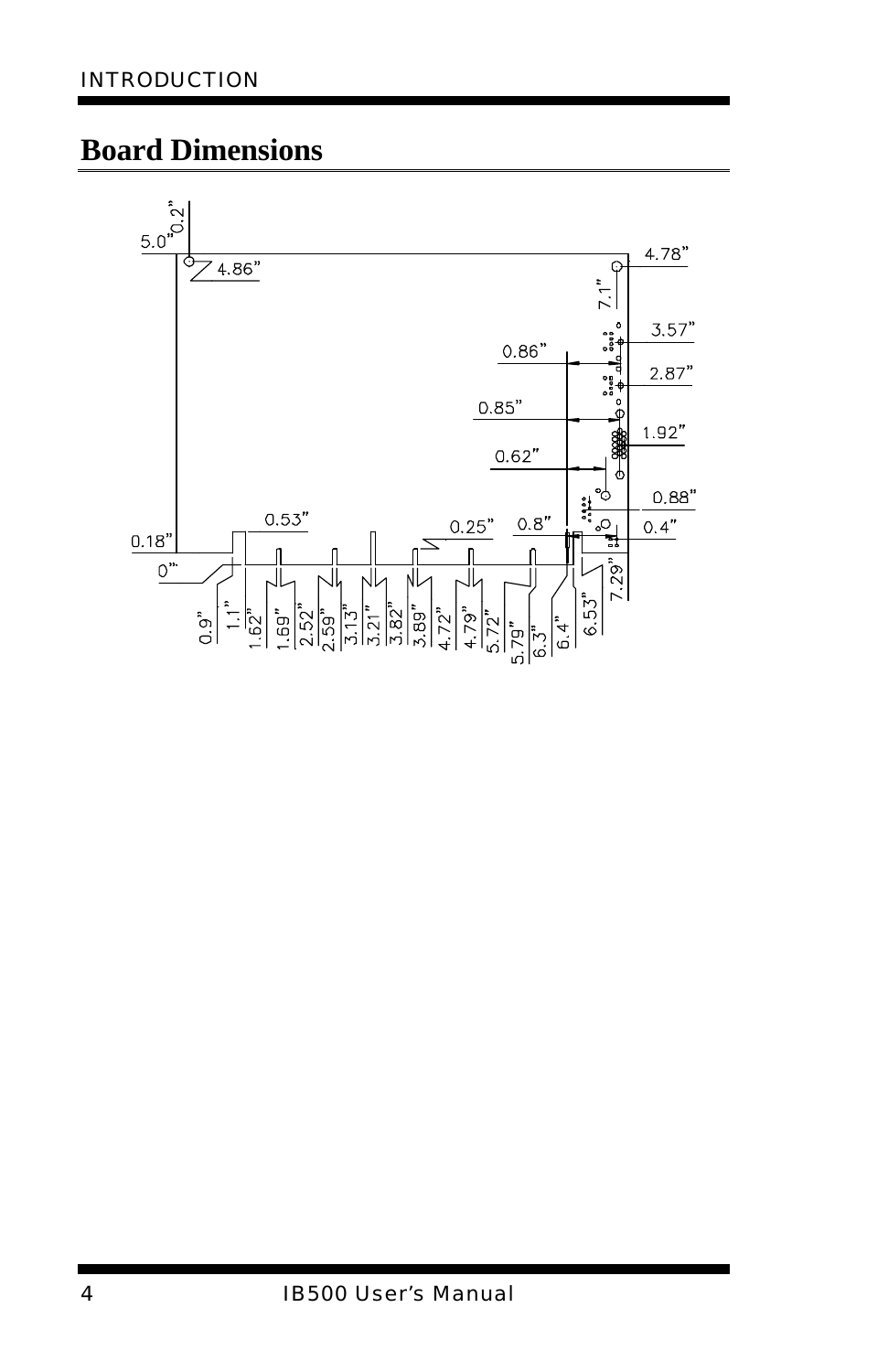# **Installations**

This section provides information on how to use the jumpers and connectors on the IB500 in order to set up a workable system. The topics covered are: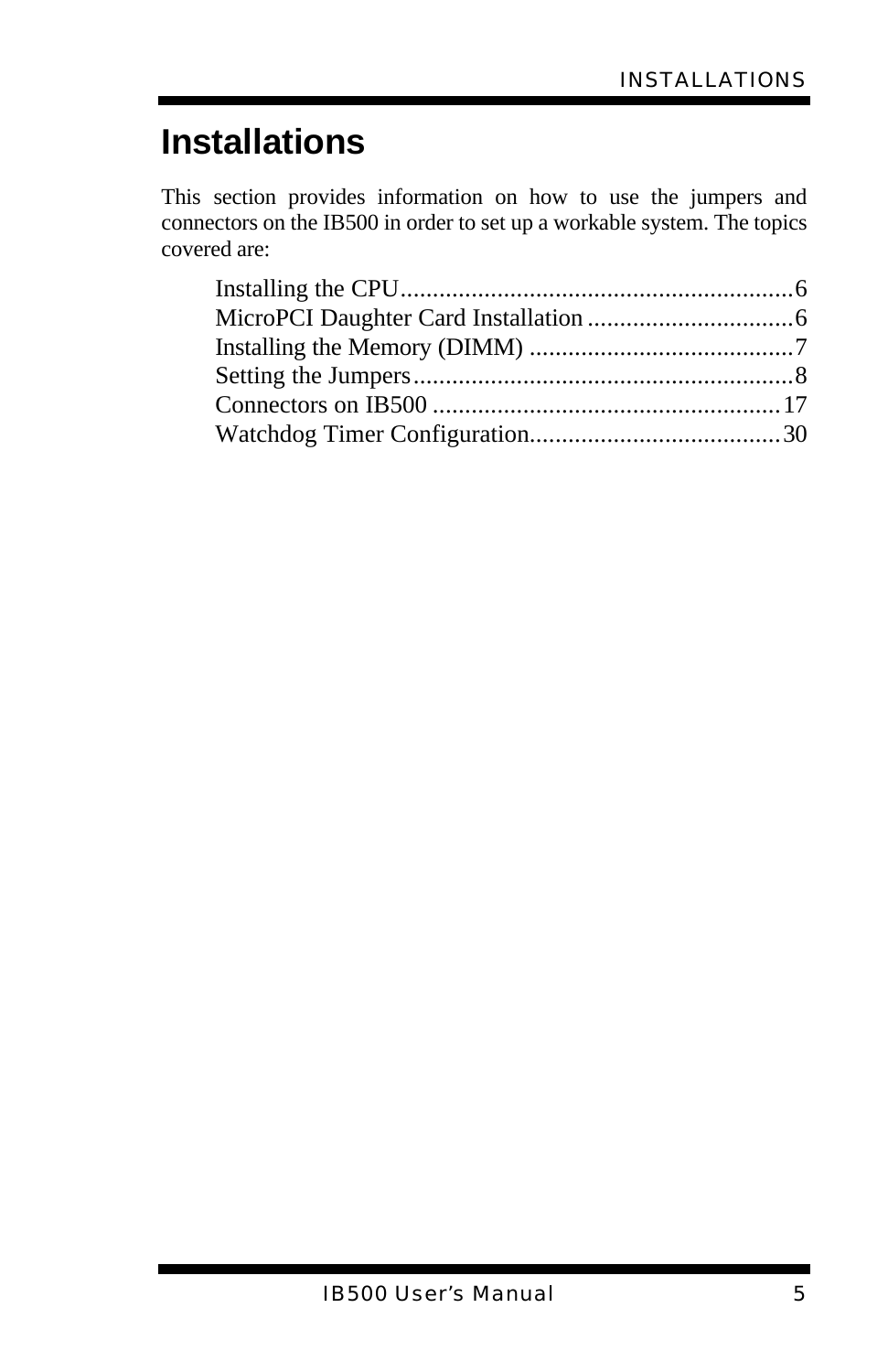# **Installing the CPU**

The IB500 CPU Card supports a Socket 7 processor socket that comes with a lever to secure the processor. Raise this lever to approximately 90<sup>°</sup> to allow the insertion of the processor. Place the processor into the socket by making sure the notch on the corner of the CPU corresponds with that of the socket. Once the processor has slid into the socket, return the lever to the lock position.

After you have installed the processor into the socket, check if the jumpers for the CPU type and speed are correct. Refer to the section on *Setting the Jumpers*.



*Ensure that the CPU heat sink and the CPU's top surface are in total contact to avoid CPU overheating problem that would cause your system to hang or be unstable.* 

# **MicroPCI Daughter Card Installation**

The IB500 CPU card is integrated with one **MicroPCI socket** that uses a 144-pin connector. The socket can accommodate the VGA, Ethernet or SCSI MicroPCI daughter cards.

To insert the MicroPCI daughter cards, position it at 30° to the PCB and gently push it into the MicroPCI connector. The card will not fit when inserted at an angle of 45° or 15°. Once inserted, slowly press the card towards the PCB until it locks on both sides to the clips of the connector. Screw the card to the PCB to secure the installation.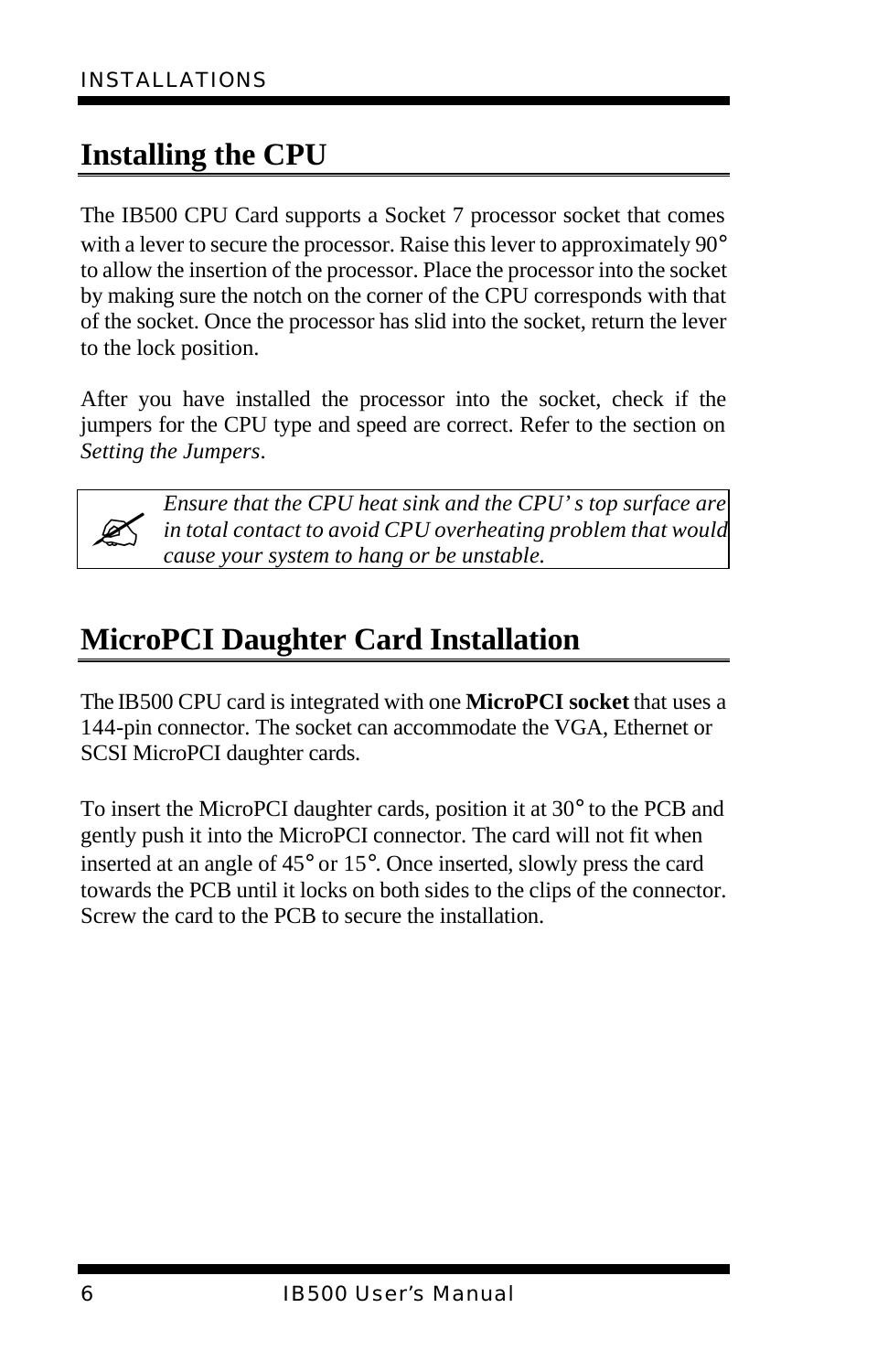## **Installing the Memory (DIMM)**

The IB500 CPU Card supports one 168-pin DIMM socket that accommodates a maximum memory of 256MB in SDRAM type. The memory module capacities supported are 32MB, 64MB, 128MB and 256MB.

#### **Installing and Removing DIMMs**

To install the DIMM, locate the memory slot on the CPU card and perform the following steps:

- 1. Hold the DIMM so that the two keys of the DIMM align with those on the memory slot.
- 2. Gently push the DIMM in an upright position until the clips of the slot close to hold the DIMM in place when the DIMM touches the bottom of the slot.
- 3. To remove the DIMM, press the clips with both hands.



**Top View of DIMM Socket**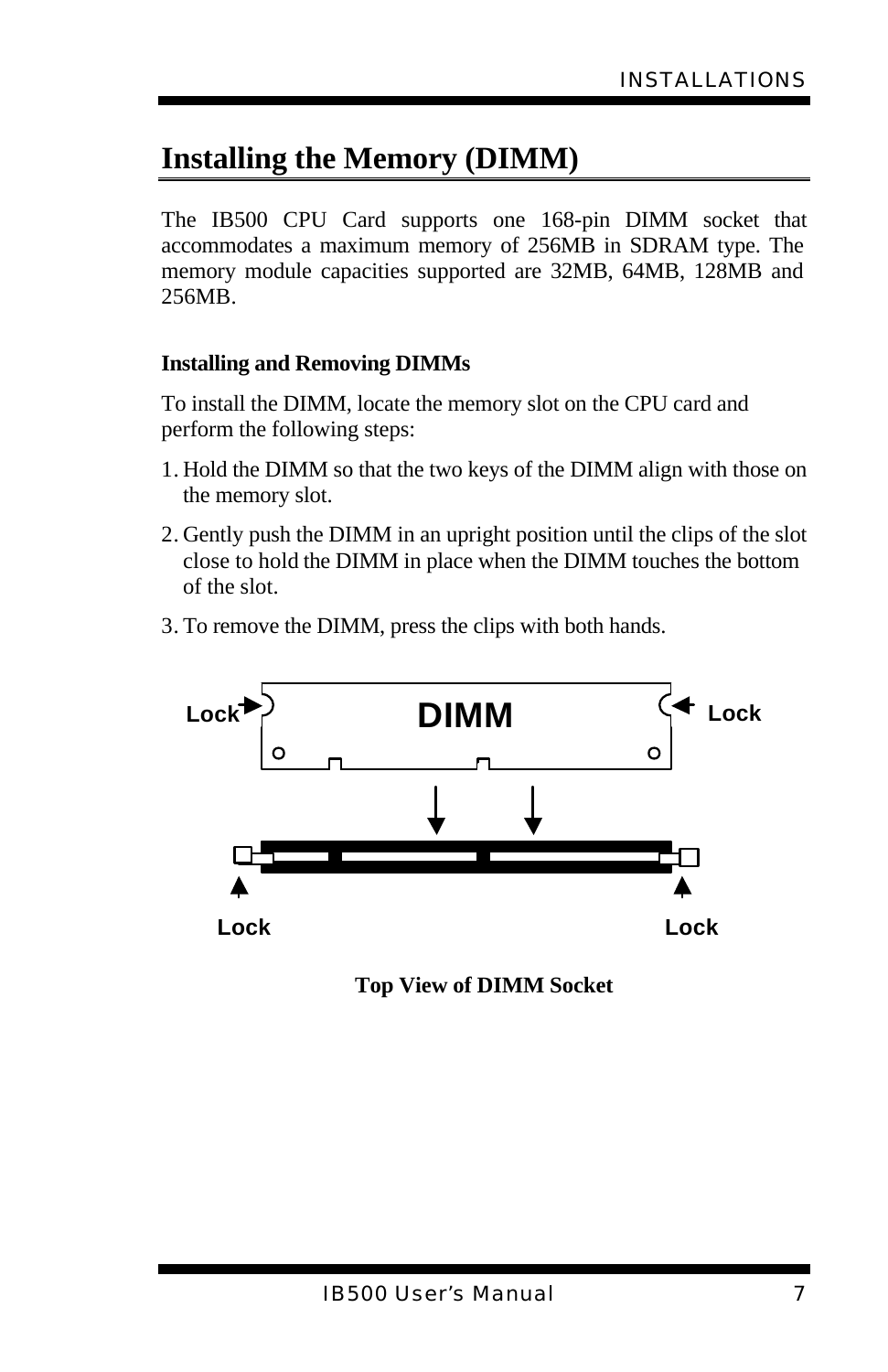### **Setting the Jumpers**

Jumpers on IB500 are used to select various settings and features according to your needs and applications. Contact your supplier if you have doubts about the best configuration for your needs. The following lists the connectors on IB500 and their respective functions.

| JP1, JP2, JP3: RS232/422/485 (COM2) Selection  14 |  |
|---------------------------------------------------|--|
|                                                   |  |
|                                                   |  |
|                                                   |  |
|                                                   |  |
|                                                   |  |
|                                                   |  |
|                                                   |  |
|                                                   |  |

*The following conventions are used in this section:*

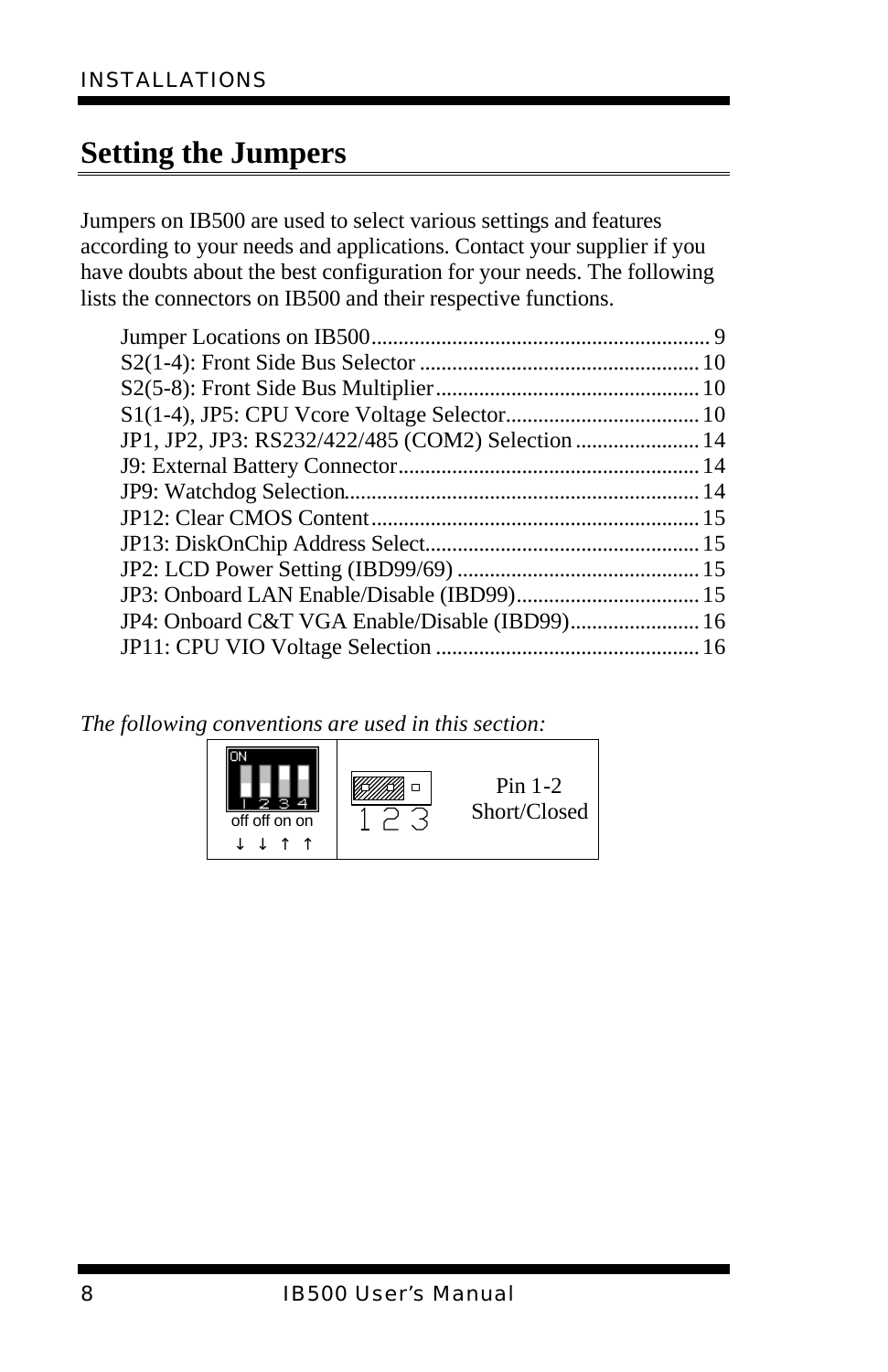#### **Jumper Locations on IB500**

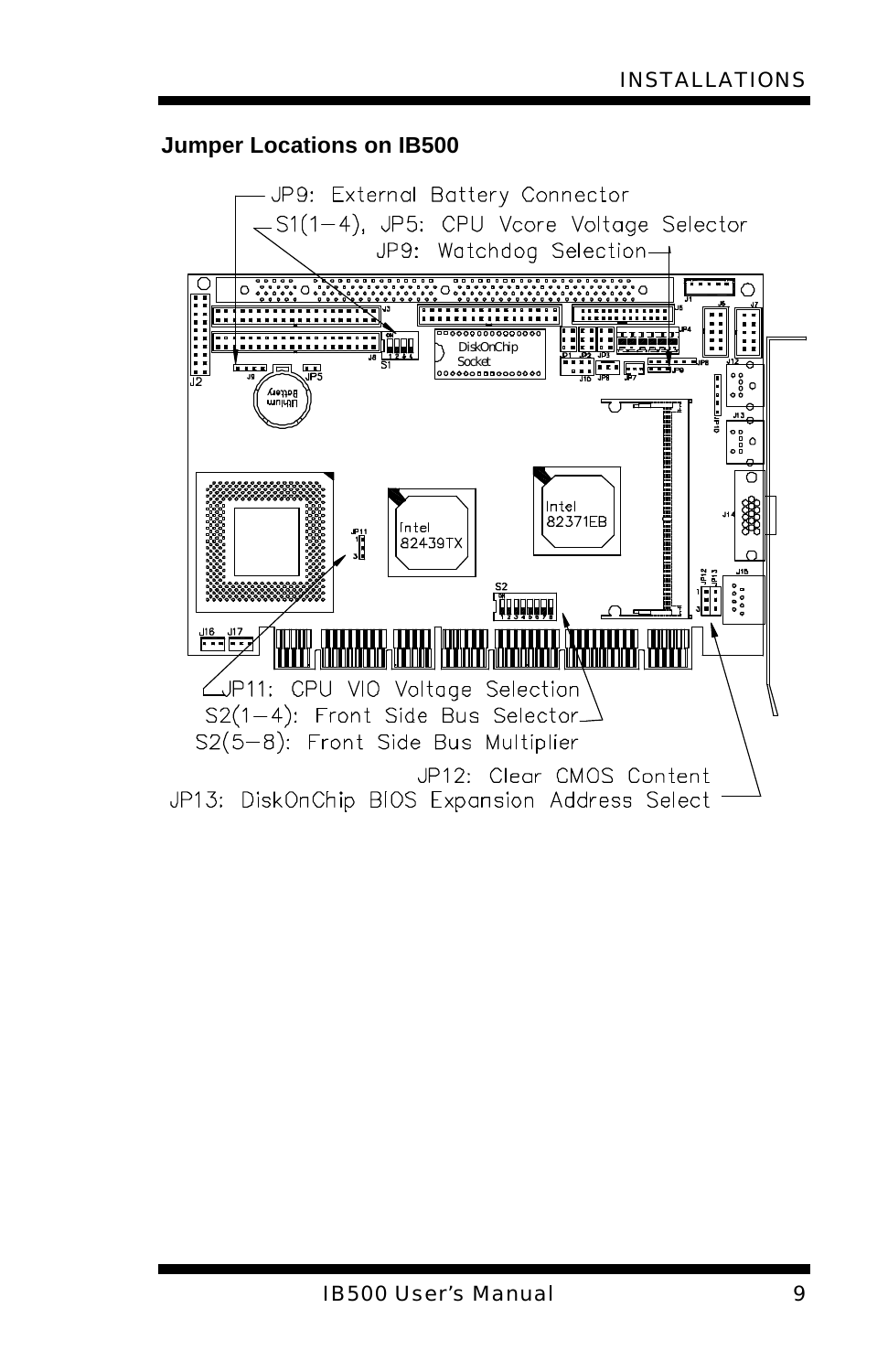#### **S2(1-4): Front Side Bus Selector**

The table below shows the switch settings for the CPU front side bus.

| <b>Front Side Bus</b> | $S2(1-4)$     | <b>Front Side Bus</b> | $S2(1-4)$       |
|-----------------------|---------------|-----------------------|-----------------|
| 60MHz                 | on on off off | 66MHz                 | off off off off |

#### **S2(5-8): Front Side Bus Multiplier**

| <b>Multiplier</b> | $S2(5-8)$       | <b>Multiplier</b> | $S2(5-8)$      |
|-------------------|-----------------|-------------------|----------------|
| 1.5x / 3.5x       | off off off off | 4                 | on off on off  |
| 2x/6x             | on off off off  | 4.5x              | on on on off   |
| 2.5x              | on on off off   | 5x                | off on on off  |
| 3x                | off on off off  | 5.5x              | off off on off |

**S1(1-4), JP5: CPU Vcore Voltage Selector**

| <b>Vcore</b> | $S1(1-4)$            | JP5                   | <b>V</b> core | $S1(1-4)$     | JP5          |
|--------------|----------------------|-----------------------|---------------|---------------|--------------|
| 3.5V         | on on on on          | П<br>П<br><b>OPEN</b> | 2.0V          | off on on on  | <b>CLOSE</b> |
| 2.8V         | ГN<br>off off off on | п<br>п<br><b>OPEN</b> | 1.95V         | on off on on  | CLOSE        |
| 2.2V         | off on off off       | □<br>п<br><b>OPEN</b> | 1.90V         | off off on on | <b>CLOSE</b> |
| 2.05V        | on on on on          | <b>CLOSE</b>          |               |               |              |

*10 IB500 User's Manual*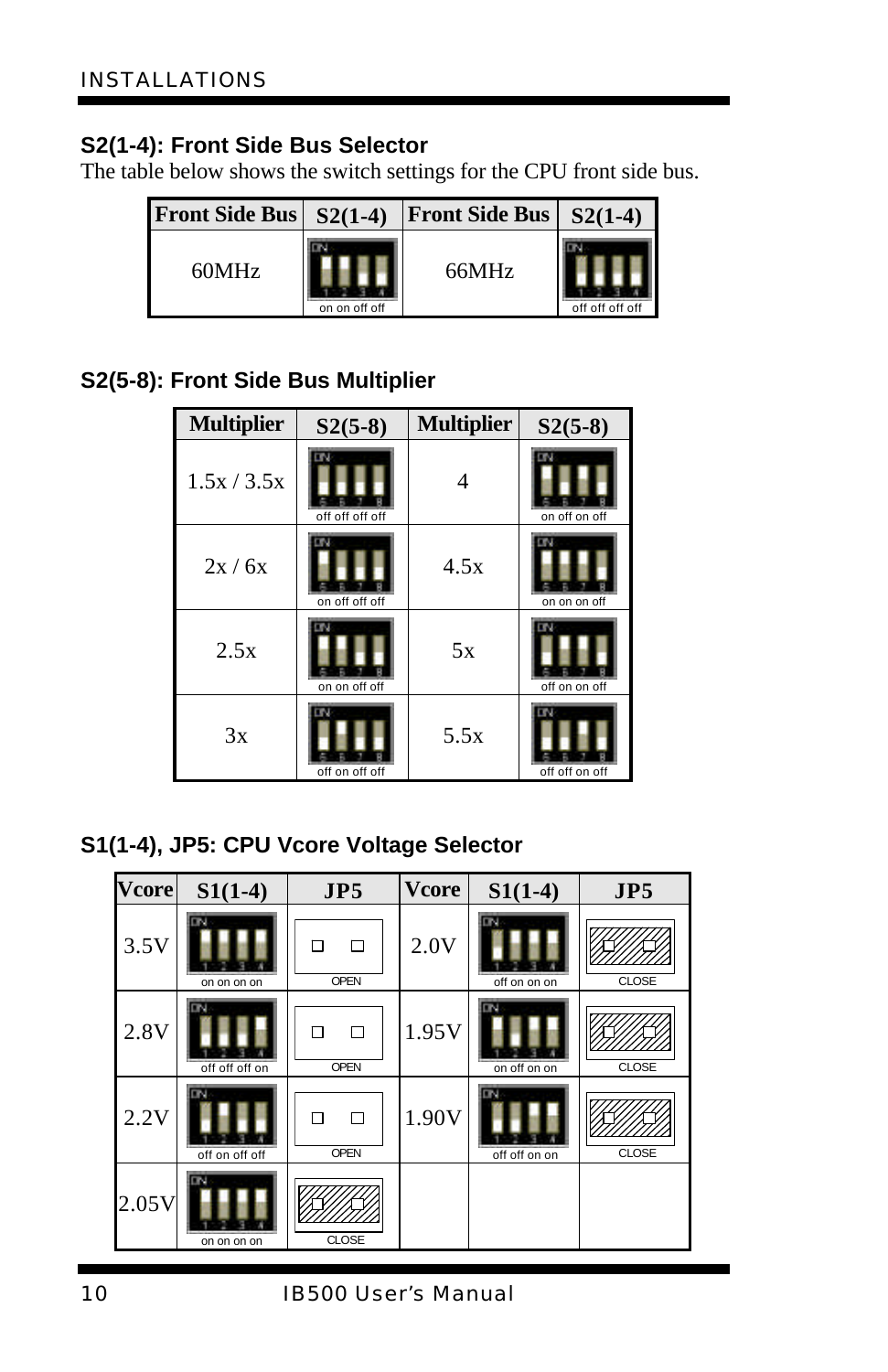#### **FREQUENCY SETTINGS FOR INTEL PROCESSORS**

| <b>CPU FREQ.</b>       | <b>Bus Clock</b><br><b>Multiplier</b> | <b>Switch Setting</b>          |
|------------------------|---------------------------------------|--------------------------------|
| P54C-90                | 60MHz<br>1.5x                         | on on off off off off off off  |
| P54C-100               | 66MHz<br>1.5x                         | off off off off off off off    |
| P54C-120               | 60MHz<br>2x                           | on on off off on off off off   |
| P54C-133               | 66MHz<br>2x                           | off off off on off off off     |
| P54C-150               | 60MHz<br>2.5x                         | on on off off on on off off    |
| P54C/P55C-166          | 66MHz<br>2.5x                         | off off off on on off off      |
| P54C/P55C-200          | 66MHz<br>3x                           | off off off off off on off off |
| P55C-233               | 66MHz<br>3.5x                         | off off off off off off on     |
| Tillamook*<br>(233MHz) | 66MHz<br>3.5x                         | off off off off off off on     |
| Tillamook*<br>(266MHz) | 66MHz<br>4x                           | off off off off on off on off  |

**\*** *Tillamook has a CPU Vcore voltage of 1.95V.*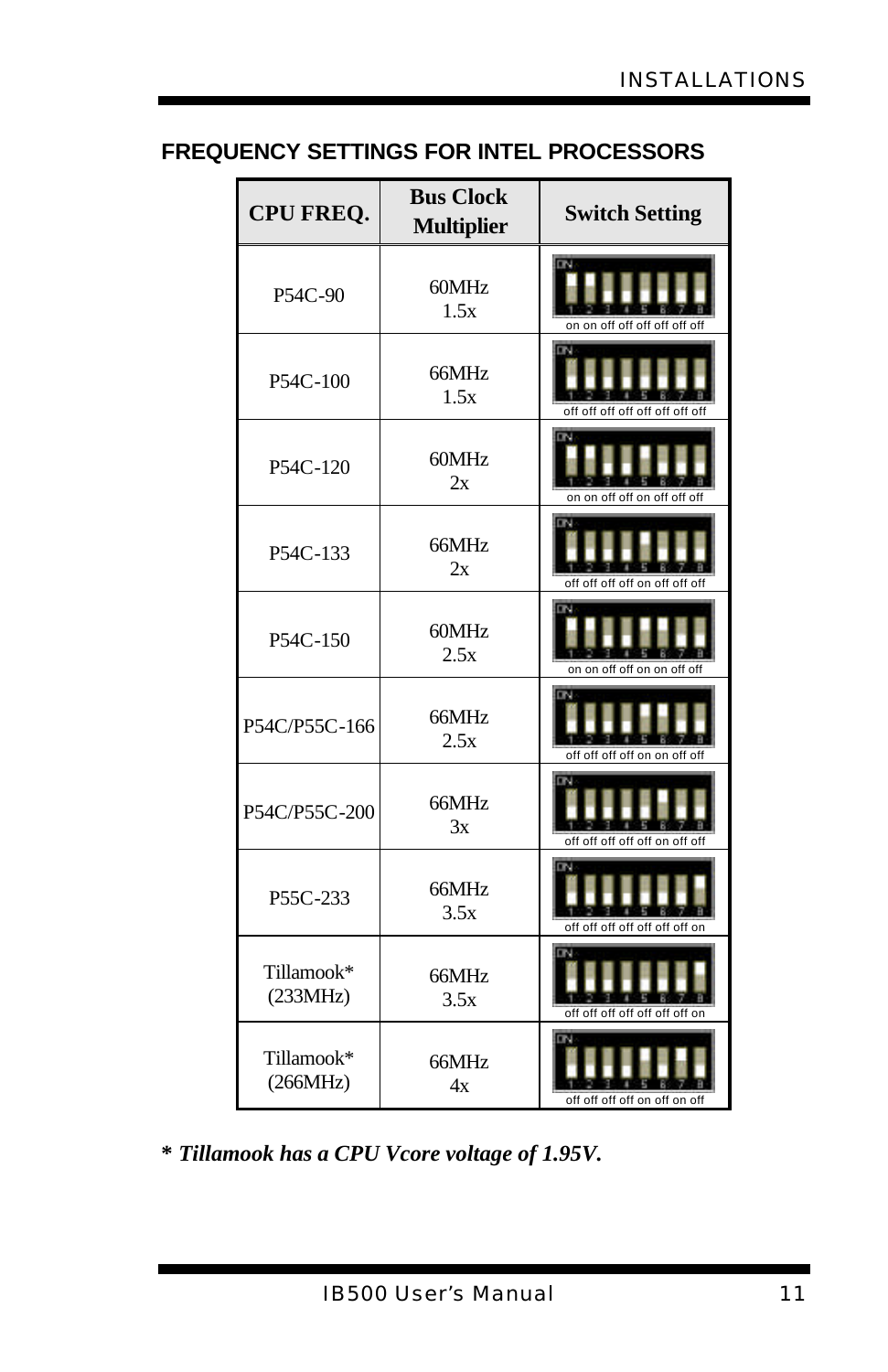#### **FREQUENCY SETTINGS FOR AMD PROCESSORS**

| <b>CPU FREQ.</b>   | <b>FSB</b><br><b>Multiplier</b> | <b>Switch Setting</b>          |
|--------------------|---------------------------------|--------------------------------|
| K6-200             | 66MHz<br>3x                     | off off off off off on off off |
| K6-233             | 66MHz<br>3.5x                   | off off off off off off off    |
| K6-266<br>K6/2-266 | 66MHz<br>4x                     | off off off on off on off      |
| K6-300<br>K6/2-300 | 66MHz<br>4.5x                   | off off off off on on on off   |
| $K6/2-333$         | 66MHz<br>5x                     | off off off off off on on off  |
| K6/2-366           | 66MHz<br>5.5x                   | off off off off off on off     |
| $K6/2-400$         | 66MHz<br>бx                     | off off off off on off off off |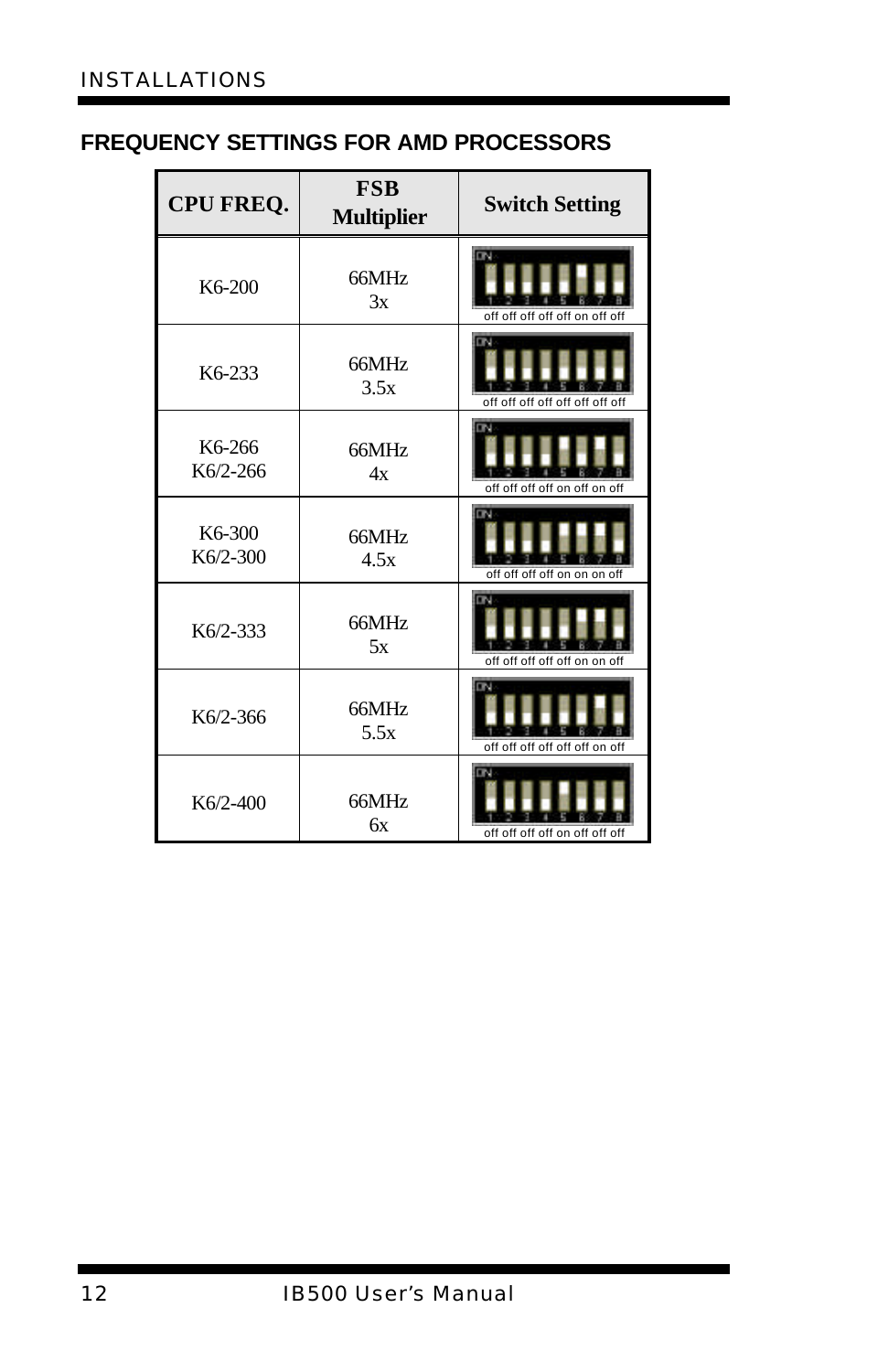#### **FREQUENCY SETTINGS FOR CYRIX PROCESSORS**

| <b>CPU FREQ.</b>         | <b>FSB</b><br><b>Multiplier</b> | <b>Switch Setting</b>           |
|--------------------------|---------------------------------|---------------------------------|
| $P150+$<br>(120MHz)      | 60MHz<br>2x                     | on on off off on off off off    |
| $P166+$<br>(133MHz)      | 66MHz<br>2x                     | off off off off on off off off  |
| PR166<br>(150MHz)        | 60MHz<br>2.5x                   | on on off off on on off off     |
| <b>PR200</b><br>(166MHz) | 66MHz<br>2.5x                   | off off off on on off off       |
| PR233<br>(200MHz)        | 66MHz<br>3x                     | off off off off off on off off  |
| PR266<br>(233MHz)        | 66MHz<br>3.5x                   | off off off off off off off off |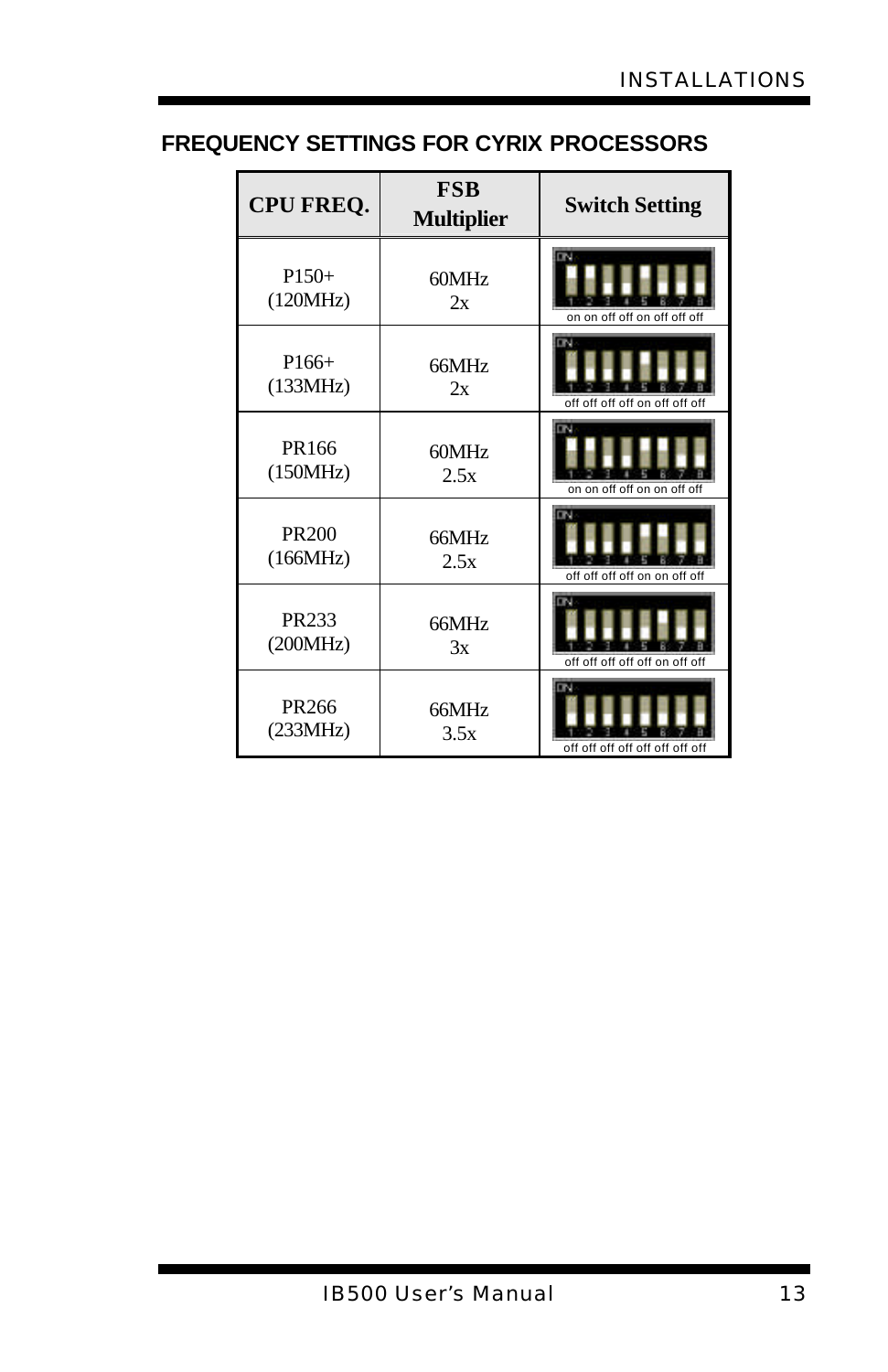#### **JP1, JP2, JP3: RS232/422/485 (COM2) Selection**

COM1 is fixed for RS-232 use only.

COM2 is selectable for RS232, RS-422 and RS-485.

The following table describes the jumper settings for COM2 selection.

| 6                                  | <b>COM2</b><br><b>Function</b>    | <b>RS-232</b>           | <b>RS-422</b>           | <b>RS-485</b>           |
|------------------------------------|-----------------------------------|-------------------------|-------------------------|-------------------------|
| П                                  |                                   | JPI:                    | JPI:                    | JPI:                    |
|                                    |                                   | $1 - 2$                 | $3 - 4$                 | $5-6$                   |
| - 5<br>$\mathcal{F}$<br>JP.<br>JP2 | Jumper<br>Setting<br>(pin closed) | JP2:<br>$3 - 5 & 4 - 6$ | JP2:<br>$1 - 3 & 2 - 4$ | JP2:<br>$1 - 3 & 2 - 4$ |
| JP3                                |                                   | JP3:<br>$3 - 5 & 4 - 6$ | JP3:<br>$1 - 3 & 2 - 4$ | JP3:<br>$1 - 3 & 2 - 4$ |

#### **J9: External Battery Connector**

This 4-pin connector allows the user to connect an external battery to maintain the information stored in the CMOS RAM in case the built-in battery malfunctions.

**1234** General Battery<br>1234 (default)

 $\boxed{\frac{p \cdot p \cdot p}{1234}}$ External Battery

| $\text{Pin }#$ | <b>Signal Name</b> |
|----------------|--------------------|
|                | Ground             |
|                | <b>Battery GND</b> |
|                | N.C.               |
|                | Vcc                |

#### **JP9: Watchdog Selection**

| JP9 | <b>Setting</b>            | <b>Function</b> |
|-----|---------------------------|-----------------|
|     | $Pin$ 1-2<br>Short/Closed | <b>NMI</b>      |
|     | $Pin 2-3$<br>Short/Closed | Reset           |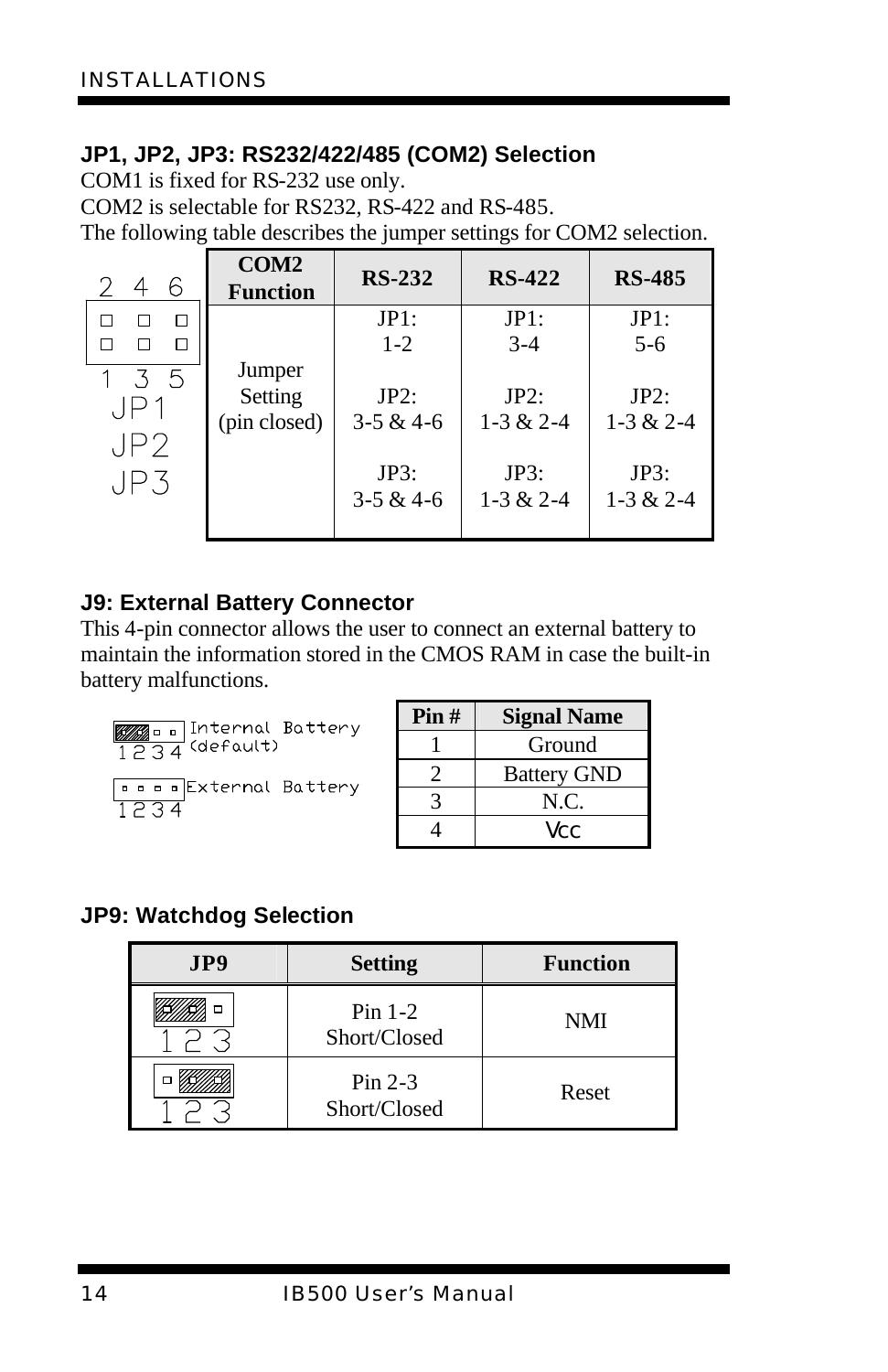#### **JP12: Clear CMOS Content**

| JPI2 | <b>Setting</b>            | <b>Function</b>           |
|------|---------------------------|---------------------------|
|      | $Pin$ 1-2<br>Short/Closed | Normal Operation          |
|      | $Pin 2-3$<br>Short/Closed | <b>Clear CMOS Content</b> |

#### **JP13: DiskOnChip Address Select**

| JPI3 | <b>Address</b>        |
|------|-----------------------|
| n    | D0000-D7FFF           |
|      | D8000-DFFFF (default) |

#### **JP2: LCD Power Setting (IBD99/69)**

The IBD99/69 C&T 69000 VGA MicroPCI daughter card supports 5V and 3.3V power. Use JP2 to select the power setting.

| 3.3V Setting | <b>5V Setting</b> |
|--------------|-------------------|
|              |                   |

#### **JP3: Onboard LAN Enable/Disable (IBD99)**

| JP3 | <b>Setting</b>            | <b>LAN Function</b> |
|-----|---------------------------|---------------------|
|     | $Pin$ 1-2<br>Short/Closed | Enabled             |
|     | Pin $2-3$<br>Short/Closed | <b>Disabled</b>     |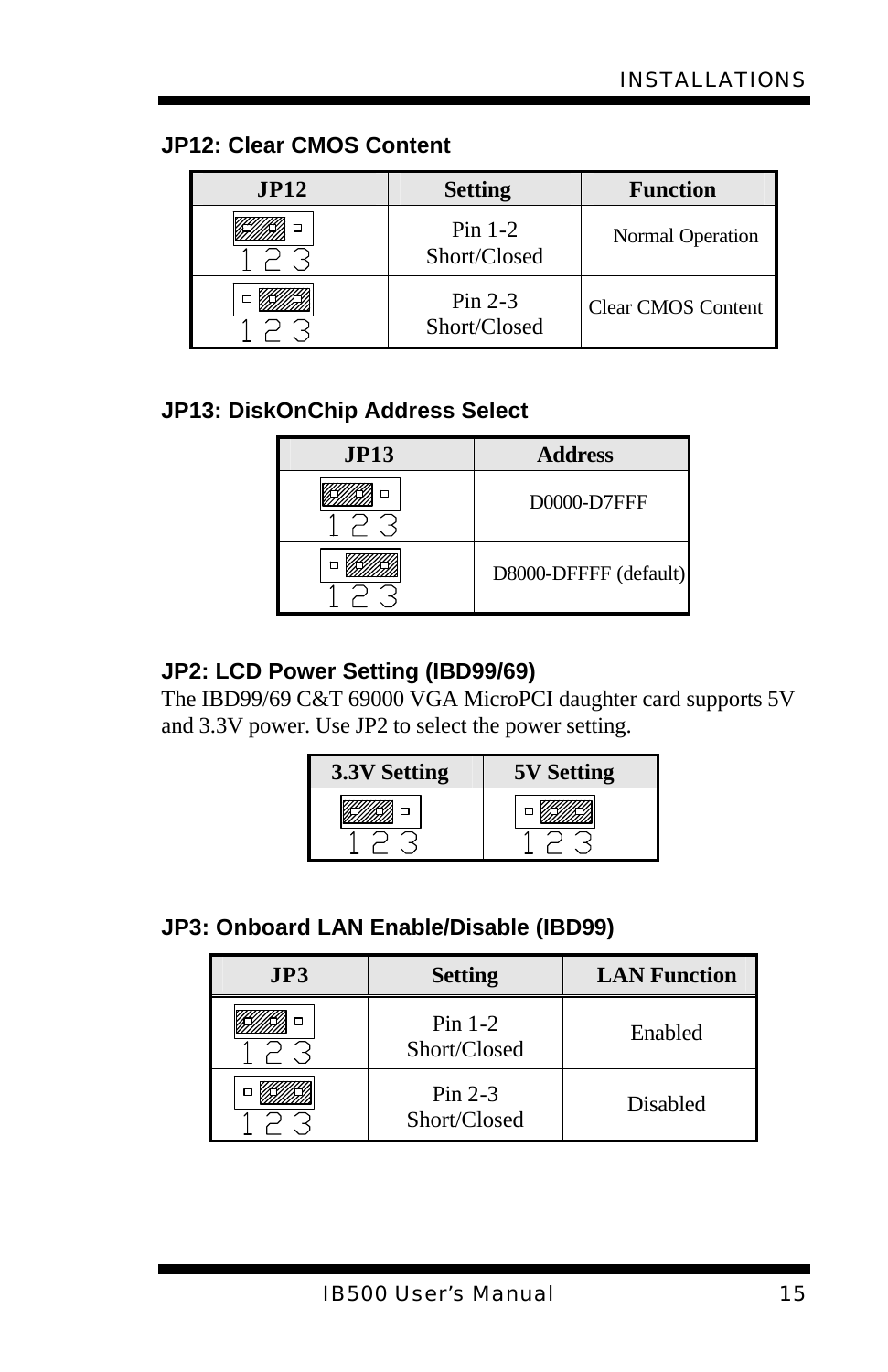|  |  |  |  | JP4: Onboard C&T VGA Enable/Disable (IBD99) |  |
|--|--|--|--|---------------------------------------------|--|
|--|--|--|--|---------------------------------------------|--|

| JP4 | <b>Setting</b>            | <b>VGA Function</b> |
|-----|---------------------------|---------------------|
|     | $Pin$ 1-2<br>Short/Closed | Enabled             |
|     | $Pin 2-3$<br>Short/Closed | Disabled            |

#### **JP11: CPU VIO Voltage Selection**

| JPI1 | <b>Setting</b>            | <b>Voltage</b>                                  |
|------|---------------------------|-------------------------------------------------|
| п    | $Pin$ 1-2<br>Short/Closed | 2.5V, for Intel<br>low-power<br>consumption CPU |
|      | $Pin 2-3$<br>Short/Closed | 3.3V (default)                                  |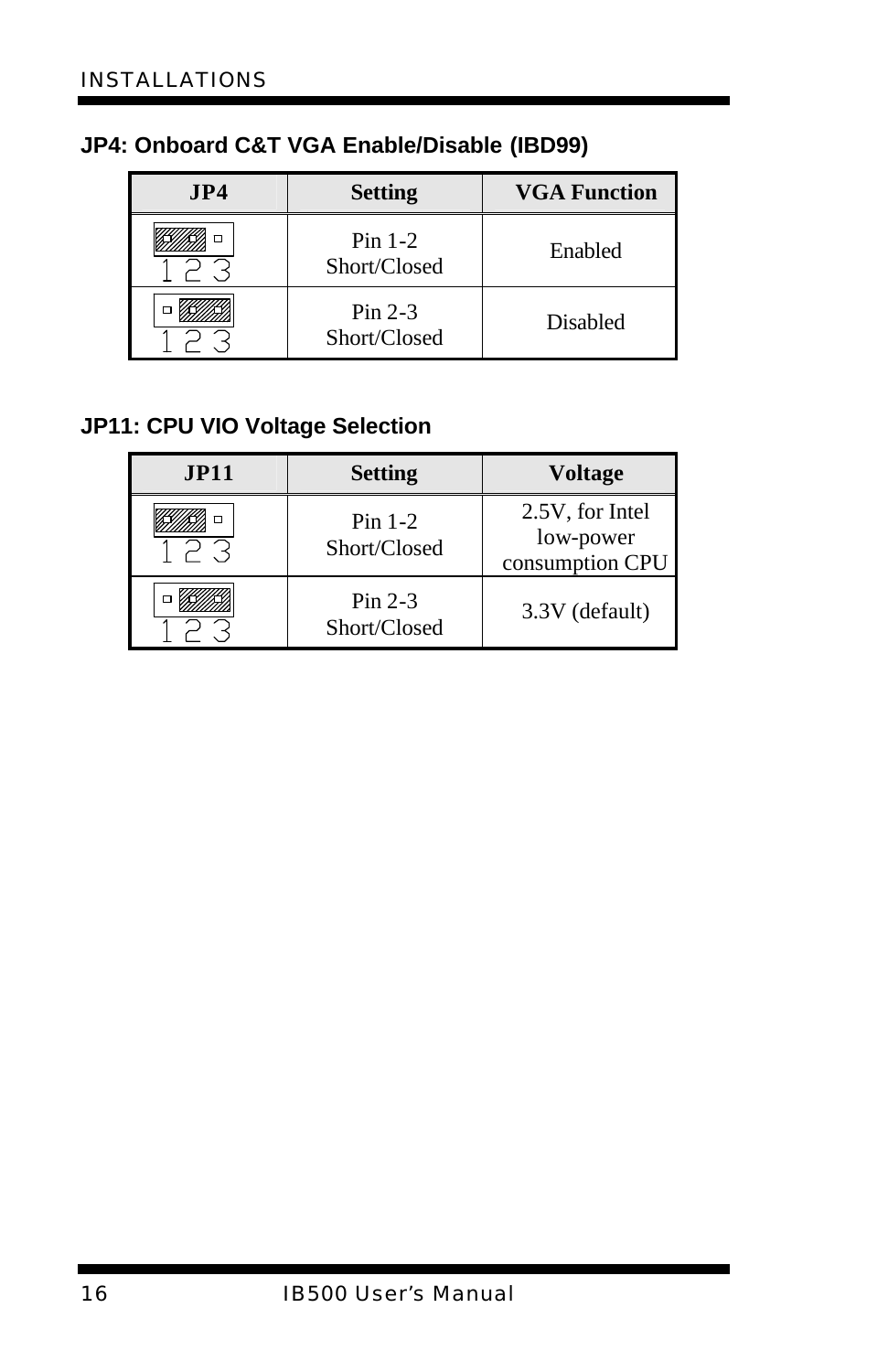### **Connectors on IB500**

The connectors on IB500 allows you to connect external devices such as keyboard, floppy disk drives, hard disk drives, printers, etc. The following table lists the connectors on IB500 and their respective functions.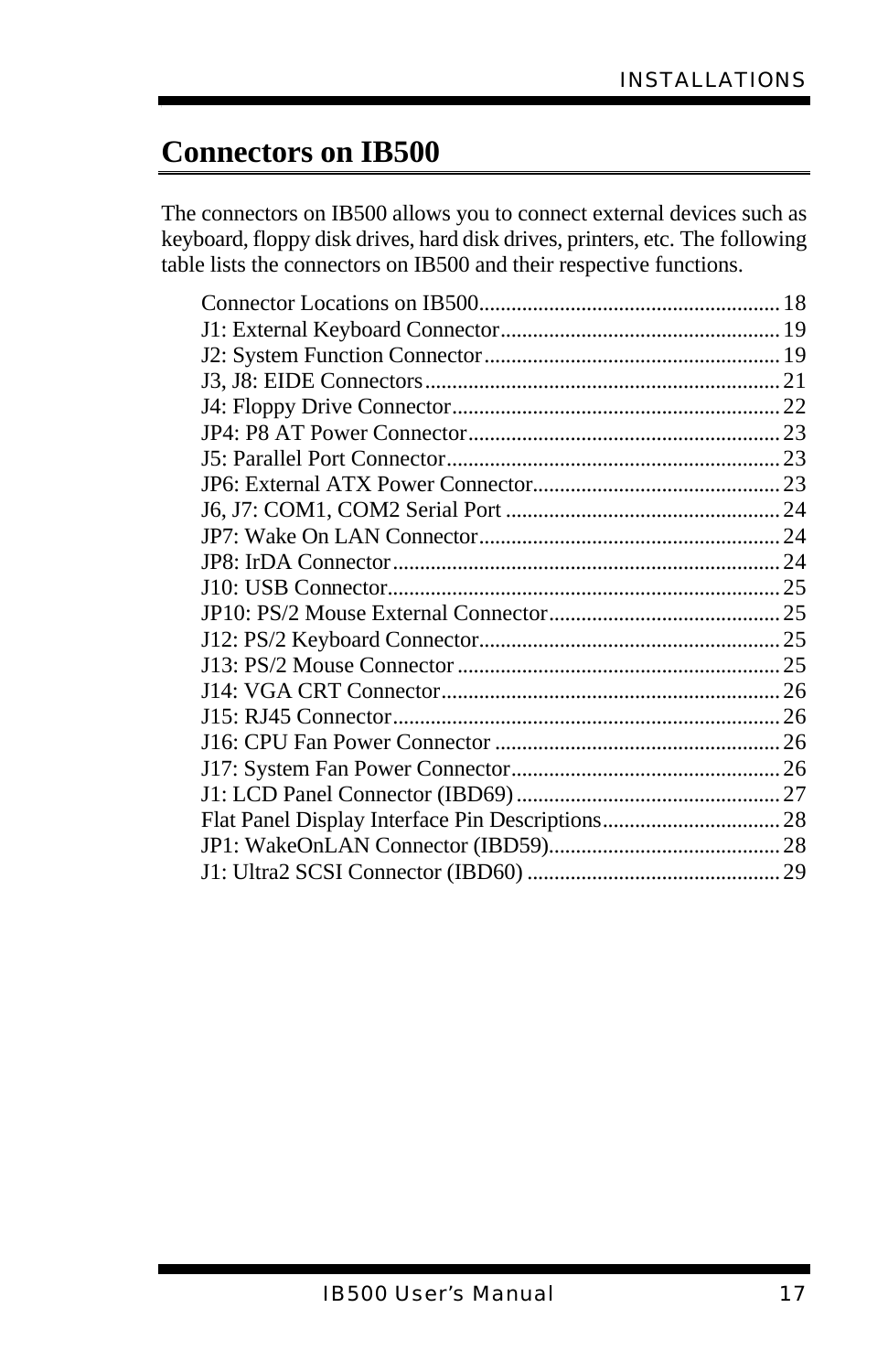#### **Connector Locations on IB500**



- J2: System Function Connector
- J8: Secondary EIDE Connector
- J3: Primary EIDE Connector
- J4: Floppy Drive Connector
- JP7: Wake On LAN Connector
- JP6: External ATX Power Connector
- J10: USB Connector
- J5: Parallel Port Connector
- J6: COM1 Serial Port
- JP8: IrDA Connector
- JP4: P8 AT Power Connector
- J7: COM2 Serial Port
- J1: External Keyboard Connector
- J16: CPU Fan Power Connector
- J17: System Fan Power Connector
- JP10: PS/2 Mouse External Connector
- J12: PS/2 Keyboard Connector
- J13: PS/2 Mouse Connector
- J14: VGA CRT Connector
- J15: RJ45 Connector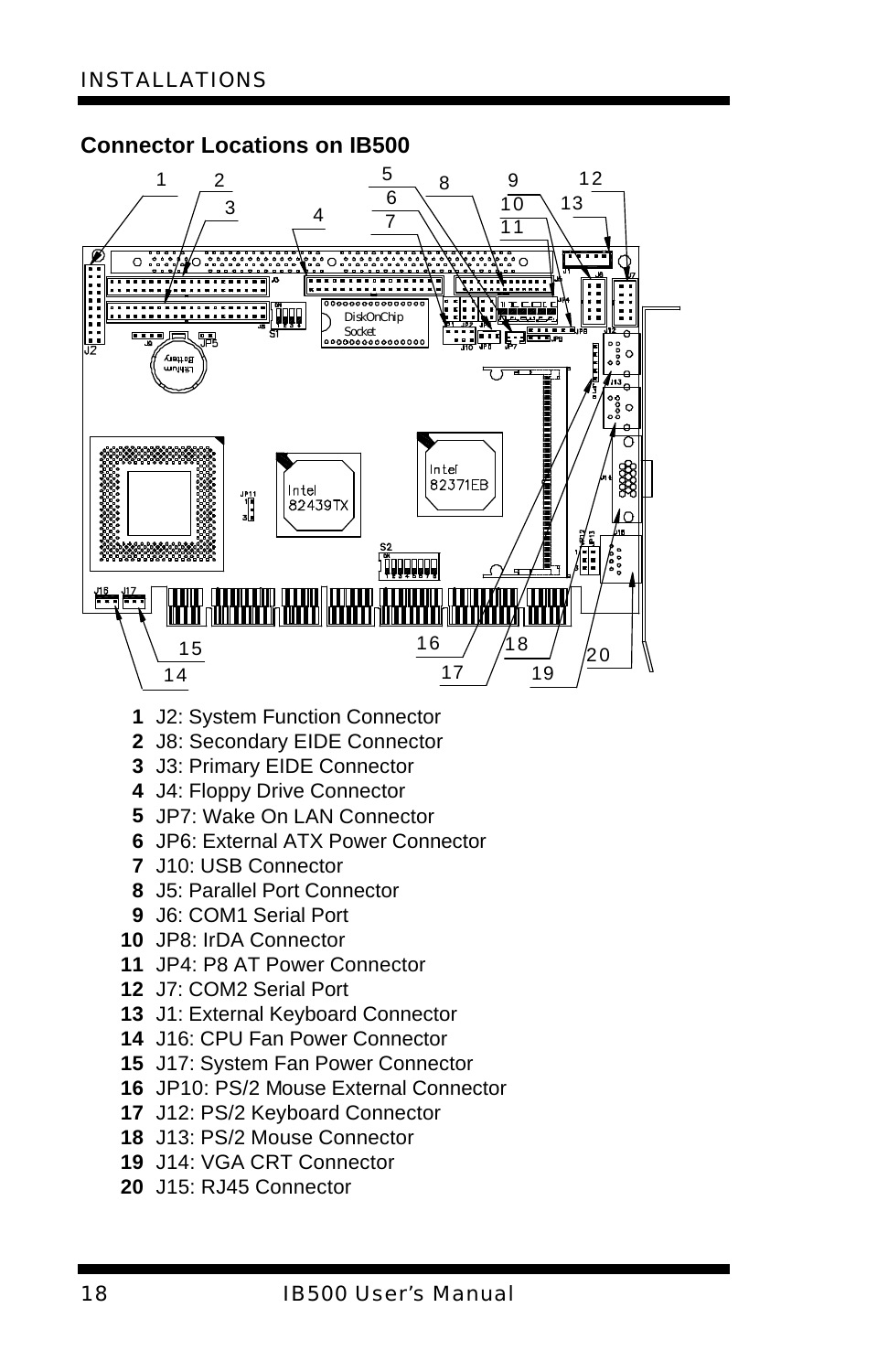#### **J1: External Keyboard Connector**

| Pin# | <b>Signal Name</b> |
|------|--------------------|
|      | Keyboard clock     |
|      | Keyboard data      |
|      | NC                 |
|      | GND                |
|      | Vcc                |

#### **J2: System Function Connector**

J2 provides connectors for system indicators that provide light indication of the computer activities and switches to change system status. J2 is a 20-pin header that provides interfaces for the following functions.



#### **Speaker: Pins 1 - 4**

This connector provides an interface to a speaker for audio tone generation. An 8-ohm speaker is recommended.



| Pin# | <b>Signal Name</b> |
|------|--------------------|
|      | Speaker out        |
|      | No connect         |
|      | Ground             |
|      | $+5V$              |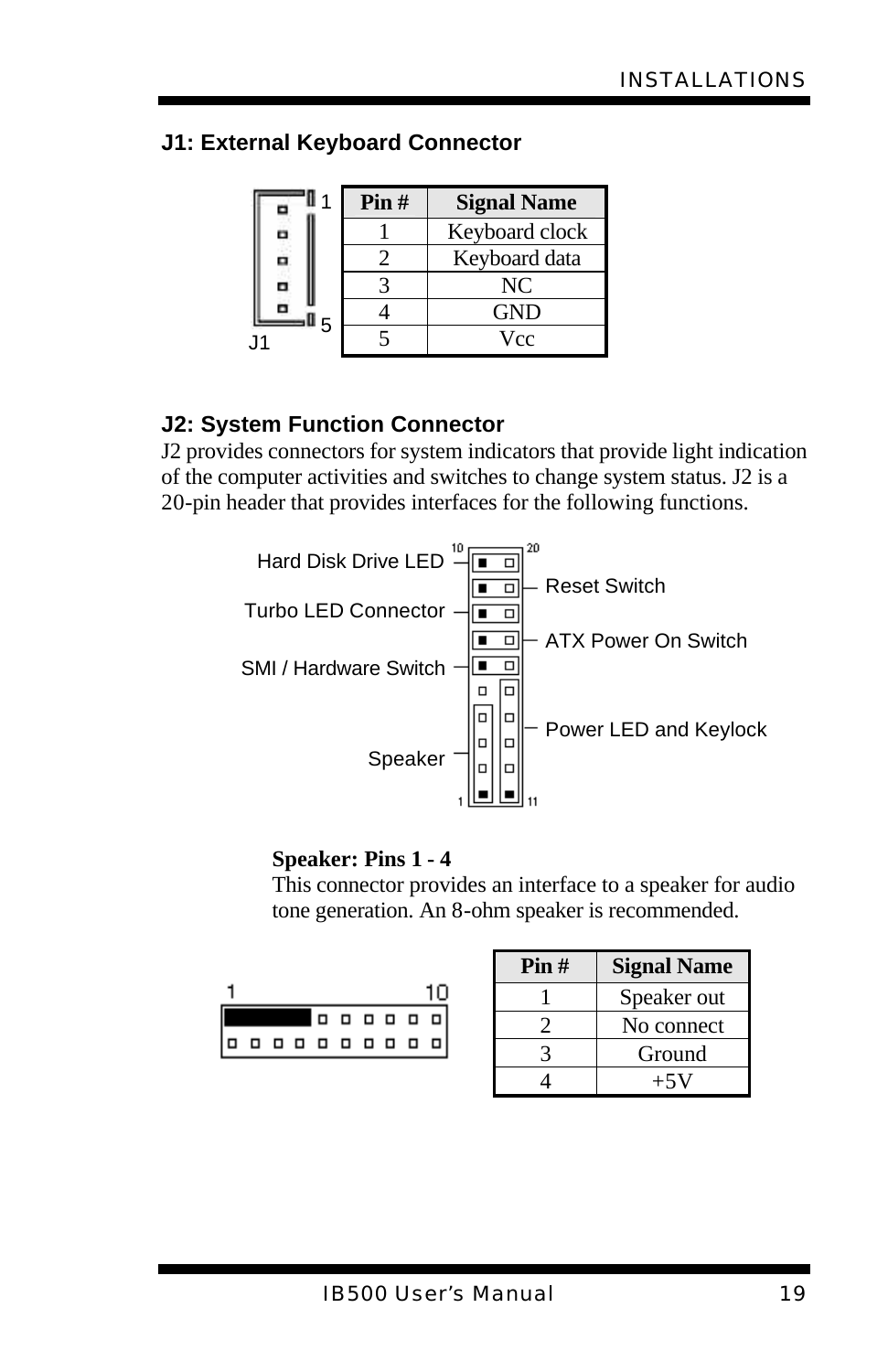#### **Power LED and Keylock: Pins 11 - 15**

The power LED indicates the status of the main power switch. The keylock switch, when closed, will disable the keyboard function.



| $\text{Pin }#$ | <b>Signal Name</b> |
|----------------|--------------------|
| 11             | Power LED          |
| 12             | No connect         |
| 13             | Ground             |
| 14             | Keylock            |
| 15             | Ground             |

#### **SMI/Hardware Switch: Pins 6 and 16**

This connector supports the "Green Switch" on the control panel, which, when pressed, will force the system into the power-saving mode immediately.

|  |  |  | 00000 |  |  |
|--|--|--|-------|--|--|
|  |  |  |       |  |  |

| Pin#     | <b>Signal Name</b> |
|----------|--------------------|
|          | Sleep              |
| <b>6</b> | Ground             |

#### **ATX Power ON Switch: Pins 7 and 17**

This 2-pin connector is an "ATX Power Supply On/Off Switch" on the system that connects to the power switch on the case. When pressed, the power switch will force the system to power on. When pressed again, it will force the system to power off.



#### **Turbo LED Connector: Pins 8 and 18**

There is no turbo/deturbo function on the CPU card. The Turbo LED on the control panel will always be On when attached to this connector.

|    |  |  |  |                         | Pin# | <b>Signal Name</b> |
|----|--|--|--|-------------------------|------|--------------------|
| םו |  |  |  | .                       |      |                    |
|    |  |  |  | $[0 0 0 0 0 0 0 0 0 0]$ | -8   | Ground             |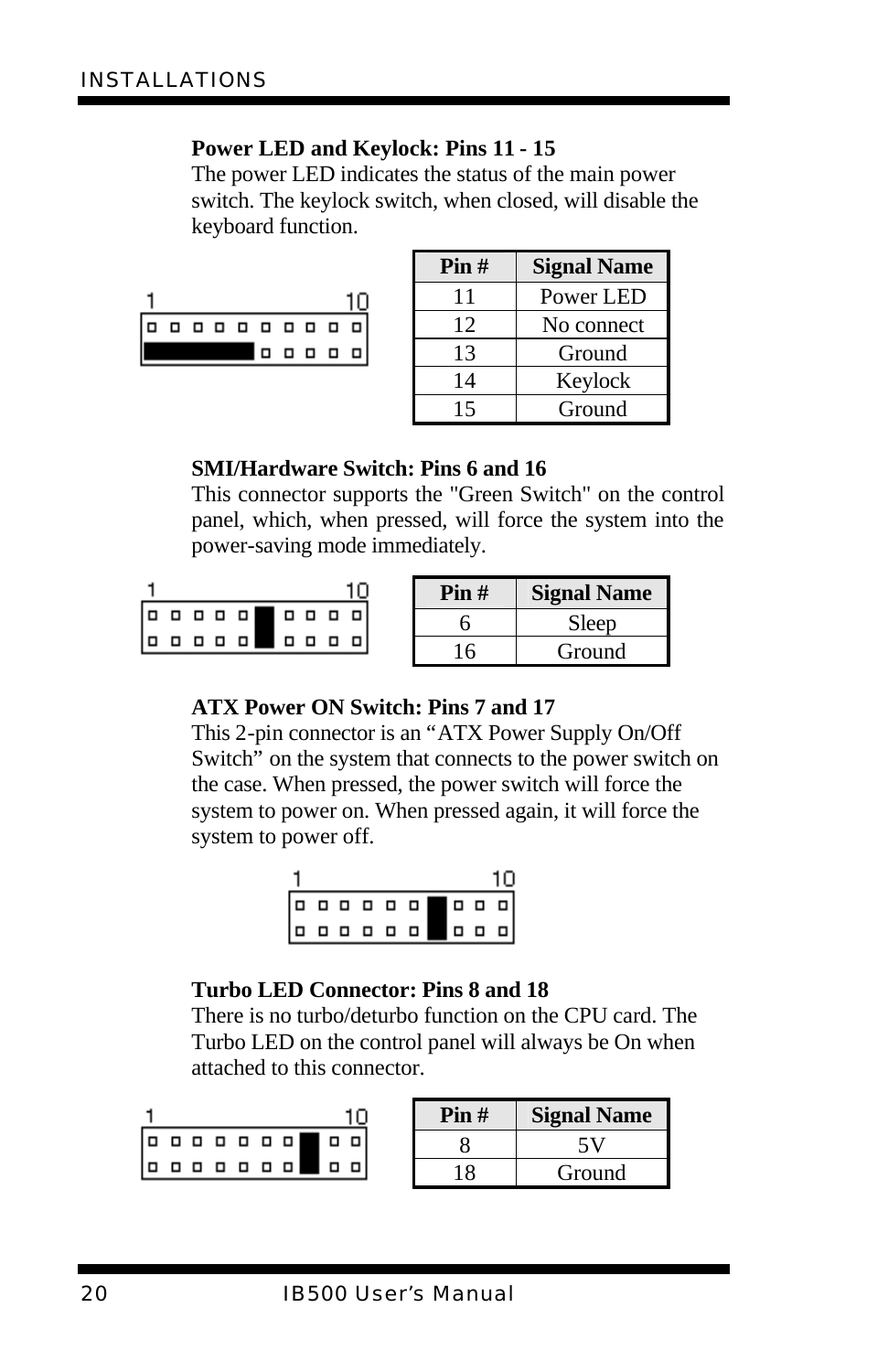#### **Reset Switch: Pins 9 and 19**

The reset switch allows the user to reset the system without turning the main power switch off and then on again.

Orientation is not required when making a connection to this header.

|  |  |  |  | 10 |
|--|--|--|--|----|
|  |  |  |  |    |
|  |  |  |  |    |

#### **Hard Disk Drive LED Connector: Pins 10 and 20**

This connector connects to the hard drive activity LED on control panel. This LED will flash when the HDD is being accessed.

| Pin# | <b>Signal Name</b> |
|------|--------------------|
| 10   | Ground             |
| 20   |                    |

#### **J3, J8: EIDE Connectors**

39

#### **J3: Primary IDE Connector**

|            | <b>Signal Name</b> | Pin# | Pin#            | <b>Signal Name</b> |
|------------|--------------------|------|-----------------|--------------------|
|            | <b>Reset IDE</b>   |      | 2               | Ground             |
| o o        | Host data 7        | 3    | 4               | Host data 8        |
| . .        | Host data 6        | 5    | 6               | Host data 9        |
| . .<br>. . | Host data 5        | 7    | 8               | Host data 10       |
| . .        | Host data 4        | 9    | 10              | Host data 11       |
| . .<br>. . | Host data 3        | 11   | 12              | Host data 12       |
| . .        | Host data 2        | 13   | 14              | Host data 13       |
| . .<br>. . | Host data 1        | 15   | 16              | Host data 14       |
| . .        | Host data 0        | 17   | 18              | Host data 15       |
| . .        | Ground             | 19   | 20              | Key                |
| o o<br>o o | DRO0               | 21   | 22              | Ground             |
| . .        | <b>Host IOW</b>    | 23   | 24              | Ground             |
| . .<br>. . | <b>Host IOR</b>    | 25   | 26              | Ground             |
| . .        | <b>IOCHRDY</b>     | 27   | 28              | <b>Host ALE</b>    |
| . .        | DACK0              | 29   | 30              | Ground             |
| 9 P        | IRO <sub>14</sub>  | 31   | 32              | No connect         |
| 40         | Address 1          | 33   | 34              | No connect         |
| JЗ         | Address 0          | 35   | $\overline{3}6$ | Address 2          |
|            | Chip select 0      | 37   | 38              | Chip select 1      |
|            | Activity           | 39   | 40              | Ground             |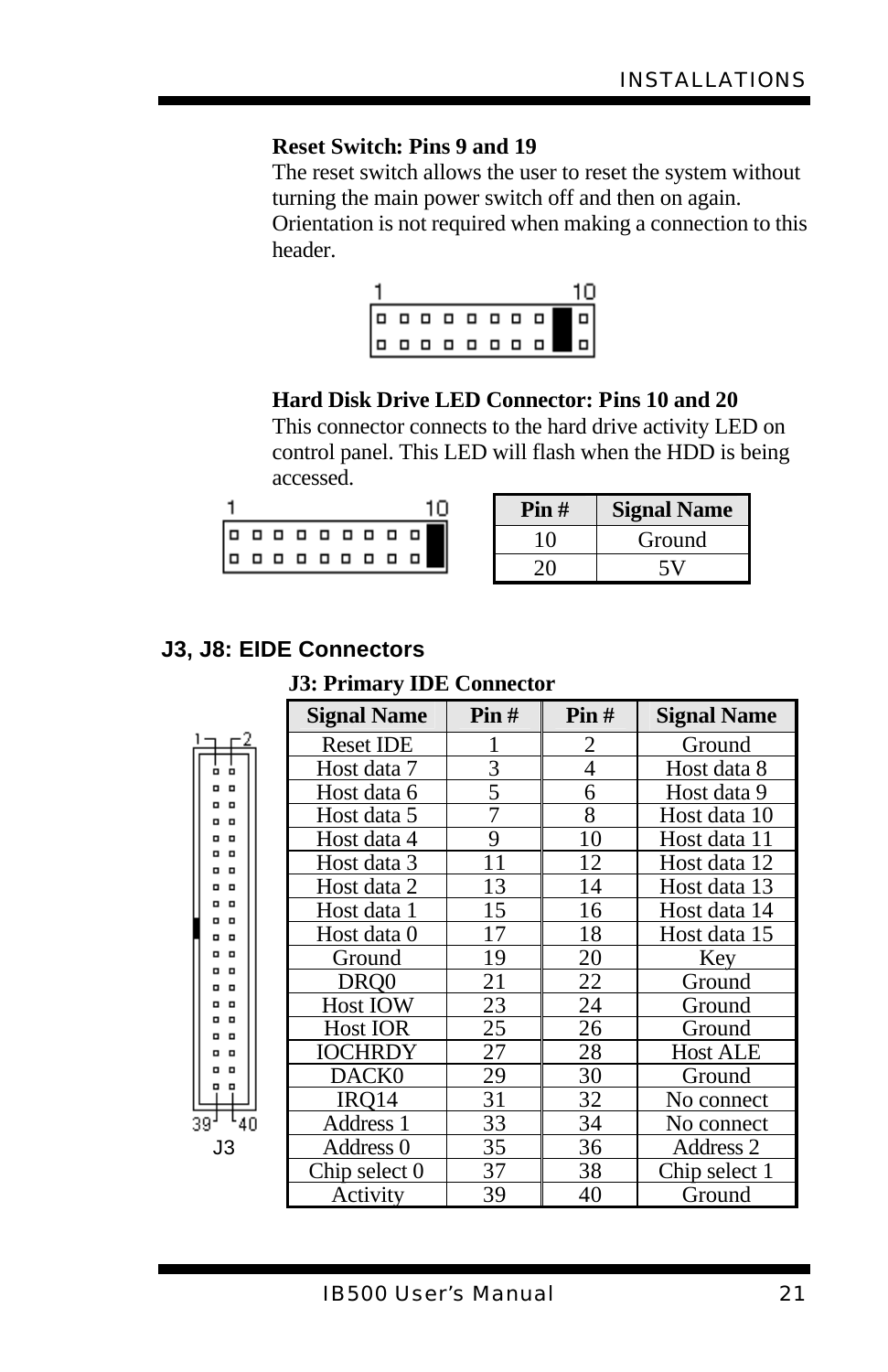|                                       | <b>Signal Name</b> | Pin# | Pin#           | <b>Signal Name</b> |
|---------------------------------------|--------------------|------|----------------|--------------------|
|                                       | <b>Reset IDE</b>   |      | 2              | Ground             |
|                                       | Host data 7        | 3    | $\overline{4}$ | Host data 8        |
| o<br>$\Box$                           | Host data 6        | 5    | 6              | Host data 9        |
| o<br>o<br>$\Box$<br>۰                 | Host data 5        |      | 8              | Host data 10       |
| $\blacksquare$<br>۰                   | Host data 4        | 9    | 10             | Host data 11       |
| o<br>۰<br>$\Box$<br>۰                 | Host data 3        | 11   | 12             | Host data 12       |
| $\blacksquare$<br>۰                   | Host data 2        | 13   | 14             | Host data 13       |
| $\blacksquare$<br>o<br>$\blacksquare$ | Host data 1        | 15   | 16             | Host data 14       |
| $\blacksquare$<br>۰                   | Host data 0        | 17   | 18             | Host data 15       |
| $\blacksquare$<br>o<br>$\blacksquare$ | Ground             | 19   | 20             | Key                |
| $\Box$<br>o                           | DRO1               | 21   | 22             | Ground             |
| $\Box$<br>o<br>$\Box$<br>۰            | <b>Host IOW</b>    | 23   | 24             | Ground             |
| $\Box$                                | <b>Host IOR</b>    | 25   | 26             | Ground             |
| o<br>۰<br>$\Box$                      | <b>IOCHRDY</b>     | 27   | 28             | <b>Host ALE</b>    |
| о                                     | DACK1              | 29   | 30             | Ground             |
| ۰<br>۰                                | IRO15              | 31   | 32             | No connect         |
| 39<br>40                              | Address 1          | 33   | 34             | No connect         |
| J8                                    | Address 0          | 35   | 36             | Address 2          |
|                                       | Chip select 0      | 37   | 38             | Chip select 1      |
|                                       | Activity           | 39   | 40             | Ground             |

 **J8: Secondary IDE Connector**

#### **J4: Floppy Drive Connector**

| <b>Signal Name</b> | Pin# | Pin# | <b>Signal Name</b> |
|--------------------|------|------|--------------------|
| Ground             | 1    | 2    | <b>RM/LC</b>       |
| Ground             | 3    | 4    | No connect         |
| Ground             | 5    | 6    | No connect         |
| Ground             | 7    | 8    | Index              |
| Ground             | 9    | 10   | Motor enable 0     |
| Ground             | 11   | 12   | Drive select 1     |
| Ground             | 13   | 14   | Drive select 0     |
| Ground             | 15   | 16   | Motor enable 1     |
| Ground             | 17   | 18   | Direction          |
| Ground             | 19   | 20   | Step               |
| Ground             | 21   | 22   | Write data         |
| Ground             | 23   | 24   | Write gate         |
| Ground             | 25   | 26   | Track 00           |
| 34<br>Ground       | 27   | 28   | Write protect      |
| Ground             | 29   | 30   | Read data          |
| Ground             | 31   | 32   | Side 1 select      |
| Ground             | 33   | 34   | Diskette change    |

J4

33

o. o  $\Box$  $\Box$  $\Box$  $\Box$  $\Box$  $\Box$  $\Box$  $\Box$  $\Box$  $\Box$  $\Box$  $\Box$  $\begin{array}{ccc} \Box & \Box \end{array}$  $\blacksquare$  $\blacksquare$  $\overline{a}$   $\overline{a}$  $\begin{array}{cc} \Box & \Box \end{array}$  $\Box$  $\Box$  $\begin{array}{ccc} \Box & \Box \end{array}$  $\Box$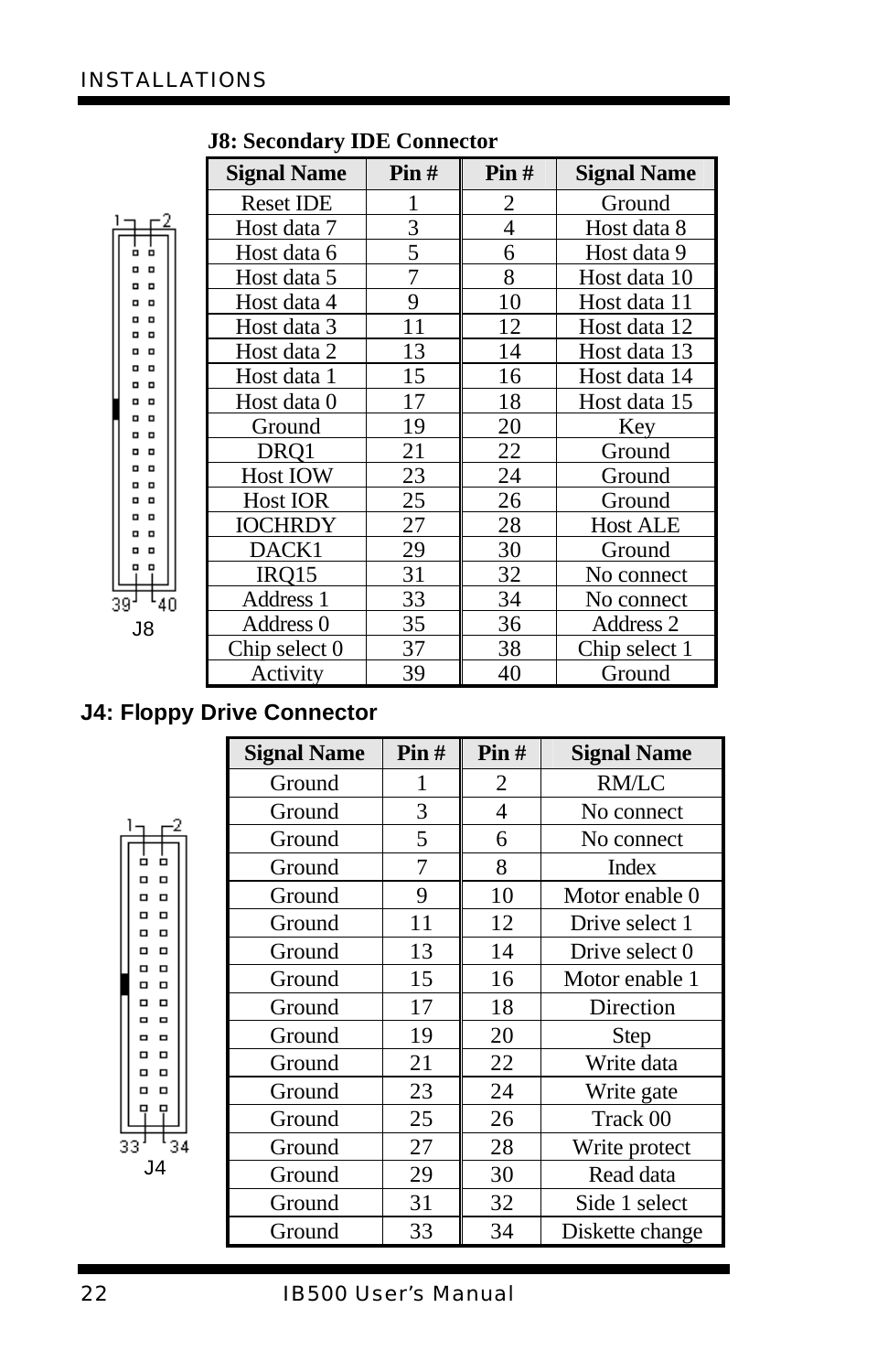#### **JP4: P8 AT Power Connector**

| o                | Pin# | <b>Signal Name</b> |
|------------------|------|--------------------|
| o                |      | N.C.               |
| Ь                |      | $+5V$              |
| о                |      | $+12V$             |
| Ξ                |      | $-12V$             |
| 0G               |      | Ground             |
| $J\overline{P4}$ |      | Ground             |

#### **J5: Parallel Port Connector**

The following table describes the pin out assignments of this connector.

|                            | <b>Signal Name</b>   | Pin# | Pin# | <b>Signal Name</b> |
|----------------------------|----------------------|------|------|--------------------|
| r 14                       | Line printer strobe  | 1    | 14   | AutoFeed           |
| 55                         | PD0, parallel data 0 | 2    | 15   | Error              |
| $\Box$<br>α<br>$\Box$<br>п | PD1, parallel data 1 | 3    | 16   | Initialize         |
| $\Box$<br>п                | PD2, parallel data 2 | 4    | 17   | <b>Select</b>      |
| $\Box$<br>$\Box$<br>п      | PD3, parallel data 3 | 5    | 18   | Ground             |
| $\Box$<br>п<br>$\Box$      | PD4, parallel data 4 | 6    | 19   | Ground             |
| <b>D</b><br>п              | PD5, parallel data 5 | 7    | 20   | Ground             |
| $\Box$<br>п<br>$\Box$      | PD6, parallel data 6 | 8    | 21   | Ground             |
| $\Box$                     | PD7, parallel data 7 | 9    | 22   | Ground             |
| □<br>o                     | ACK, acknowledge     | 10   | 23   | Ground             |
| 13<br>26                   | Busy                 | 11   | 24   | Ground             |
| J5                         | Paper empty          | 12   | 25   | Ground             |
|                            | Select               | 13   | N/A  | N/A                |

#### **JP6: External ATX Power Connector**

|       | Pin# | <b>Signal Name</b>   |
|-------|------|----------------------|
|       |      | $5VSB$ (Standby +5V) |
| 1 2 3 |      | $PS-ON$ (soft on/of) |
|       |      | Ground               |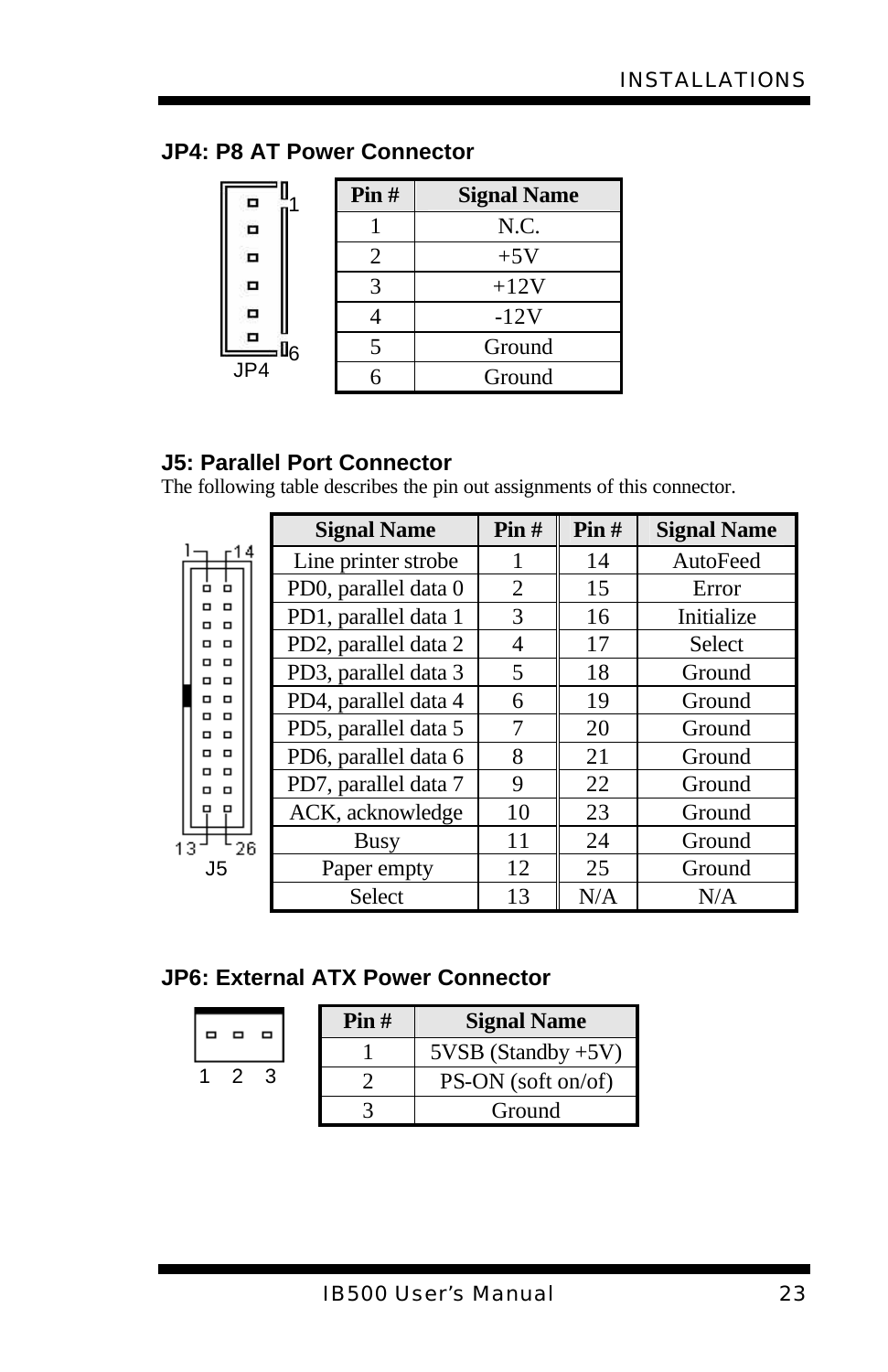#### **J6, J7: COM1, COM2 Serial Port**

J6 and J7, both 10-pin headers, are the onboard serial port connectors of the IB500. The following table shows the pin assignments of these connectors.

|  | , , , , ,<br>, , , ,        | 01       |  |
|--|-----------------------------|----------|--|
|  |                             | $\Box$ 6 |  |
|  | J6: COM1<br><b>J7: COM2</b> |          |  |
|  |                             |          |  |

| Pin# | <b>Signal Name</b>       |
|------|--------------------------|
| 1    | DCD, Data carrier detect |
| 2    | RXD, Receive data        |
| 3    | TXD, Transmit data       |
| 4    | DTR, Data terminal ready |
| 5    | GND, ground              |
| 6    | DSR, Data set ready      |
| 7    | RTS, Request to send     |
| 8    | CTS, Clear to send       |
| 9    | RI, Ring indicator       |
| 10   |                          |

#### **JP7: Wake On LAN Connector**

JP7 is a 3-pin header for the Wake On LAN function on the CPU card. The following table shows the pin out assignments of this connector. Wake On LAN will function properly only with an ATX power supply with 5VSB that has 200mA.

|          | Pin# | <b>Signal Name</b> |
|----------|------|--------------------|
| - 0<br>▭ |      | $+5VSB$            |
| 23       |      | Ground             |
|          |      | Wake on LAN        |

#### **JP8: IrDA Connector**

JP8 is used for an IrDA connector for wireless communication.

|                    | Pin# | <b>Signal Name</b>         |
|--------------------|------|----------------------------|
| IRTX IRRX<br>$+5V$ |      | $+5V$                      |
|                    |      | No connect                 |
|                    |      | Ir $TX$                    |
| N.C. GND           |      | Ground                     |
|                    |      | Ir $\mathbf{R} \mathbf{X}$ |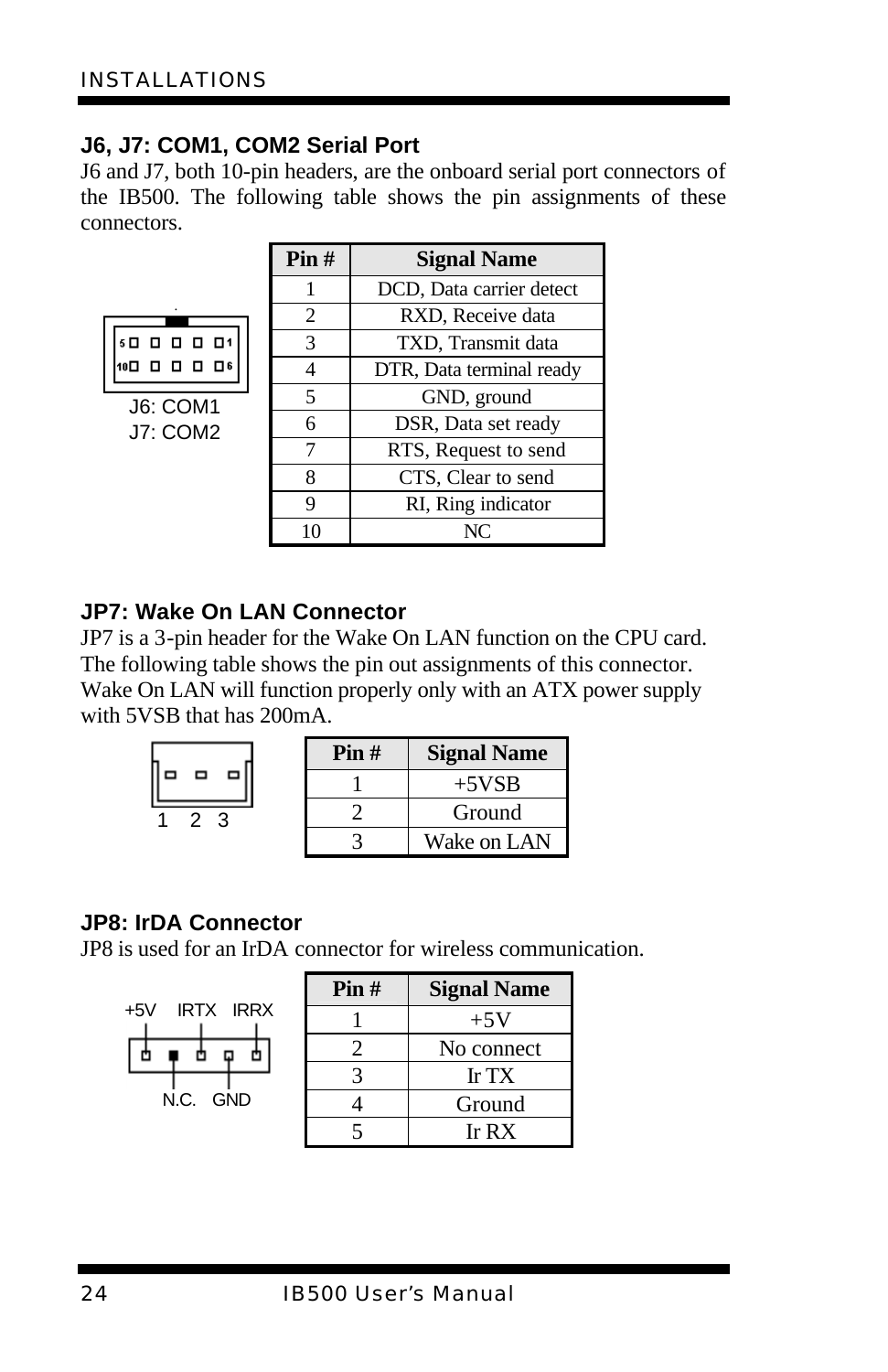#### **J10: USB Connector**

The following table shows the pin outs of the USB connectors.

|                |   | <b>Signal Name</b> | $J10 \text{ Pin }#$ | <b>Signal Name</b> |
|----------------|---|--------------------|---------------------|--------------------|
| $\overline{2}$ | 5 | N.C.               |                     | Vcc                |
| 3<br>o         |   | USB-               |                     | USB-               |
| <b>USB</b>     |   | $USB+$             |                     | USB+               |
|                |   | Ground             |                     | Ground             |

#### **JP10: PS/2 Mouse External Connector**

|            | M. Data Gnd M. Clk |
|------------|--------------------|
|            |                    |
| N.C.<br>5V |                    |

| Pin# | <b>Signal Name</b> |
|------|--------------------|
|      | Mouse data         |
| 2    | N.C.               |
|      | Ground             |
|      | 5V                 |
|      | <b>Mouse Clock</b> |

#### **J12: PS/2 Keyboard Connector**

| ႙ၟႋ<br>ہے. |
|------------|
|            |

|      | $\text{Pin }#$ | <b>Signal Name</b> |
|------|----------------|--------------------|
|      |                | Keyboard data      |
| 's l |                | N.C.               |
|      |                | GND                |
|      |                | 5V                 |
| J12  |                | Keyboard clock     |
|      |                | N.C.               |

#### **J13: PS/2 Mouse Connector**



|     | Pin# | <b>Signal Name</b> |
|-----|------|--------------------|
|     |      | Mouse data         |
| ) ျ |      | N.C.               |
|     |      | N.C.               |
|     |      | 5V                 |
| J13 |      | Mouse Clock        |
|     |      | N.C.               |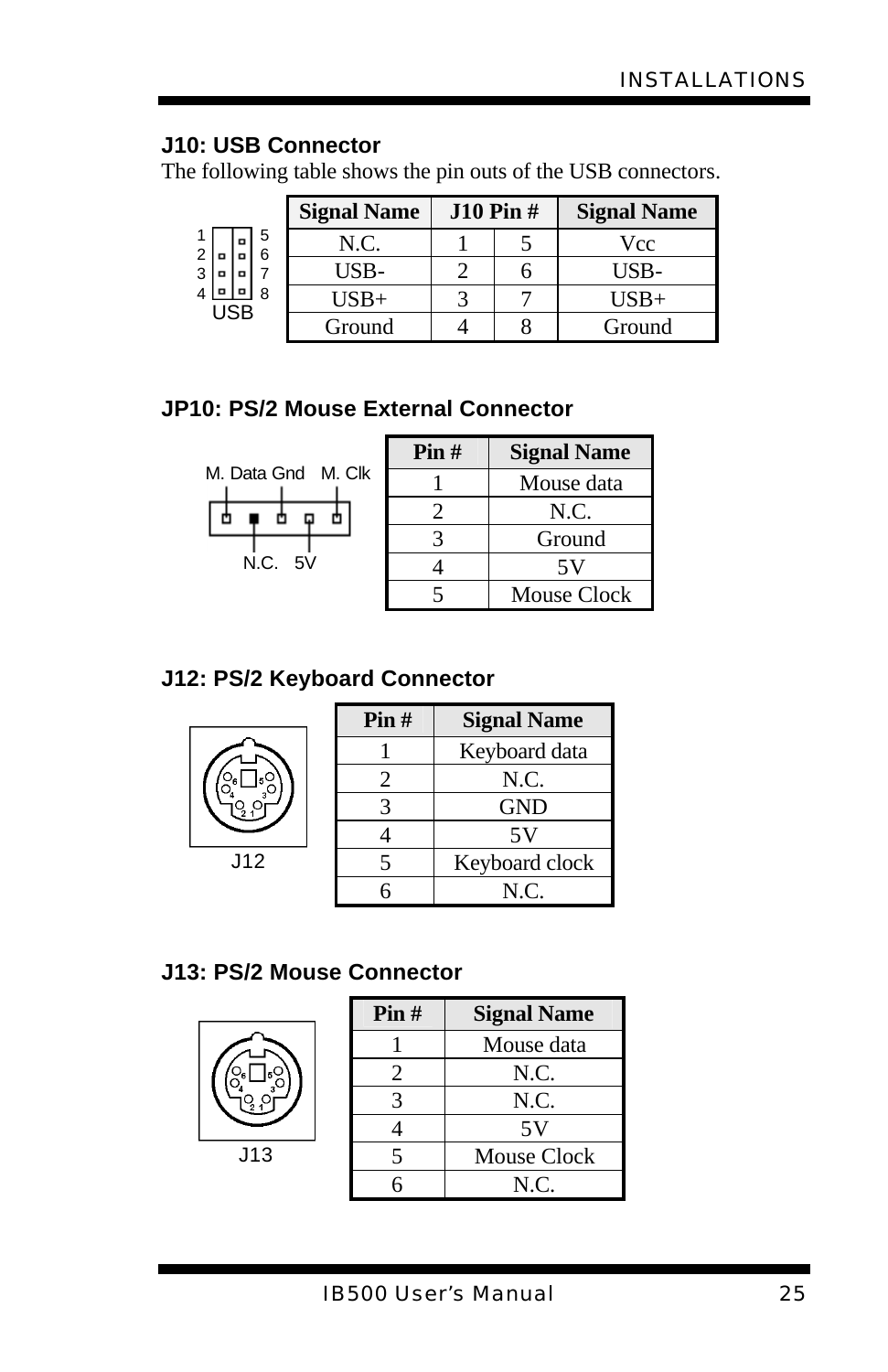#### **J14: VGA CRT Connector**

The pin assignments of the VGA CRT connector are as follows:

| <b>Signal Name</b> | Pin | Pin | <b>Signal Name</b> |
|--------------------|-----|-----|--------------------|
| Red                |     | 2   | Green              |
| Blue               | 3   |     | N.C.               |
| <b>GND</b>         |     | 6   | <b>GND</b>         |
| <b>GND</b>         |     | 8   | <b>GND</b>         |
| N.C.               |     | 10  | <b>GND</b>         |
| N.C.               | 11  | 12  | N.C.               |
| <b>HSYNC</b>       | 13  | 14  | <b>VSYNC</b>       |
| <b>NC</b>          | 15  |     |                    |

#### **J15: RJ45 Connector**

J14

This connector is for the 10/100Mbps Ethernet capability of the CPU card. The figure below shows the pin out assignments of this connector and its corresponding input jack.



#### **J16: CPU Fan Power Connector**

J16 is a 3-pin header for the CPU fan. The fan must be a 12V fan.

|     | Pin# | <b>Signal Name</b> |
|-----|------|--------------------|
| ▭   |      | Rotation           |
| 2 3 |      | $+12V$             |
|     |      | Ground             |

#### **J17: System Fan Power Connector**

J17 is a 3-pin header for the system fan. The fan must be a 12V fan.

|     | Pin# | <b>Signal Name</b> |
|-----|------|--------------------|
| - 0 |      | Rotation           |
| 2 3 |      | $+12V$             |
|     |      | Ground             |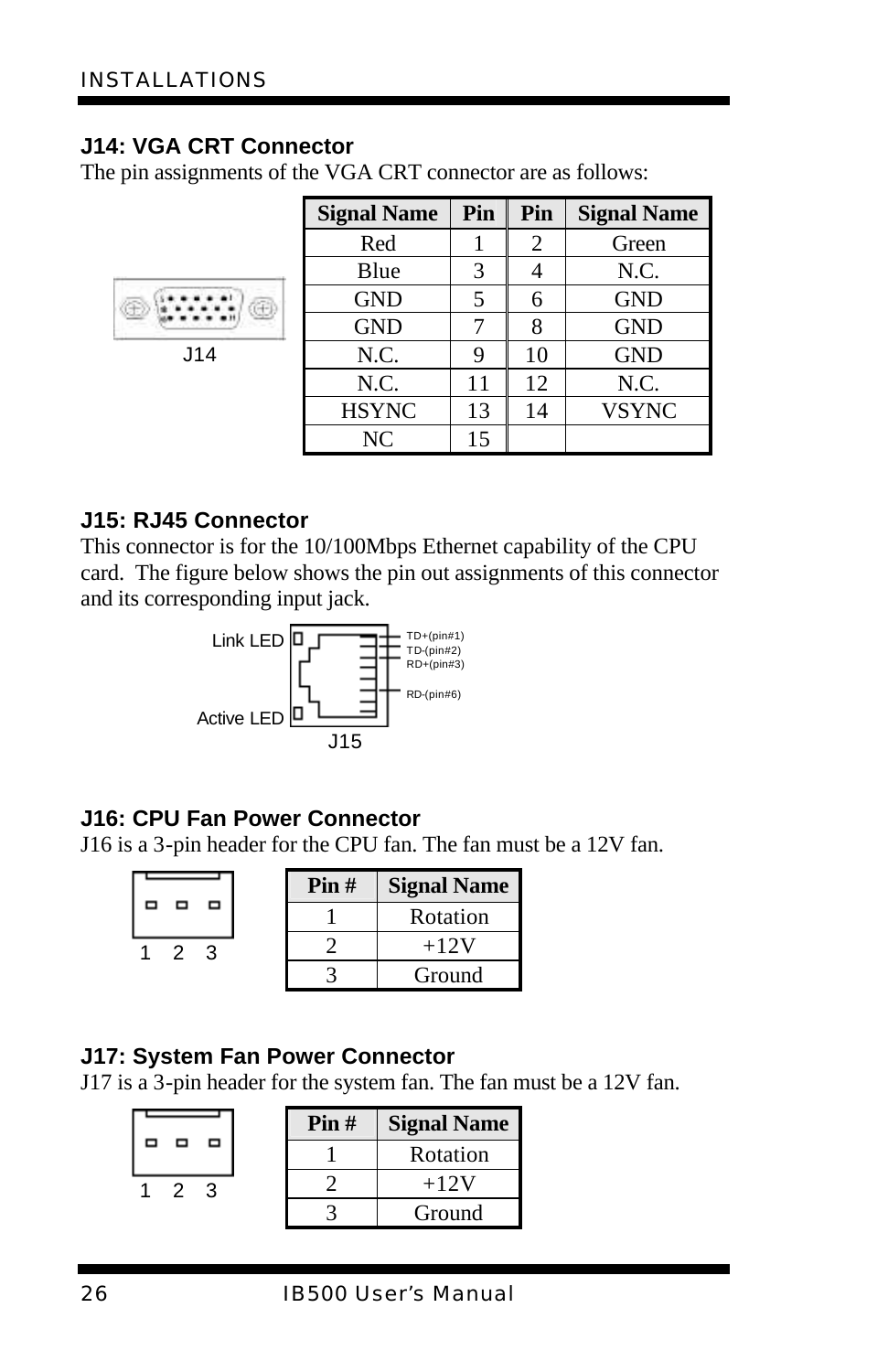#### **J1: LCD Panel Connector (IBD69)**

The IBD69 C&T 69000 VGA MicroPCI daughter card supports LCD panels. Use J1 to connect the system to an LCD panel.

|    |                            |  | <b>Signal Name</b> | Pin#            | Pin#           | <b>Signal Name</b> |                 |
|----|----------------------------|--|--------------------|-----------------|----------------|--------------------|-----------------|
| 50 | 49                         |  | <b>GND</b>         | 1               | 2              | P33                |                 |
|    | . .<br>. .                 |  | P34                | 3               | $\overline{4}$ | <b>P31</b>         |                 |
|    | $\Box$<br>o<br>o           |  |                    | P35             | 5              | 6                  | P32             |
|    | o<br>o<br>o<br>o           |  |                    | P30             | $\overline{7}$ | 8                  | P <sub>28</sub> |
|    | o<br>o<br>ø<br>o           |  | P <sub>29</sub>    | 9               | 10             | P27                |                 |
|    | O<br>o<br>o<br>o<br>o<br>o |  | P <sub>25</sub>    | 11              | 12             | P <sub>26</sub>    |                 |
|    | o<br>o<br>o<br>o           |  |                    | P <sub>24</sub> | 13             | 14                 | P <sub>21</sub> |
|    | o<br>o<br>o<br>O           |  | P <sub>23</sub>    | 15              | 16             | P22                |                 |
|    | o<br>o<br>o<br>α           |  | P16                | 17              | 18             | P <sub>20</sub>    |                 |
|    | o<br>o<br>o<br>O           |  | P17                | 19              | 20             | P18                |                 |
|    | o<br>o<br>o<br>o           |  | P <sub>19</sub>    | 21              | 22             | P <sub>14</sub>    |                 |
|    | o<br>o<br>o<br>۰           |  | P13                | 23              | 24             | P12                |                 |
|    | o<br>$\Box$<br>. .         |  |                    | P15             | 25             | 26                 | P11             |
| 2  | J <sub>1</sub><br>1        |  | P7                 | 27              | 28             | P10                |                 |
|    |                            |  | 5V or 3.3V         | 29              | 30             | 5V or 3.3V         |                 |
|    |                            |  | P <sub>9</sub>     | 31              | 32             | P <sub>8</sub>     |                 |
|    |                            |  |                    | <b>P4</b>       | 33             | 34                 | P <sub>6</sub>  |
|    |                            |  |                    | P3              | 35             | 36                 | P <sub>5</sub>  |
|    |                            |  | P2                 | 37              | 38             | P <sub>1</sub>     |                 |
|    |                            |  | M                  | 39              | 40             | P()                |                 |
|    |                            |  | <b>SHFCLK</b>      | 41              | 42             | <b>ENABKL</b>      |                 |
|    |                            |  | <b>FPVDD</b>       | 43              | 44             | FLM(V SYNC)        |                 |
|    |                            |  | <b>FPVEE</b>       | 45              | 46             | LP(H SYNC)         |                 |
|    |                            |  | <b>GND</b>         | 47              | 48             | <b>GND</b>         |                 |
|    |                            |  | $+12V$             | 49              | 50             | $+12V$             |                 |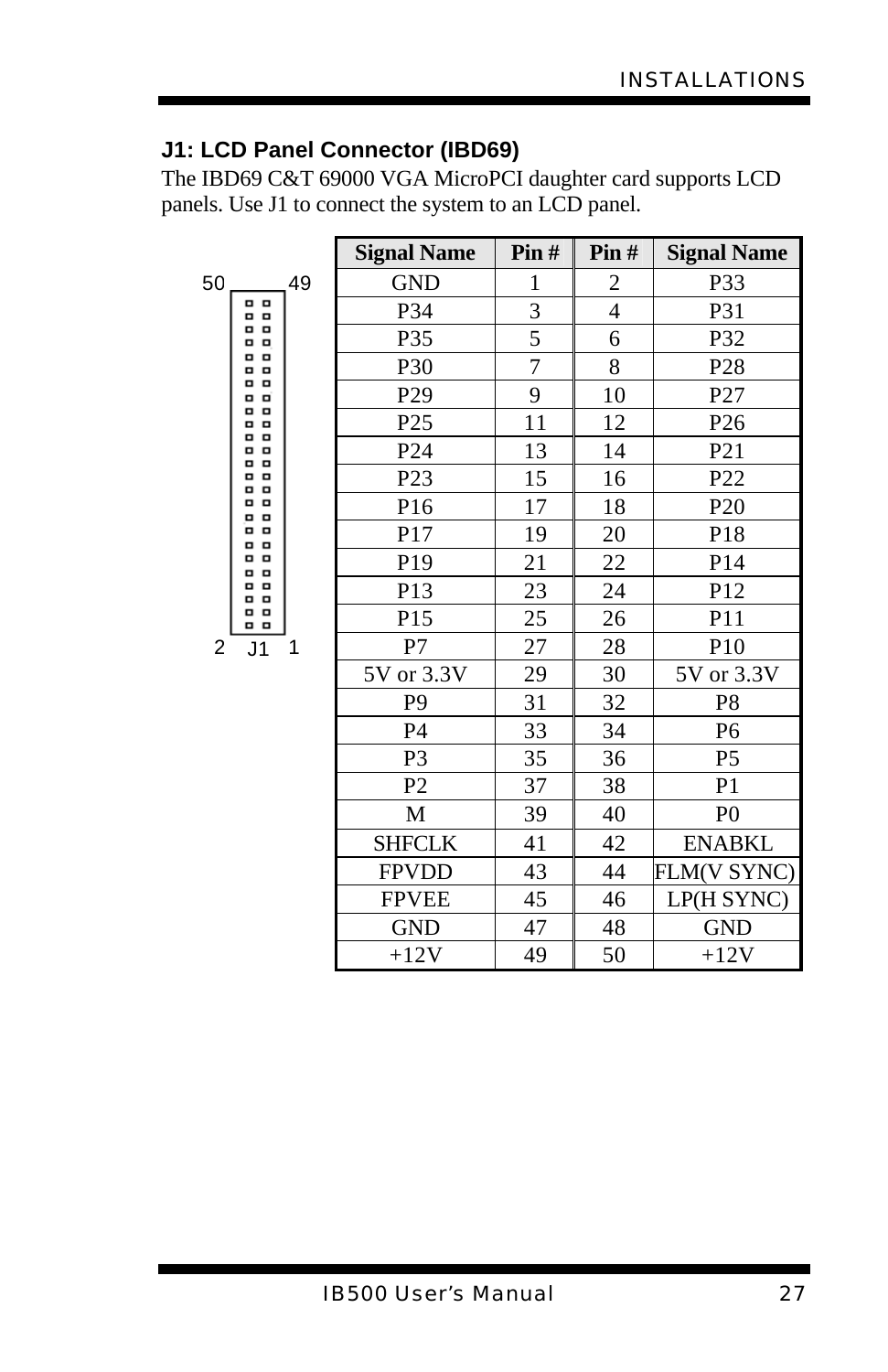#### **Flat Panel Display Interface Pin Descriptions**

|                 |                | Mono Mono       | Mono            | Color                | Color          |                 | Color Color     | Color          | Color          | Color           | Color           | Color           |
|-----------------|----------------|-----------------|-----------------|----------------------|----------------|-----------------|-----------------|----------------|----------------|-----------------|-----------------|-----------------|
|                 | SS             | <b>DD</b>       | <b>DD</b>       | <b>TFT</b>           | <b>TFT</b>     | <b>TFT</b>      | TFT.            | TFT+HR         | STN-SS         | STN-SS          | STN-DD          | STN-DD          |
| Pin Name        | 8-bit          | 8-bit           |                 | 16-bit 9/12/16 18/24 |                | 36-bit          | 18/24           | 8-bit          | 16-bit         | 8-bit           | 16-bit          | 24-bit          |
|                 |                |                 |                 | bit                  | bit            |                 | bit             | (4bP)          | (4bP)          | (4bP)           | (4bP)           |                 |
| P <sub>0</sub>  | D <sub>0</sub> | UD <sub>3</sub> | UD7             | B <sub>0</sub>       | B <sub>0</sub> | FB <sub>0</sub> | FB <sub>0</sub> | R <sub>1</sub> | R <sub>1</sub> | UR1             | UR0             | UR0             |
| P1              | D1             | UD <sub>2</sub> | UD <sub>6</sub> | B1                   | B <sub>1</sub> | FB1             | FB1             | Β1             | G1             | UG1             | UG <sub>0</sub> | UG <sub>0</sub> |
| P <sub>2</sub>  | D <sub>2</sub> | UD1             | UD <sub>5</sub> | B <sub>2</sub>       | B <sub>2</sub> | FB <sub>2</sub> | FB <sub>2</sub> | G <sub>2</sub> | <b>B1</b>      | UB1             | UB <sub>0</sub> | UB <sub>0</sub> |
| P <sub>3</sub>  | D3             | UD <sub>0</sub> | UD <sub>4</sub> | B <sub>3</sub>       | B <sub>3</sub> | FB <sub>3</sub> | FB <sub>3</sub> | B <sub>3</sub> | R <sub>2</sub> | UB <sub>2</sub> | UR1             | LR <sub>0</sub> |
| P <sub>4</sub>  | D <sub>4</sub> | LD <sub>3</sub> | UD <sub>3</sub> | B4                   | <b>B4</b>      | FB4             | SB <sub>0</sub> | G4             | G <sub>3</sub> | LR1             | LR <sub>0</sub> | LG0             |
| P5              | D <sub>5</sub> | LD <sub>2</sub> | UD <sub>2</sub> | G <sub>0</sub>       | B <sub>5</sub> | FB <sub>5</sub> | SB <sub>1</sub> | R <sub>5</sub> | B <sub>2</sub> | LG1             | LG <sub>0</sub> | LB <sub>0</sub> |
| P6              | D6             | LD1             | UD1             | G1                   | B <sub>6</sub> | SB <sub>0</sub> | SB <sub>2</sub> | B <sub>5</sub> | R3             | LB1             | LB <sub>0</sub> | UR1             |
| P7              | D7             | LD <sub>0</sub> | UD <sub>0</sub> | G <sub>2</sub>       | B7             | SB <sub>1</sub> | B <sub>3</sub>  |                | G3             | LR <sub>2</sub> | LR1             | UG1             |
| P <sub>8</sub>  |                |                 | LD7             | G <sub>3</sub>       | G <sub>0</sub> | SB <sub>2</sub> | FG0             |                | B <sub>3</sub> |                 | UG1             | UB1             |
| P <sub>9</sub>  |                |                 | LD <sub>6</sub> | G4                   | G <sub>1</sub> | SB <sub>3</sub> | FG1             |                | R4             |                 | UB1             | LR1             |
| P <sub>10</sub> |                |                 | LD <sub>5</sub> | G <sub>5</sub>       | G <sub>2</sub> | SB4             | FG <sub>2</sub> |                | G4             |                 | UR <sub>2</sub> | LG1             |
| P11             |                |                 | LD4             | R <sub>0</sub>       | G <sub>3</sub> | SB <sub>5</sub> | FG3             |                | <b>B4</b>      |                 | UG <sub>2</sub> | LB1             |
| P12             |                |                 | LD <sub>3</sub> | R <sub>1</sub>       | G4             | FG <sub>0</sub> | SG <sub>0</sub> |                | R <sub>5</sub> |                 | LG1             | UR <sub>2</sub> |
| P13             |                |                 | LD <sub>2</sub> | R <sub>2</sub>       | G <sub>5</sub> | FG1             | SG <sub>1</sub> |                | G <sub>5</sub> |                 | LB1             | UG <sub>2</sub> |
| P14             |                |                 | LD1             | R <sub>3</sub>       | G <sub>6</sub> | FG <sub>2</sub> | SG <sub>2</sub> |                | B <sub>5</sub> |                 | LR <sub>2</sub> | UB <sub>2</sub> |
| P <sub>15</sub> |                |                 | LD <sub>0</sub> | R <sub>4</sub>       | G7             | FG <sub>3</sub> | SG <sub>3</sub> |                | G <sub>6</sub> |                 | LG <sub>2</sub> | LR <sub>2</sub> |
| P <sub>16</sub> |                |                 |                 |                      | R <sub>0</sub> | FG4             | FR <sub>0</sub> |                |                |                 |                 | LG <sub>2</sub> |
| P17             |                |                 |                 |                      | R <sub>1</sub> | FG <sub>5</sub> | FR <sub>1</sub> |                |                |                 |                 | LB <sub>2</sub> |
| P18             |                |                 |                 |                      | R <sub>2</sub> | SG <sub>0</sub> | FR <sub>2</sub> |                |                |                 |                 | UR3             |
| P19             |                |                 |                 |                      | R <sub>3</sub> | SG <sub>1</sub> | FR <sub>3</sub> |                |                |                 |                 | UG <sub>3</sub> |
| P <sub>20</sub> |                |                 |                 |                      | R <sub>4</sub> | SG <sub>2</sub> | SR <sub>0</sub> |                |                |                 |                 | LR3             |
| P <sub>21</sub> |                |                 |                 |                      | R <sub>5</sub> | SG <sub>3</sub> | SR <sub>1</sub> |                |                |                 |                 | LG <sub>3</sub> |
| P <sub>22</sub> |                |                 |                 |                      | R <sub>6</sub> | SG4             | SR <sub>2</sub> |                |                |                 |                 | LB <sub>3</sub> |
| P <sub>23</sub> |                |                 |                 |                      | R7             | SG <sub>5</sub> | SR <sub>3</sub> |                |                |                 |                 |                 |
| P <sub>24</sub> |                |                 |                 |                      |                | FR <sub>0</sub> |                 |                |                |                 |                 |                 |
| P <sub>25</sub> |                |                 |                 |                      |                | FR <sub>1</sub> |                 |                |                |                 |                 |                 |
| P <sub>26</sub> |                |                 |                 |                      |                | FR <sub>2</sub> |                 |                |                |                 |                 |                 |
| P <sub>27</sub> |                |                 |                 |                      |                | FR <sub>3</sub> |                 |                |                |                 |                 |                 |
| P <sub>28</sub> |                |                 |                 |                      |                | FR4             |                 |                |                |                 |                 |                 |
| P <sub>29</sub> |                |                 |                 |                      |                | FR <sub>5</sub> |                 |                |                |                 |                 |                 |
| P30             |                |                 |                 |                      |                | SR <sub>0</sub> |                 |                |                |                 |                 |                 |
| P31             |                |                 |                 |                      |                | SR <sub>1</sub> |                 |                |                |                 |                 |                 |
| P32             |                |                 |                 |                      |                | SR <sub>2</sub> |                 |                |                |                 |                 |                 |
| P33             |                |                 |                 |                      |                | SR <sub>3</sub> |                 |                |                |                 |                 |                 |
| P34             |                |                 |                 |                      |                | SR4             |                 |                |                |                 |                 |                 |
| P35             |                |                 |                 |                      |                | SR <sub>5</sub> |                 |                |                |                 |                 |                 |
| <b>SHFCLK</b>   | <b>SHFCLK</b>  | <b>SHFCLK</b>   | <b>SHFCLK</b>   | <b>SHFCLK</b>        | <b>SHFCLK</b>  | <b>SHFCLK</b>   | <b>SHFCLK</b>   | <b>SHFCLK</b>  | <b>SHFCLK</b>  | <b>SHFCLK</b>   | <b>SHFCLK</b>   | <b>SHFCLK</b>   |
| Pixels/Clk:     | 8              | 8               | 16              | 1                    | $\mathbf{1}$   | $\overline{2}$  | 2               | $2 - 2/3$      | $5 - 1/3$      | $2 - 2/3$       | $5 - 1/3$       | 8               |

#### **JP1: WakeOnLAN Connector (IBD59)**

The IBD59 Intel 82559 LAN MicroPCI daughter card supports the JP1 WakeOnLAN connector. The following table shows the pin out assignments of this connector. WakeOnLAN will function properly only with an ATX power supply with 5VSB that has 800mA.

|                | Pin# | <b>Signal Name</b> |
|----------------|------|--------------------|
|                |      | $+5VSB$            |
| 2 <sup>3</sup> |      | Ground             |
|                |      | Wake on LAN        |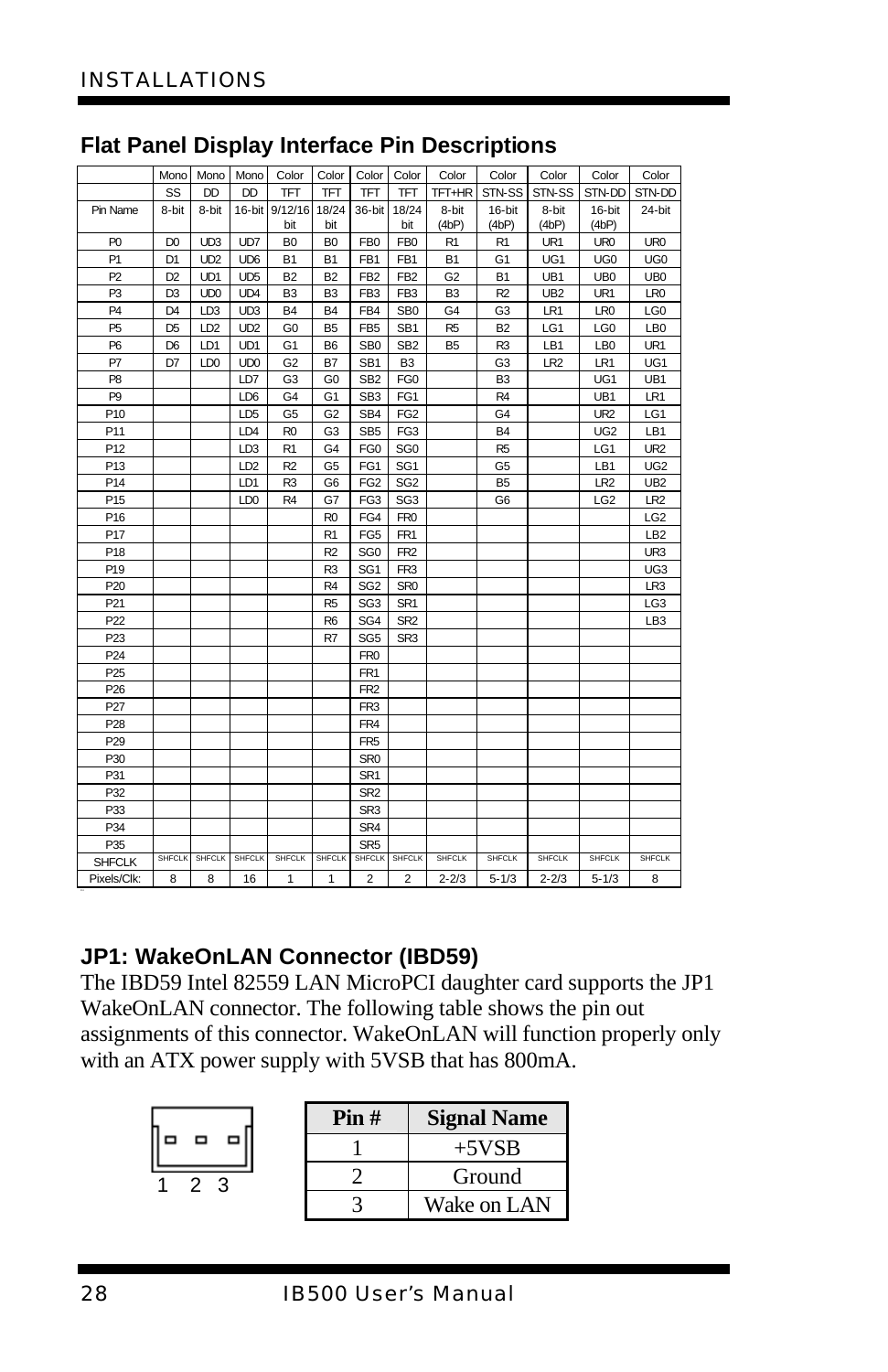#### **J1: Ultra2 SCSI Connector (IBD60)**

J1

 $\frac{8}{6}$ 

The IBD60 Initio INIC-1060 SCSI MicroPCI daughter card supports a 68-pin SCSI connector. The table below shows its pin-out assignments.

| <b>Signal Name</b> | Pin#            | Pin#            | <b>Signal Name</b> |
|--------------------|-----------------|-----------------|--------------------|
| LVDP12             | 1               | 35              | LVDM12             |
| LVDP13             | $\overline{2}$  | 36              | LVDM13             |
| LVDP14             | $\overline{3}$  | 37              | LVDM14             |
| LVDP15             | $\overline{4}$  | 38              | LVDM15             |
| <b>LVDPHP</b>      | 5               | 39              | <b>LVDPHM</b>      |
| LVDP0              | 6               | 40              | LVDM0              |
| LVDP1              | 7               | 41              | LVDM1              |
| LVDP <sub>2</sub>  | 8               | 42              | LVDM2              |
| LVDP3              | 9               | 43              | LVDM3              |
| LVDP4              | 10              | 44              | LVDM4              |
| LVDP5              | 11              | 45              | LVDM5              |
| LVDP <sub>6</sub>  | 12              | 46              | LVDM6              |
| LVDP7              | 13              | 47              | LVDM7              |
| <b>LVDPLP</b>      | 14              | 48              | <b>LVDPLM</b>      |
| <b>GROUND</b>      | 15              | 49              | <b>GROUND</b>      |
| <b>DFFSENSE</b>    | 16              | 50              | LVEXT68            |
| <b>GROUND</b>      | 17              | 51              | <b>LVTRMPWR</b>    |
| <b>LVTRMPWR</b>    | 18              | $\overline{52}$ | <b>LVTRMPWR</b>    |
| <b>LVTRMPWR</b>    | 19              | 53              | N.C.               |
| <b>GROUND</b>      | 20              | 54              | <b>GROUND</b>      |
| <b>LVATNP</b>      | 21              | 55              | <b>LVATNM</b>      |
| <b>GROUND</b>      | 22              | 56              | <b>GROUND</b>      |
| <b>LVBSYP</b>      | 23              | 57              | LVBSYM             |
| <b>LVACKP</b>      | 24              | 58              | LVACKM             |
| <b>LVRSTP</b>      | $\overline{25}$ | 59              | <b>LVRSTM</b>      |
| <b>LVMSGP</b>      | 26              | 60              | LVMSGM             |
| <b>LVSELP</b>      | 27              | 61              | LVSELM             |
| <b>LVCDP</b>       | 28              | 62              | <b>LVCDM</b>       |
| <b>LVREOP</b>      | 29              | 63              | LVREOM             |
| <b>LVIOP</b>       | 30              | 64              | <b>LVIOM</b>       |
| LVDP8              | 31              | 65              | LVDM8              |
| LVDP9              | 32              | 66              | LVDM9              |
| LVDP10             | 33              | 67              | LVDM10             |
| LVDP11             | $\overline{34}$ | 68              | LVDM11             |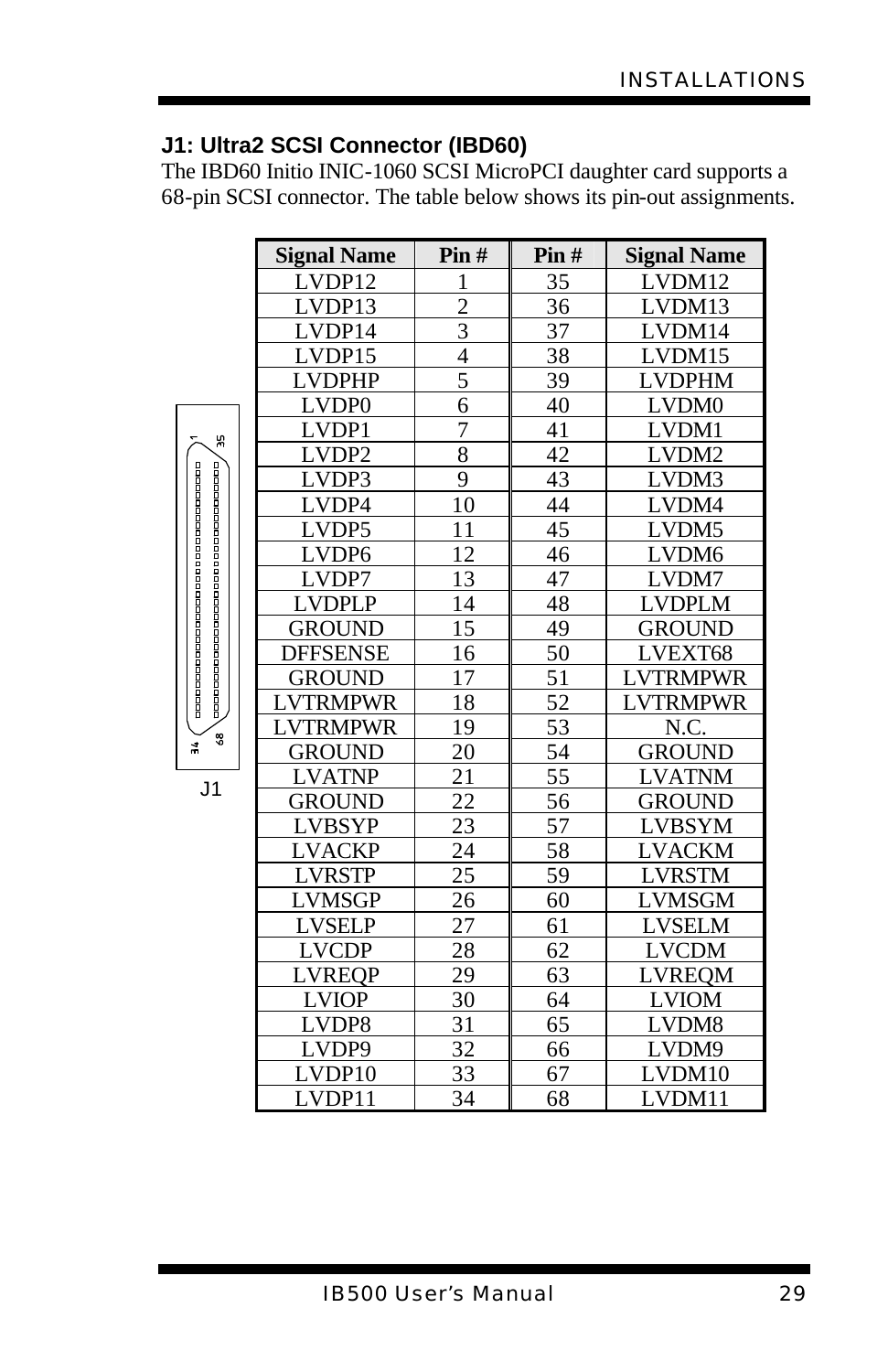## **Watchdog Timer Configuration**

The function of the watchdog timer is to reset the system automatically and is defined at I/O port 0443H. To enable the watchdog timer and allow the system to reset, write I/O port 0443H. To disable the timer, write I/O port 0441H for the system to stop the watchdog function. The timer has a tolerance of 20% for its intervals.

The following describes how the timer should be programmed.

#### **Enabling Watchdog:**

MOV AX, 000FH (Choose the values from 0) MOV DX, 0443H OUT DX, AX

#### **Disabling Watchdog**

MOV AX, 00FH (Any value is fine.) MOV DX, 0441H OUT DX, AX

| Level | <b>Value</b> | Time/sec | Level | <b>Value</b> | Time/sec |
|-------|--------------|----------|-------|--------------|----------|
|       |              |          |       |              | 16       |
| 2     | Е            |          |       |              | 18       |
|       |              |          |       |              | 20       |
|       |              |          | 12    |              | 22       |
|       | R            |          | 13    |              | 24       |
|       | Α            |          |       |              | 26       |
|       |              | 12       | 15    |              | 28       |
|       |              |          |       |              | 30       |

#### **WATCHDOG TIMER CONTROL TABLE**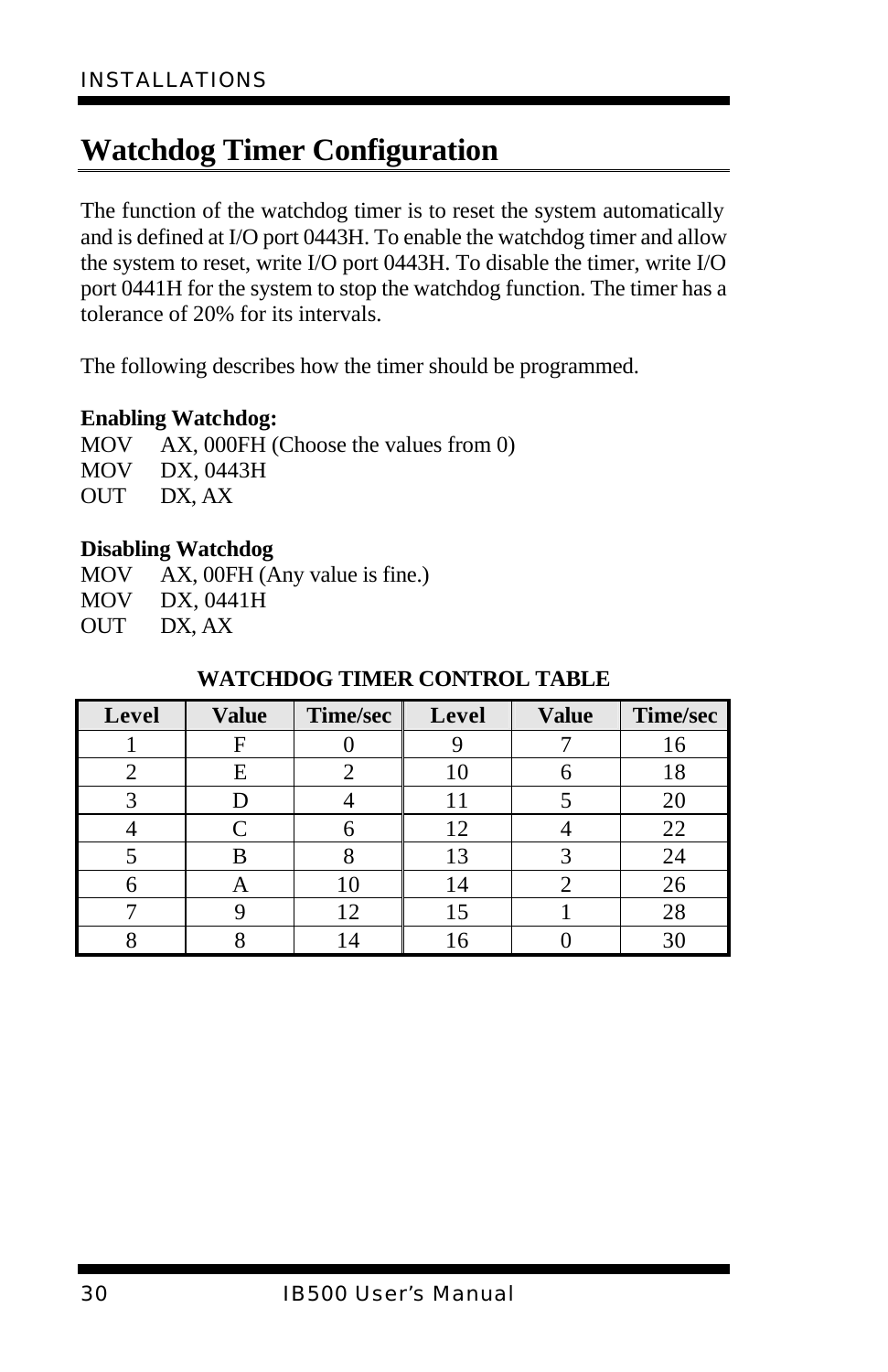# **BIOS Setup**

This chapter describes the different settings available in the Award BIOS that comes with the CPU card. The topics covered in this chapter are as follows: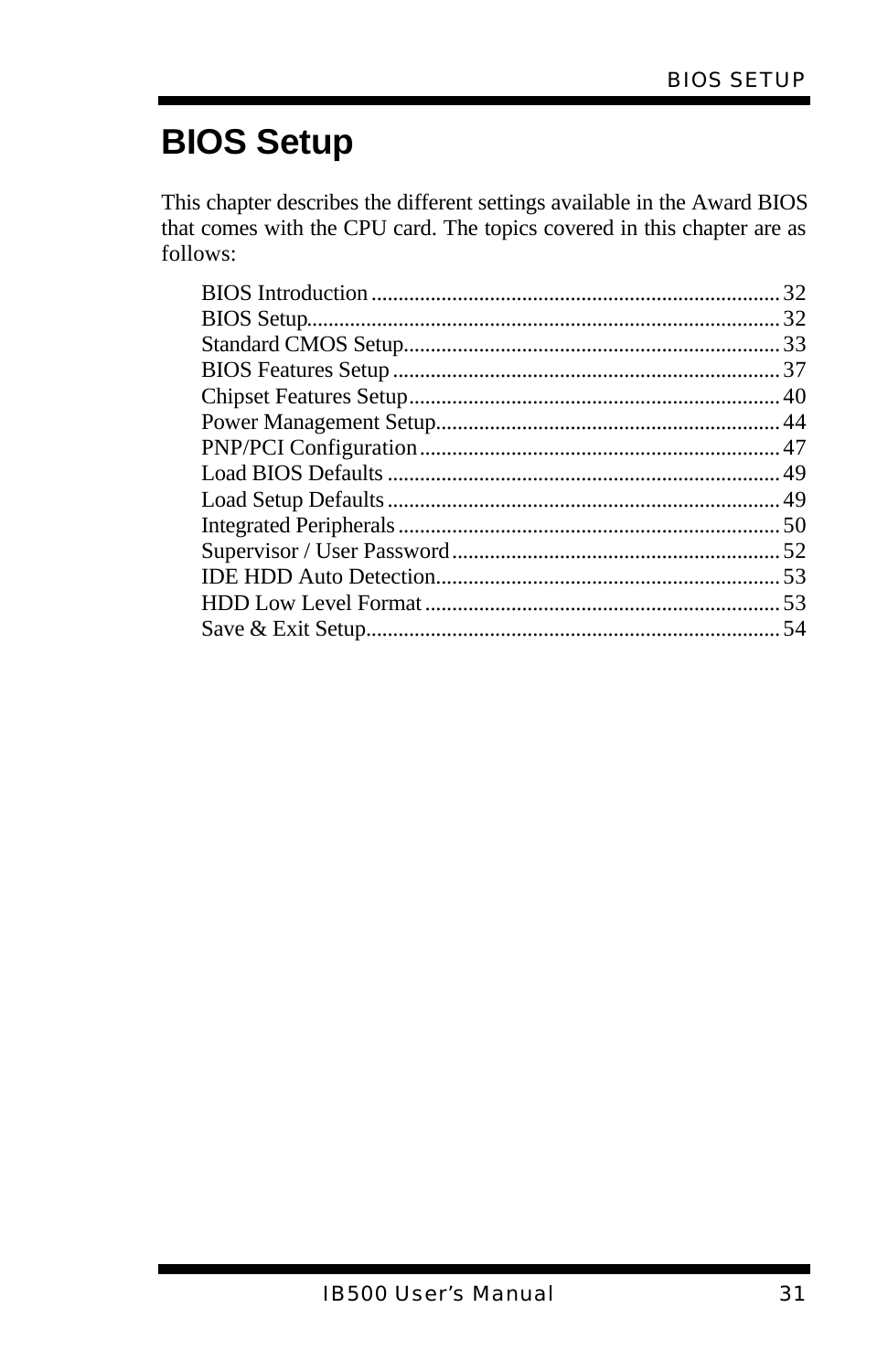#### **BIOS Introduction**

The Award BIOS (Basic Input/Output System) installed in your computer system's ROM supports Socket 7 level processors. The BIOS provides critical low-level support for standard devices such as disk drives, serial and parallel ports. It also features virus and password protection as well as detailed fine-tuning of the chipset controlling the entire system.

 $\mathbb{Z}$ *The fields shown in each BIOS Setup page are for reference only. The manufacturer sees to it that the BIOS information in these pages is accurate. However, the fields and default settings may have slight differences with those in the BIOS shipped with the product.*

#### **BIOS Setup**

The Award BIOS provides a Setup utility program for specifying the system configurations and settings. The BIOS ROM of the system stores the Setup utility. When you turn on the computer, the Award BIOS is immediately activated. Pressing the <Del> key immediately allows you to enter the Setup utility. If you are a little bit late pressing the <Del> key, POST(Power On Self Test) will continue with its test routines, thus preventing you from invoking the Setup. If you still wish to enter Setup, restart the system by pressing the "Reset" button or simultaneously pressing the <Ctrl>, <Alt> and <Delete> keys. You can also restart by turning the system Off and back On again. The following message will appear on the screen:

Press <DEL> to Enter Setup

In general, you press the arrow keys to highlight items, <Enter> to select, the <PgUp> and <PgDn> keys to change entries, <F1> for help and <Esc> to quit.

When you enter the Setup utility, the Main Menu screen will appear on the screen. The Main Menu allows you to select from various setup functions and exit choices.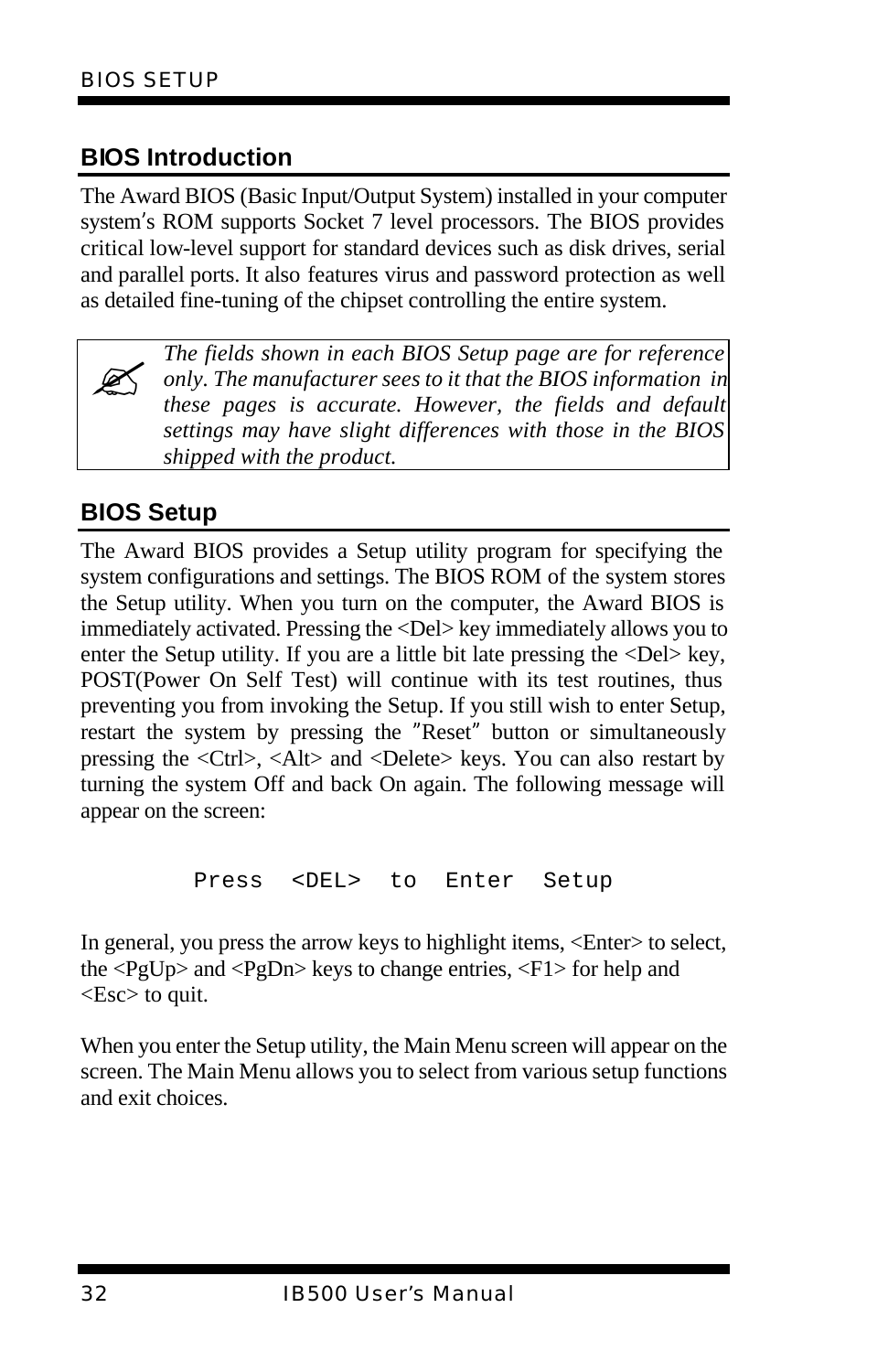#### ROM PCI/ISA BIOS CMOS SETUP UTILITY AWARD SOFTWARE, INC.

| <b>STANDARD CMOS SETUP</b>    | <b>INTEGRATED PERIPHERALS</b>                        |  |  |
|-------------------------------|------------------------------------------------------|--|--|
| <b>BIOS FEATURES SETUP</b>    | SUPERVISOR PASSWORD                                  |  |  |
| <b>CHIPSET FEATURES SETUP</b> | <b>USER PASSWORD</b>                                 |  |  |
| POWER MANAGEMENT SETUP        | IDE HDD AUTO DETECTION                               |  |  |
| PNP/PCI CONFIGURATION         | <b>HDD LOW LEVEL FORMAT</b>                          |  |  |
| <b>LOAD BIOS DEFAULTS</b>     | SAVE & EXIT SETUP                                    |  |  |
| <b>LOAD SETUP DEFAULTS</b>    | <b>EXIT WITHOUT SAVING</b>                           |  |  |
| ESC: Quit                     | $\uparrow \psi \rightarrow \leftarrow$ : Select Item |  |  |
| F10 : Save & Exit Setup       | (Shift) F2 : Change Color                            |  |  |
| Time, Date, Hard Disk Type    |                                                      |  |  |

The section below the setup items of the Main Menu displays the control keys for this menu. Another section at the bottom of the Main Menu just below the control keys section displays information on the currently highlighted item in the list.

> *We strongly recommend that you avoid making any changes to the chipset defaults. These defaults have been carefully chosen by both Award and the manufacturer to provide the maximum performance and reliability.*

# **Standard CMOS Setup**

 $\mathbb{Z}$ 

"Standard CMOS Setup" choice allows you to record some basic hardware configurations in your computer system and set the system clock and error handling. If the CPU card is already installed in a working system, you will not need to select this option. You will need to run the Standard CMOS option, however, if you change your system hardware configurations, the onboard battery fails, or the configuration stored in the CMOS memory was lost or damaged.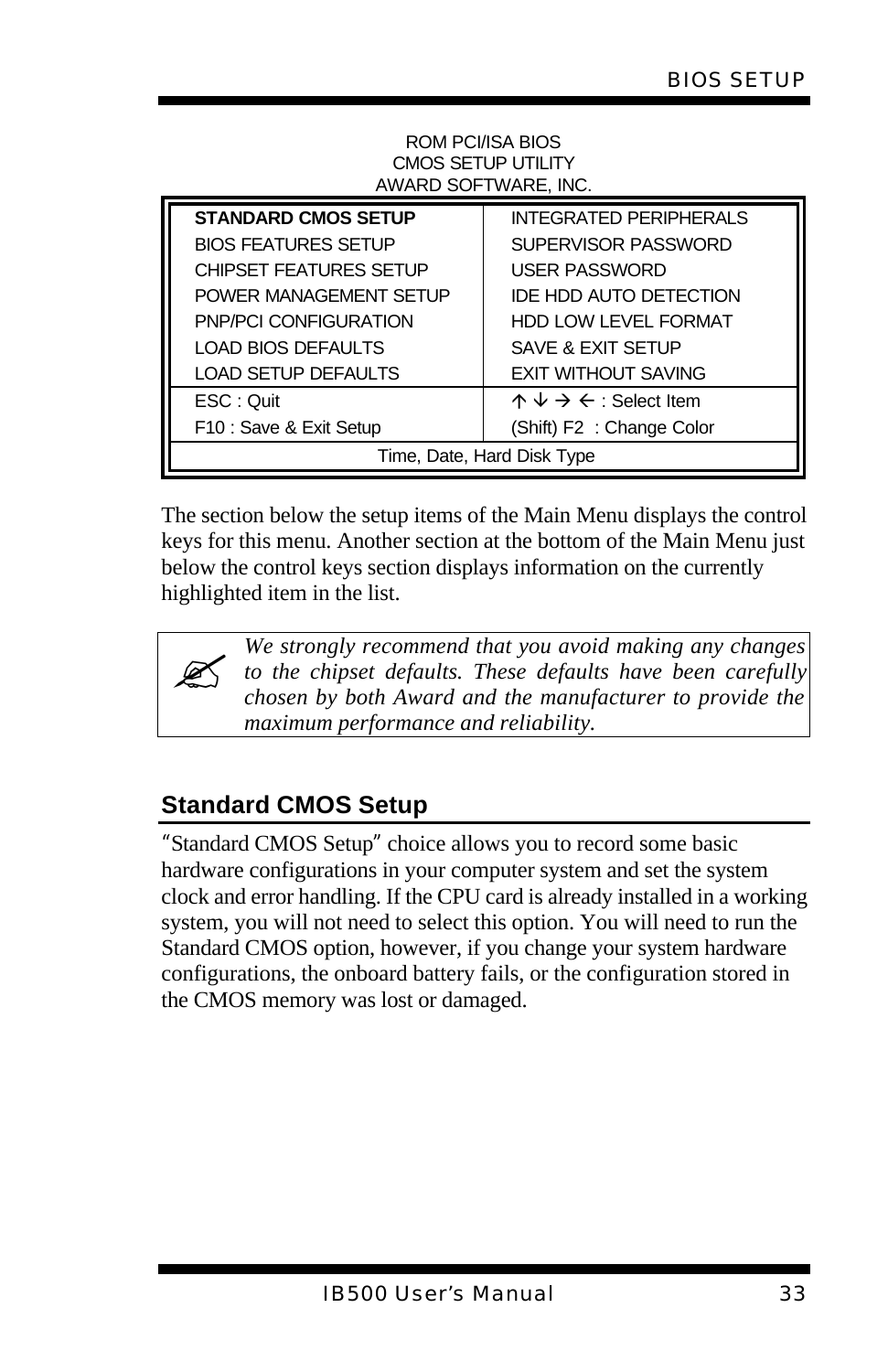| <b>STANDARD CMOS SETUP</b><br>AWARD SOFTWARE, INC. |                                             |                 |             |                                                 |                     |                     |                            |             |
|----------------------------------------------------|---------------------------------------------|-----------------|-------------|-------------------------------------------------|---------------------|---------------------|----------------------------|-------------|
| Date (mm:dd:yy) : Wed, Jan 1 1997                  |                                             |                 |             |                                                 |                     |                     |                            |             |
| Time (hh:mm:ss): 00: 00: 00                        |                                             |                 |             |                                                 |                     |                     |                            |             |
| <b>HARD DISKS</b>                                  | <b>TYPE</b>                                 | <b>SIZE</b>     | <b>CYLS</b> |                                                 | <b>HEAD PRECOMP</b> | LANDZ               | <b>SECTOR</b>              | <b>MODE</b> |
| Primary Master                                     | Auto                                        | $\mathbf 0$     | $\Omega$    | $\Omega$                                        | $\Omega$            | $\Omega$            | $\Omega$                   | Auto        |
| <b>Primary Slave</b>                               | None                                        | $\Omega$        | $\Omega$    | $\Omega$                                        | $\Omega$            | $\Omega$            | $\Omega$                   |             |
| Secondary Master                                   | None                                        | $\Omega$        | $\Omega$    | $\Omega$                                        | $\Omega$            | $\Omega$            | $\Omega$                   |             |
| Secondary Slave                                    | None                                        | $\Omega$        | $\Omega$    | $\Omega$                                        | $\Omega$            | $\Omega$            | $\Omega$                   |             |
| Drive A                                            |                                             | : 1.44M, 3.5 in |             |                                                 |                     | <b>Base Memory</b>  |                            | 640K        |
| Drive B                                            | Extended<br>: None<br>31744K<br>٠<br>Memory |                 |             |                                                 |                     |                     |                            |             |
| Floppy 3 Mode Support                              |                                             | : Disabled      |             |                                                 |                     | Other Memory        | - 1                        | 384K        |
| Video                                              |                                             | : EGA / VGA     |             |                                                 |                     |                     |                            |             |
| Halt On                                            | : All Errors                                |                 |             |                                                 |                     | <b>Total Memory</b> | $\sim 10$                  | 32768K      |
| ESC: Quit                                          |                                             |                 |             | $\uparrow \psi \rightarrow \leftarrow$ : Select | Item                |                     | $PU / PD / + / -$ : Modify |             |
| (Shift) F2: Change Color<br>F1: Help               |                                             |                 |             |                                                 |                     |                     |                            |             |

ROM PCI/ISA BIOS

At the bottom of the menu are the control keys for use on this menu. If you need any help in each item field, you can press the <F1> key. It will display the relevant information to help you. The memory display at the lower right-hand side of the menu is read-only. It will adjust automatically according to the memory changed. The following describes each item of this menu.

#### **Date**

The date format is:

| <b>Dav :</b>  | Sun to Sat   |
|---------------|--------------|
| Month :       | 1 to 12      |
| <b>Date :</b> | 1 to 31      |
| <b>Year :</b> | 1900 to 2099 |
|               |              |

To set the date, highlight the "Date" field and use the PageUp/ PageDown or +/- keys to set the current time.

## **Time**

| The time format is: <b>Hour</b> : 00 to 23 |                          |  |  |
|--------------------------------------------|--------------------------|--|--|
|                                            | <b>Minute: 00 to 59</b>  |  |  |
|                                            | <b>Second : 00 to 59</b> |  |  |
|                                            |                          |  |  |

To set the time, highlight the "Time" field and use the  $\langle PgUp \rangle / \langle PgDn \rangle$ or  $+/-$  keys to set the current time.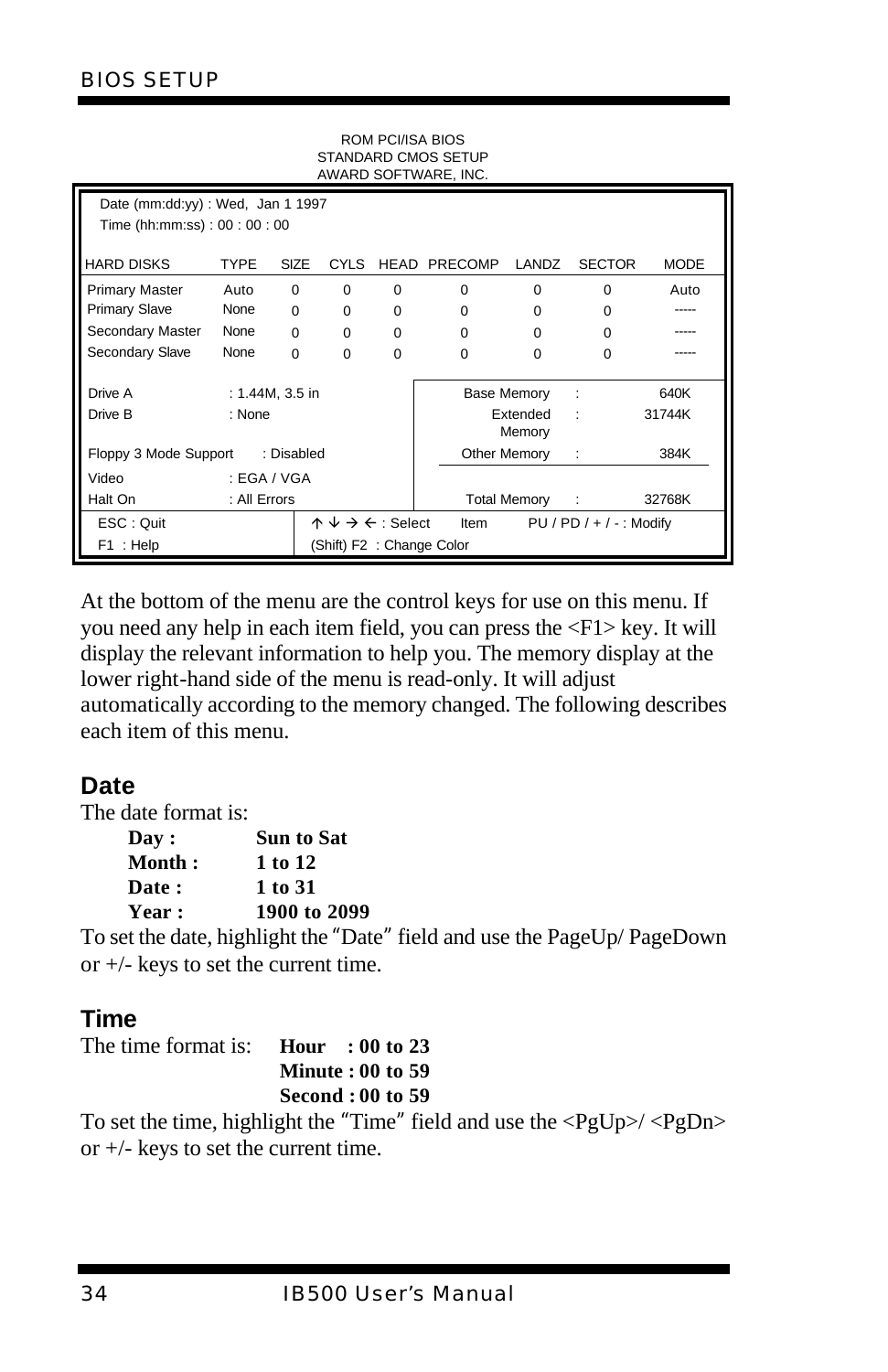## **Primary HDDs / Secondary HDDs**

The onboard PCI IDE connectors provide Primary and Secondary channels for connecting up to four IDE hard disks or other IDE devices. Each channel can support up to two hard disks; the first is the "Master" and the second is the "Slave".

To enter the specifications for a hard disk drive, you must select first a "Type". There are 45 predefined types and 4 user definable types are for Enhanced IDE BIOS. Type 1 to 45 are predefined. Type "User" is user-definable. For the Primary Master/Slave as well as Secondary Master/Slave, you can select "Auto" under the TYPE and MODE fields. This will enable auto detection of your IDE drives and CD-ROM drive during POST.

Press <PgUp>/<PgDn> to select a numbered hard disk type or type the number and press the <Enter> key. The hard disk will not work properly if you enter incorrect information for this field. If your hard disk drive type is not matched or listed, you can use Type User to define your own drive type manually. If you select Type User, related information is asked to be entered to the following items.

| CYLS:                    | Number of cylinders        |            |                                                     |
|--------------------------|----------------------------|------------|-----------------------------------------------------|
| <b>HEAD:</b>             | Number of read/write heads |            |                                                     |
| <b>PRECOMP:</b>          | Write precompensation      |            |                                                     |
| LANDZ:                   | Landing zone               |            |                                                     |
| <b>SECTOR:</b>           | Number of sectors          |            |                                                     |
| SIZE:                    |                            |            | Automatically adjust according to the configuration |
| MODE (for IDE HDD only): |                            | Auto       |                                                     |
|                          |                            |            | Normal $(HD < 528MB)$                               |
|                          |                            | Large      | (for MS-DOS only)                                   |
|                          |                            | <b>TDA</b> | $TID \tcong TOMID \tcong T$                         |

LBA  $(HD > 528MB$  and supports Logical Block Addressing)



*The specifications of your drive must match with the drive table. The hard disk will not work properly if you enter incorrect information in these fields. If your hard disk drive type is not matched or listed, you can use Type User to define your own drive type manually.*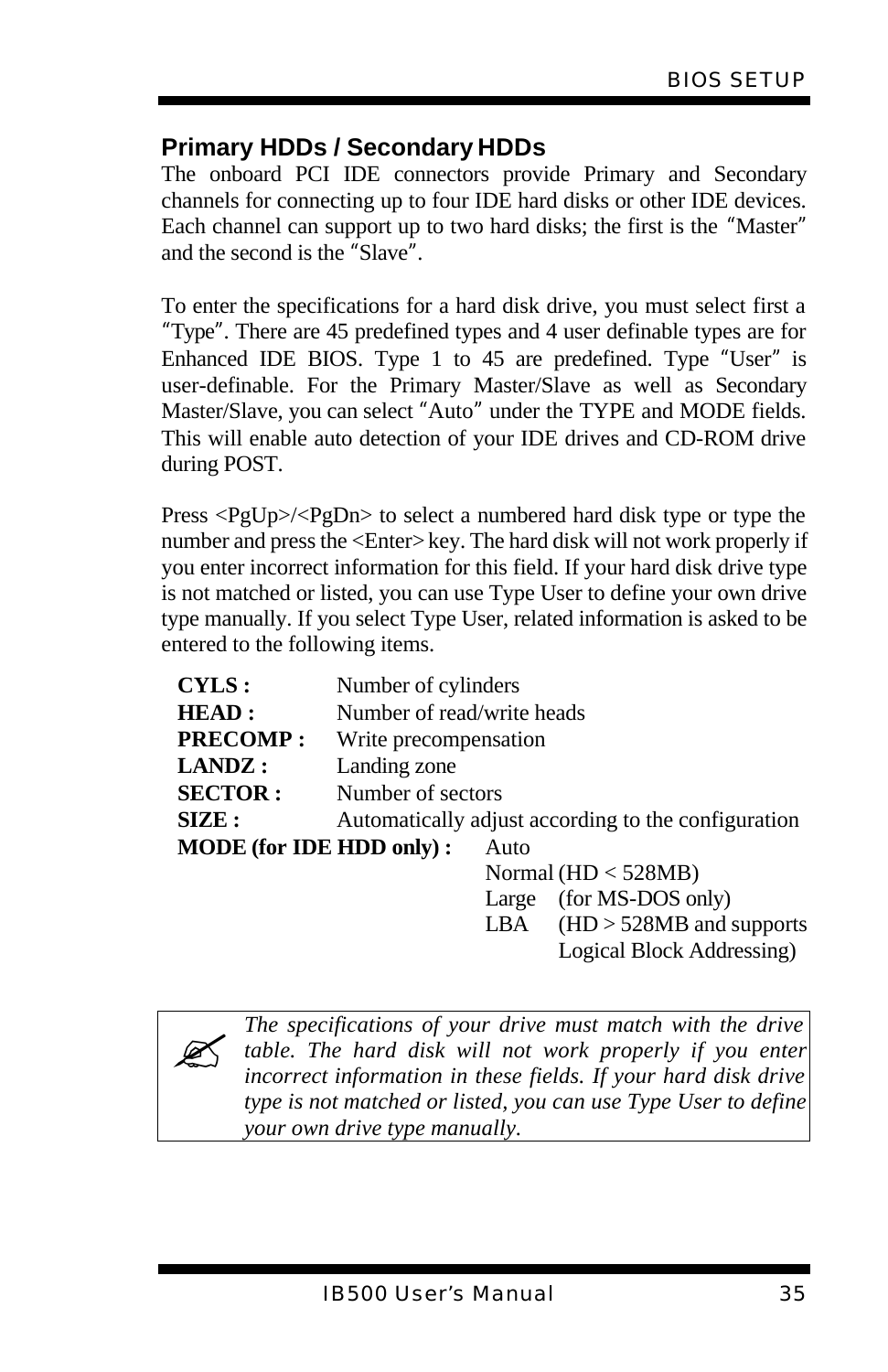#### **Drive A / Drive B**

These fields identify the types of floppy disk drive, A or drive B, that has been installed in the computer. The available specifications are:

| 360KB | 2MB L                   | 720KB   | 44MR    | <b>88MB</b> |
|-------|-------------------------|---------|---------|-------------|
|       | $5.25$ in.   $5.25$ in. | 3.5 in. | 3.5 in. | 3.5 in.     |

#### **Floppy 3 Mode Support**

This is the Japanese standard floppy drive. The standard stores 1.2MB in a 3.5-inch diskette. You have four options to choose:

| <b>Disabled</b> | No 3 mode floppy drive installed. (default) |
|-----------------|---------------------------------------------|
| Drive A         | Installed 3 mode drive at drive A.          |
| Drive B         | Installed 3 mode drive at drive B.          |
| <b>Both</b>     | Installed 3 mode drive at drive A and B.    |

#### **Video**

This field selects the type of video display card installed in your system. You can choose the following video display cards:

| EGA/VGA     | For EGA, VGA, SEGA, SVGA           |
|-------------|------------------------------------|
|             | or PGA monitor adapters. (default) |
| CGA40       | Power up in 40 column mode.        |
| CGA 80      | Power up in 80 column mode.        |
| <b>MONO</b> | For Hercules or MDA, includes high |
|             | resolution monochrome adapters.    |

#### **Halt On**

This field determines whether the system will halt if an error is detected during power up.

| The system boot will not be halted for any error   |
|----------------------------------------------------|
| that may be detected.                              |
| Whenever the BIOS detects a non-fatal error,       |
| the system will be halted and you will be          |
| prompted.                                          |
| The system boot will not be halted for a           |
| keyboard error; it will stop for all other errors. |
| The system boot will not be halted for a disk      |
| error; it will stop for all other errors.          |
| The system boot will not be halted for a           |
| keyboard or disk error; it will stop for all other |
| errors.                                            |
|                                                    |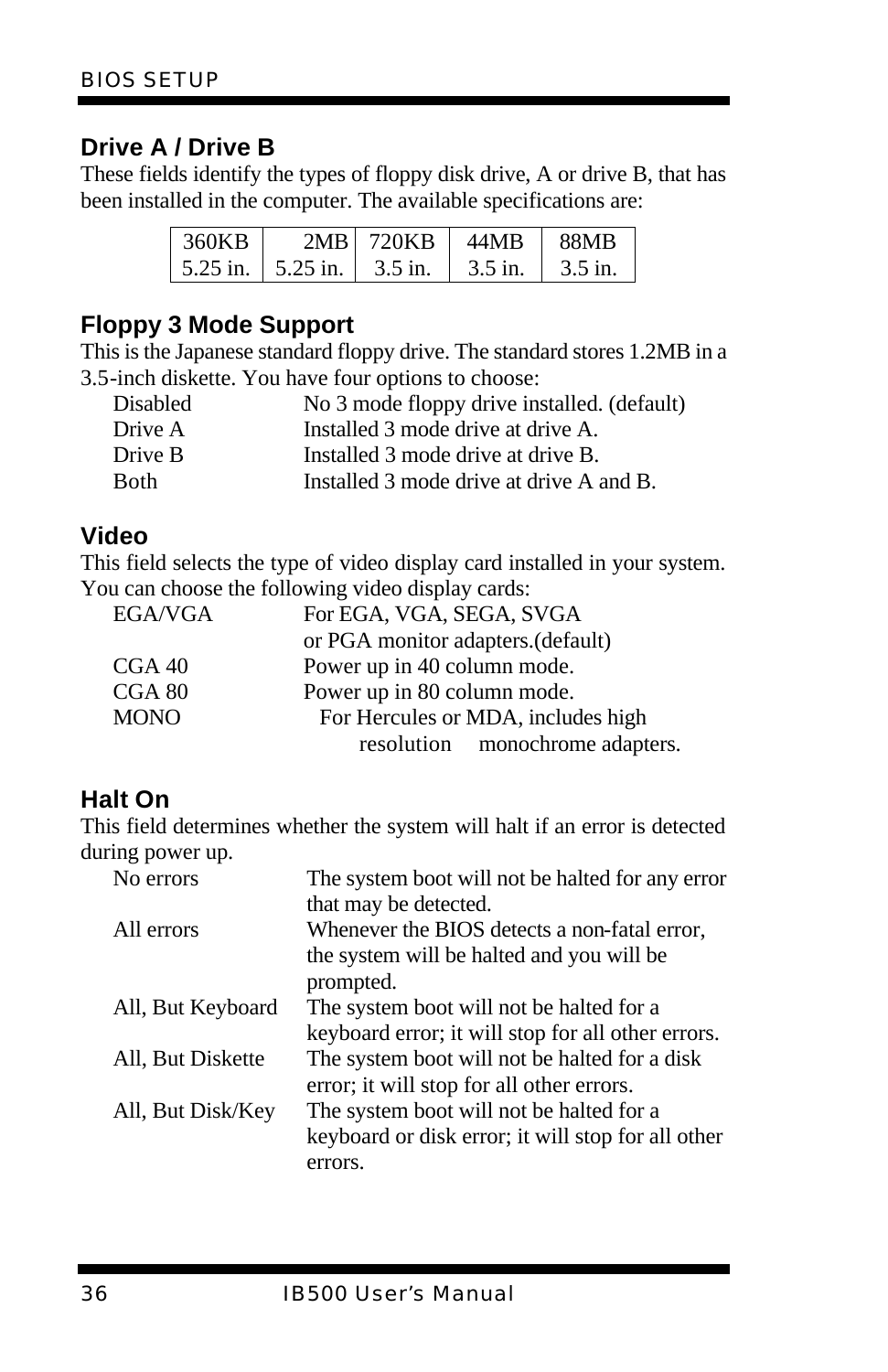# **BIOS Features Setup**

This section allows you to configure and improve your system and allows you to set up some system features according to your preference.

| AWARD SOFTWARE, INC.       |              |                         |                                                       |  |  |
|----------------------------|--------------|-------------------------|-------------------------------------------------------|--|--|
| Virus Warning              | : Disabled   | Video BIOS Shadow       | : Enabled                                             |  |  |
| CPU Internal Cache         | : Enabled    | C8000-CBFFF Shadow      | : Disabled                                            |  |  |
| <b>External Cache</b>      | : Enabled    | CC000-CFFFF Shadow      | : Disabled                                            |  |  |
| Quick Power On Self Test   | : Enabled    | D0000-D3FFF Shadow      | : Disabled                                            |  |  |
| <b>Boot Sequence</b>       | : A. C. SCSI | D4000-D7FFF Shadow      | : Disabled                                            |  |  |
| Swap Floppy Drive          | : Disabled   | D8000-DBFFF Shadow      | : Disabled                                            |  |  |
| Boot Up Floppy Drive       | : Enabled    | DC000-DFFF Shadow       | : Disabled                                            |  |  |
| Boot Up Numlock Status     | : On         |                         |                                                       |  |  |
| Boot Up System Speed       | : High       |                         |                                                       |  |  |
| Gate A20 Option            | : Fast       |                         |                                                       |  |  |
| Typematic Rate Setting     | : Disabled   |                         |                                                       |  |  |
| Typematic Rate (chars/Sec) | : 6          |                         |                                                       |  |  |
| Typematic Delay (Msec)     | : 250        |                         |                                                       |  |  |
| Security Option            | : Setup      |                         |                                                       |  |  |
| PCI /VGA Palette Snoop     | : Disabled   |                         |                                                       |  |  |
| OS Select For              | : $Non-OS2$  |                         |                                                       |  |  |
| DRAM>64MB                  |              |                         |                                                       |  |  |
|                            |              | ESC: Quit               | $\wedge \vee \rightarrow \leftarrow :$ Select<br>Item |  |  |
|                            |              | F1: Help                | PU/PD/+/-: Modify                                     |  |  |
|                            |              | F5: Old Values          | (Shift) F2: Color                                     |  |  |
|                            |              | F6: Load BIOS Defaults  |                                                       |  |  |
|                            |              | F7: Load Setup Defaults |                                                       |  |  |

ROM / PCI ISA BIOS BIOS FEATURES SETUP

## **Virus Warning**

This item protects the boot sector and partition table of your hard disk against accidental modifications. If an attempt is made, the BIOS will halt the system and display a warning message. If this occurs, you can either allow the operation to continue or run an anti-virus program to locate and remove the problem.

 $\mathbb{Z}$ 

*Many disk diagnostic programs which attempt to access the boot sector table can cause the virus warning. If you will run such a program, disable the Virus Warning feature.*

## **CPU Internal Cache / External Cache**

These items allow you to enable (speed up memory access) or disable the cache function. By default, these items are *Enabled*.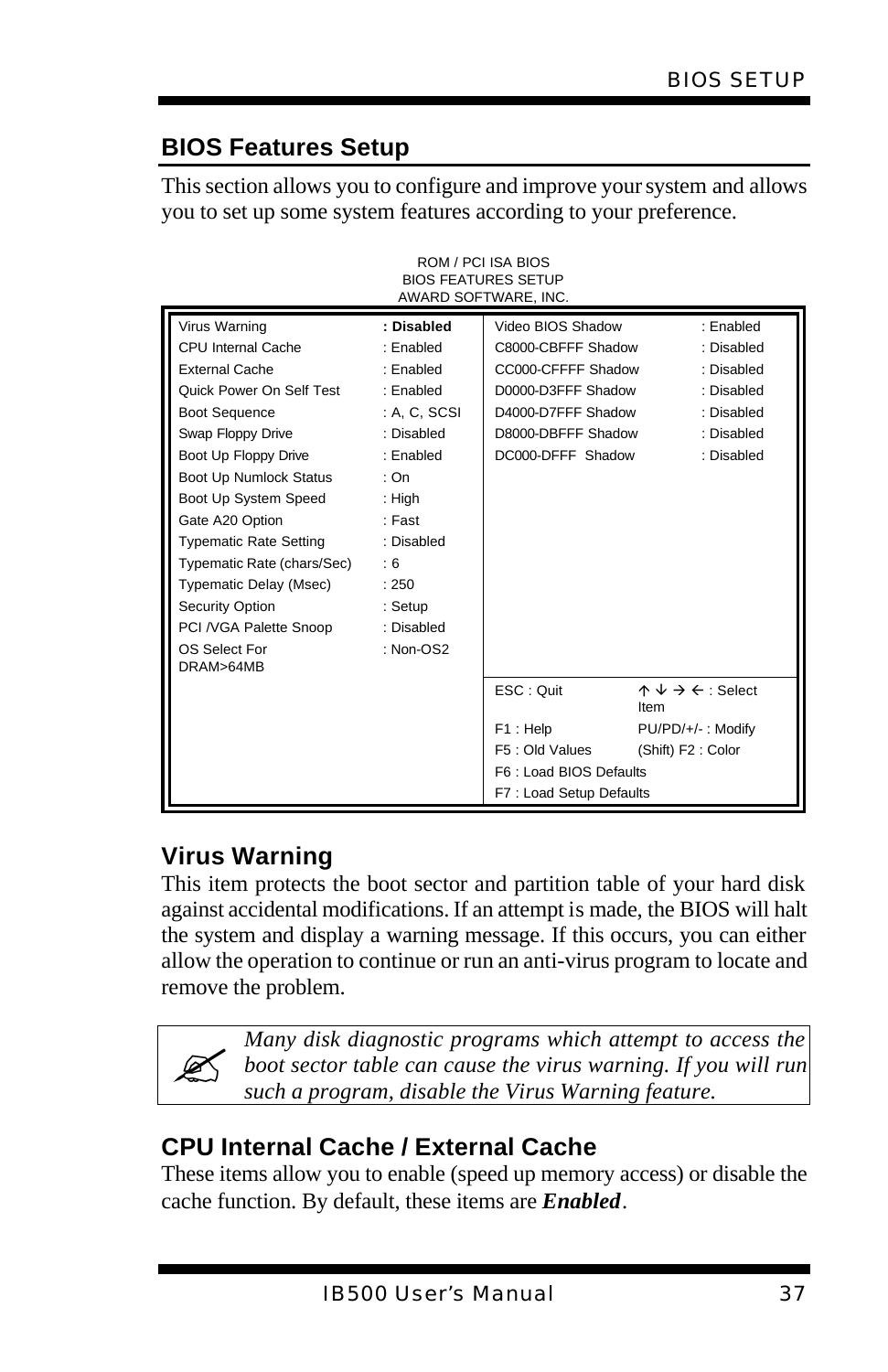#### **Quick Power On Self Test**

Enabling this field speeds up the Power On Self Test (POST) after you turn on the system. If it is set to *Enabled*, BIOS will skip some items. By default, this choice is *Enabled*.

#### **Boot Sequence**

This field determines the drive that the system searches first for an operating system. The options are :

| A, C, SCSI  | D, A, SCSI | SCSI, C, A |
|-------------|------------|------------|
| C, A, SCSI  | E, A, SCSI | C only     |
| C, CDROM, A | F, A, SCSI | LS120, C   |
| CDROM, C, A | SCSI, A, C | ZIP100, C  |

#### **Swap Floppy Drive**

This item allows you to determine whether to enable Swap Floppy Drive or not. When enabled, the BIOS swaps floppy drive assignments so that Drive A becomes Drive B, and Drive B becomes Drive A. By default, this field is set to *Disabled.*

#### **Boot Up Floppy Seek**

When enabled, the BIOS will seek whether or not the floppy drive installed has 40 or 80 tracks. 360K type has 40 tracks while 760K, 1.2M and 1.44M all have 80 tracks. By default, this field is set to *Enabled.*

## **Boot Up NumLock Status**

This allows you to activate the NumLock function after you power up the system. By default, the system boots up with *NumLock* On.

#### **Boot Up System Speed**

This has no function and selects the default system speed *(High).*

#### **Gate A20 Option**

This field allows you to select how Gate A20 is worked. The Gate A20 is a device used to address memory above 1 MB. By default, this field is set to *Fast.*

#### **Typematic Rate Setting**

When disabled, continually holding down a key on your keyboard will generate only one instance. When enabled, you can set the two typematic controls listed next. By default, this field is set to *Disabled.*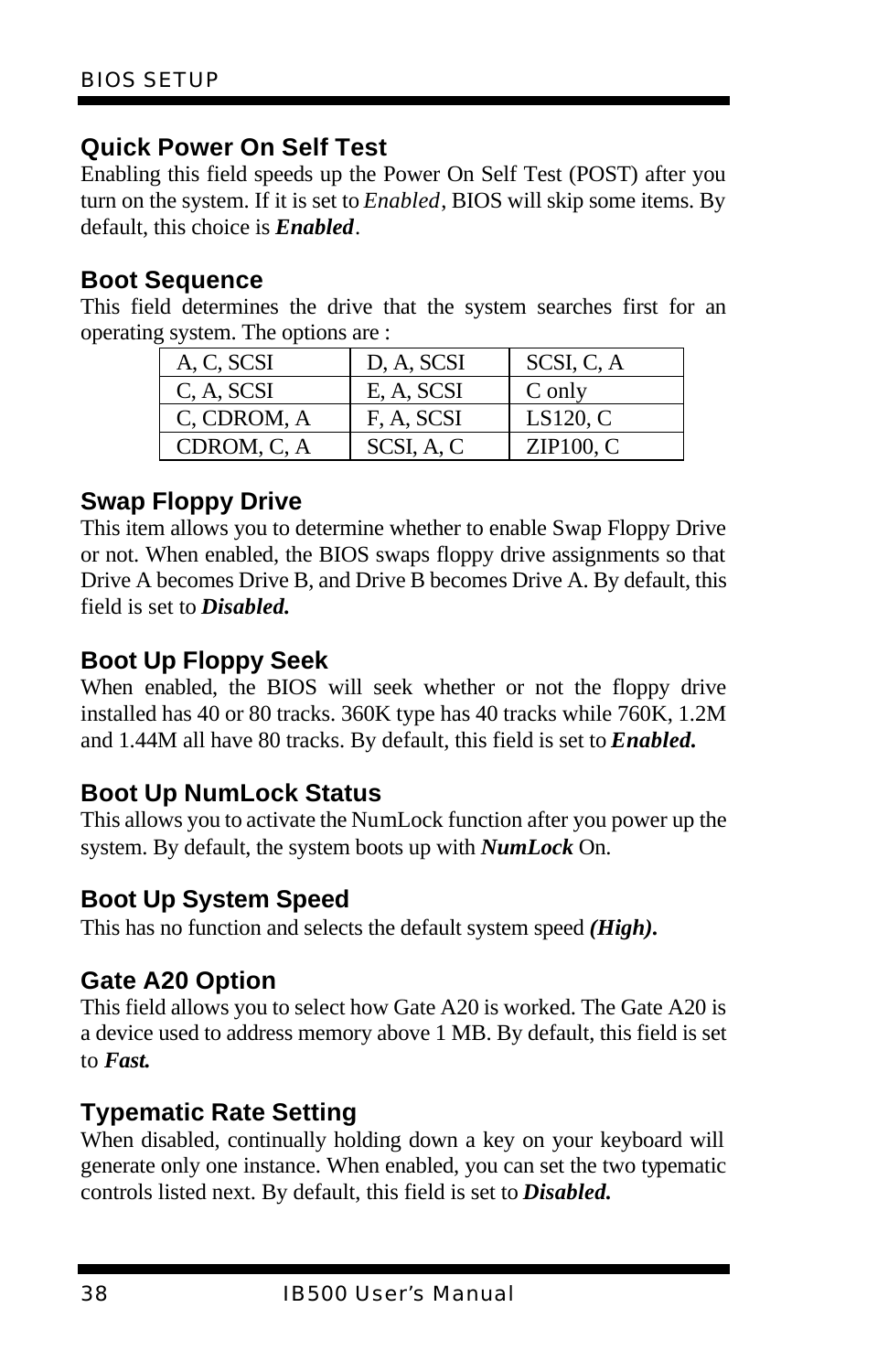## **Typematic Rate (Chars/Sec)**

When the typematic rate is enabled, the system registers repeated keystrokes speeds. You can select speed range from 6 to 30 characters per second. By default, this item is set to *6.*

## **Typematic Delay (Msec)**

When the typematic rate is enabled, this item allows you to set the time interval for displaying the first and second characters. By default, this item is set to *250msec.*

## **Security Option**

This field allows you to limit access to the System and Setup. The default value is *Setup*. When you select *System,* the system prompts for the User Password every time you boot up. When you select *Setup,* the system always boots up and prompts for the Supervisor Password only when the Setup utility is called up.

## **PCI/VGA Palette Snoop**

Some display cards that are non-standard VGA may not show colors properly. This field allows you to set whether MPEG ISA/VESA VGA Cards can work with PCI/VGA or not. When this field is enabled, a PCI/VGA can work with a MPEG ISA/VESA VGA card. When this field is disabled, a PCI/VGA cannot work with a MPEG ISA/VESA Card.

## **OS Select for DRAM > 64MB**

This option allows the system to access greater than 64MB of DRAM memory when used with OS/2 that depends on certain BIOS calls to access memory. The default setting is *NON-OS/2*.

## **Video BIOS Shadow**

This item allows you to change the Video BIOS location from ROM to RAM. Video Shadow will increase the video speed.

## **C8000 - CBFFF Shadow/DC000 - DFFFF Shadow**

Shadowing a ROM reduces the memory available between 640KB to 1024KB. These fields determine whether optional ROM will be copied to RAM or not.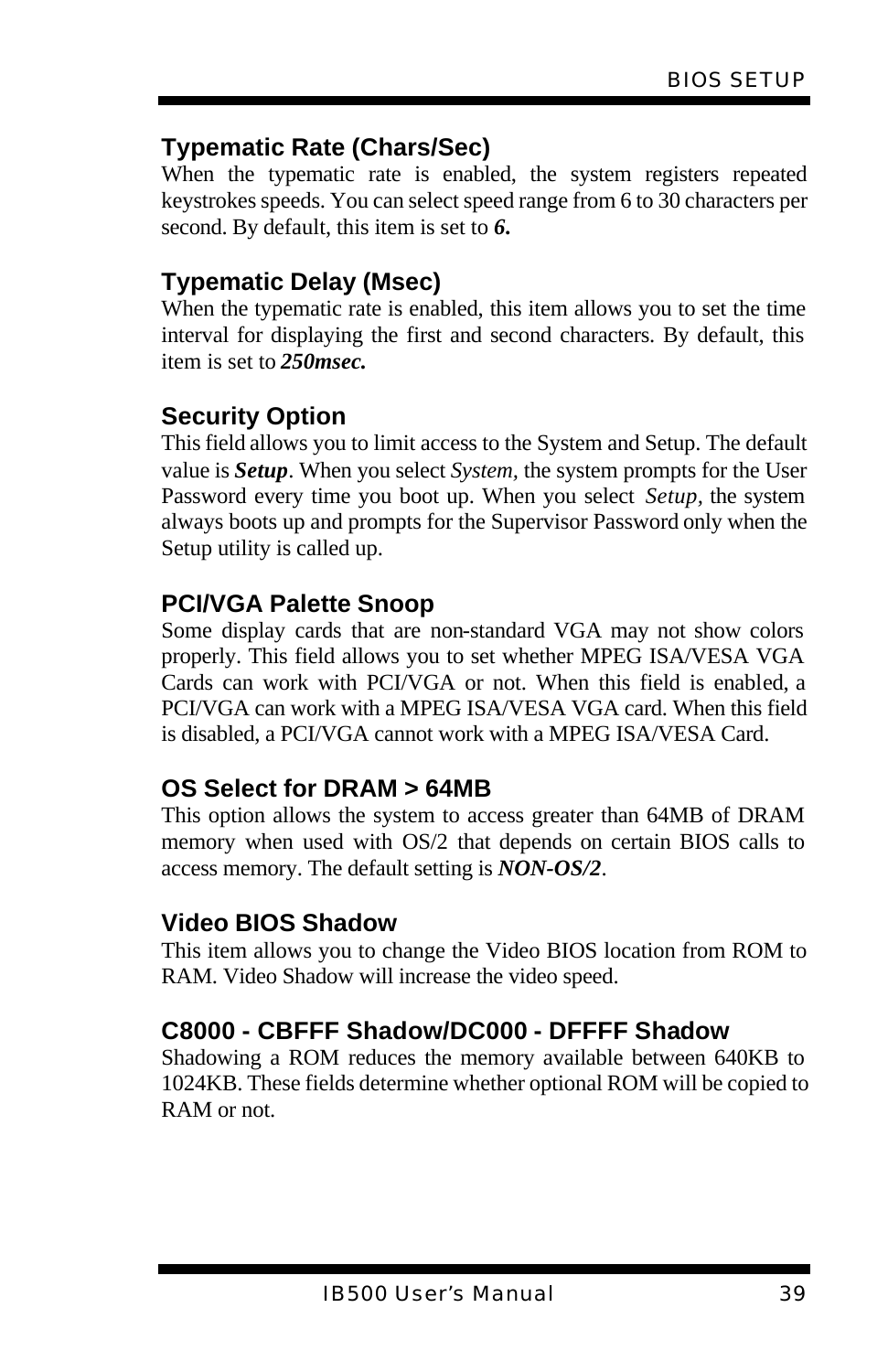## **Chipset Features Setup**

This Setup menu controls the configuration of the CPU card chipset.

ROM PCI/ISA BIOS

| <b>CHIPSET FEATURES SETUP</b><br>AWARD SOFTWARE INC. |             |                                      |                                                 |  |  |  |
|------------------------------------------------------|-------------|--------------------------------------|-------------------------------------------------|--|--|--|
| Auto Configuration                                   | : Enabled   | PCI 2.1 Compliance                   | : Disabled                                      |  |  |  |
| <b>DRAM</b> Timing                                   | : 60ns      | DRAM Refresh Rate                    | : 15.6 <sub>u</sub>                             |  |  |  |
| <b>DRAM Leadoff Timing</b>                           | :10/6/4     | <b>CPU Warning Temperature</b>       | : Disabled                                      |  |  |  |
| DRAM Read Burst (EDO/FP)                             | : X333/x444 | Current System Temp.                 | : 37°C/98°F                                     |  |  |  |
| DRAM Write Burst Timing                              | $\pm$ X333  | <b>Current CPU Temperature</b>       | : 25°C/77°F                                     |  |  |  |
| Fast EDO Lead Off                                    | : Enabled   | Current CPU Fan Speed                | : 5720 RPM                                      |  |  |  |
| Refresh RAS# Assertion                               | $: 4$ Clks  | Current Chassis Fan Speed            | : 5443 RPM                                      |  |  |  |
| Fast RAS to CAS Delay                                | :3          |                                      |                                                 |  |  |  |
| DRAM Page Idle Timer                                 | $: 2$ Clks  | $V$ io $(V)$<br>: 1.98V<br>Vcore (V) | 1.50V<br><b>COLL</b>                            |  |  |  |
| <b>DRAM Enhanced Paging</b>                          | : Disabled  | Vio (V)<br>: 1.98 V                  | $Vcore(V)$ :<br>1.50 V                          |  |  |  |
| Fast MA to RAS# Delay                                | $: 2$ Clks  | $+12$ V<br>: 12.46 V                 | $+5V$ :<br>5.10V                                |  |  |  |
| SDRAM (CAS Lat/RAS-to-CAS)                           | : 3/3       | : $-5.21$ V<br>$-12$ V<br>-5V        | $-12.54V$<br>٠.                                 |  |  |  |
| <b>SDRAM Speculative Read</b>                        | : Disabled  |                                      |                                                 |  |  |  |
| System BIOS Cacheable                                | : Disabled  | ESC: Quit                            | $\uparrow \psi \rightarrow \leftarrow$ : Select |  |  |  |
|                                                      |             | Item                                 |                                                 |  |  |  |
| Video BIOS Cacheable                                 | : Disabled  | F1: Help                             | PU/PD/+/-: Modify                               |  |  |  |
| 8 Bit I/O Recovery Time                              | :3          | F5: Old Values                       | (Shift) F2 : Color                              |  |  |  |
| 16 Bit I/O Recovery Time                             | : 2         | F6: Load BIOS Defaults               |                                                 |  |  |  |
| Memory Hole At 15M-16M                               | : Disabled  | F7: Load Setup Defaults              |                                                 |  |  |  |

#### **Auto Configuration**

Auto Configuration selects predetermined optimal values for chipset parameters. When *Disabled*, chipset parameters revert to setup information stored in CMOS. Many fields in this screen are not available when Auto Configuration is *Enabled*.

#### **DRAM Timing**

The DRAM timing is controlled by the DRAM Timing Registers. The timing type is dependent on the system design. Slower rates may be required in some system designs to support loose layouts or slower memory.

#### **DRAM Leadoff Timing**

Select the combination of CPU clocks the DRAM on the IB500 requires before each read from or write to the memory. Changing the value from the setting determined by the board designer for the installed DRAM may cause memory errors.

## **DRAM Read Burst (EDO/FP)**

Set the timing for burst-mode reads from DRAM. The lower the timing numbers, the faster the system addresses memory. Selecting timing numbers lower than the installed DRAM is able to support can result in memory errors.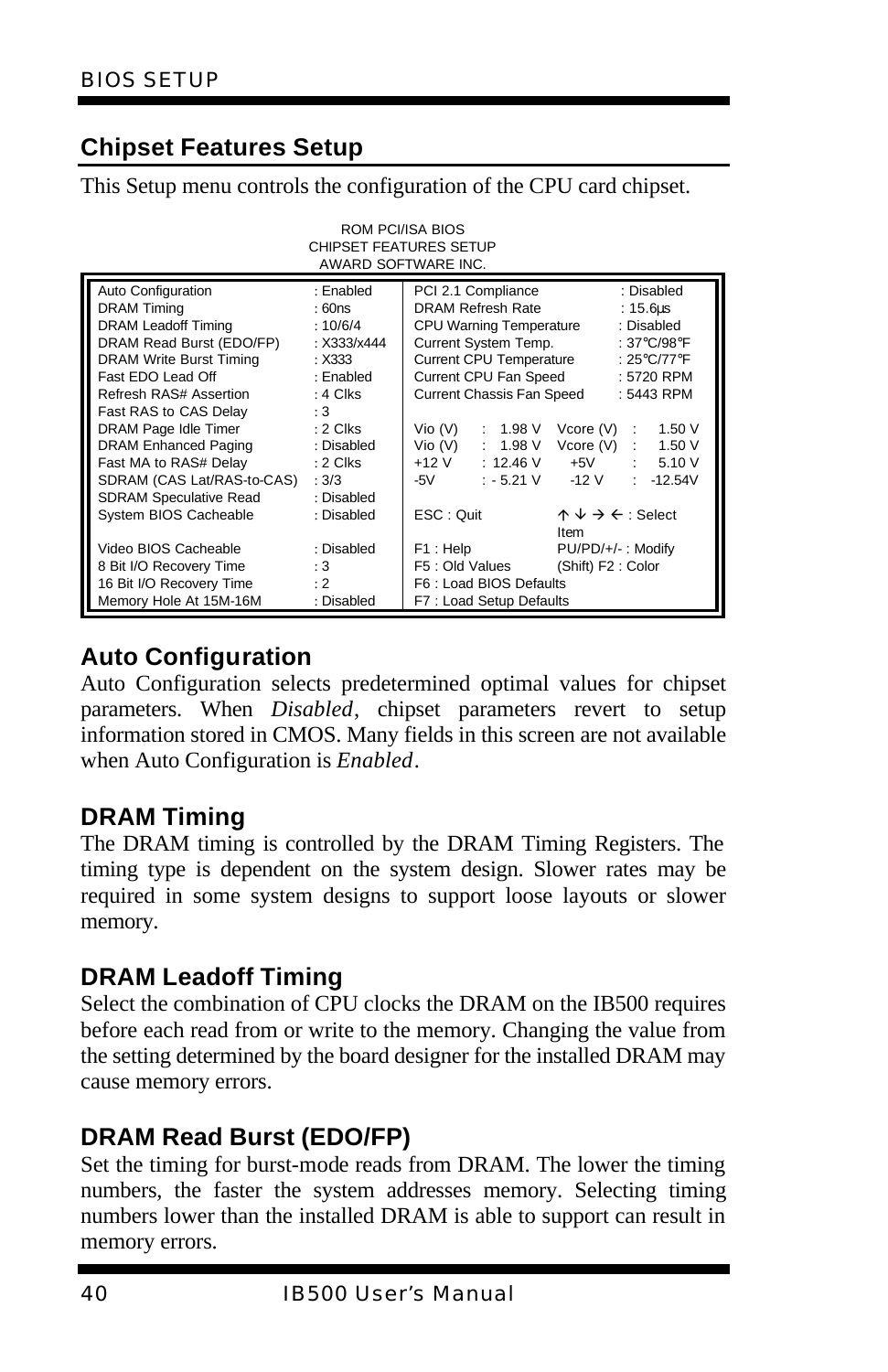## **DRAM Write Burst Timing**

Set the timing for burst-mode writes from DRAM. The lower the timing numbers, the faster the system addresses memory. Selecting timing numbers lower than the installed DRAM is able to support can result in memory errors.

## **Fast EDO Leadoff**

Select Enabled only for EDO DRAMs in either a synchronous cache or a cacheless system. It causes a 1-HCLK pull-in for all read leadoff latencies for EDO DRAMs (i.e., page hits, page misses, and row misses). Select Disabled if any of the DRAM rows are populated with FPM DRAMs.

#### **Refresh RAS# Assertion**

Select the number of clock ticks RAS# is asserted for refresh cycles.

## **Fast RAS To CAS Delay**

When DRAM is refreshed, both rows and columns are addressed separately. This setup item allows you to determine the timing of the transition from RAS to Column Address Strobe (CAS).

#### **DRAM Page Idle Timer**

Select the amount of time in HCLKs that the DRAM controller waits to close a DRAM page after the CPU becomes idle.

## **DRAM Enhanced Paging**

The DRAM timing is controlled by the DRAM Timing Registers. The timing type is dependent on the system design. Slower rates may be required in some system designs to support loose layouts or slower.

#### **Fast MA to RAS# Delay**

The values in this field are set by the system board designer, depending on the DRAM installed. Do not change the values in this field unless you change specifications of the installed DRAM or the installed CPU.

# **SDRAM(CAS Lat/RAS-to-CAS)**

You can select a combination of CAS latency and RAS-to-CAS delay in HCLKs of 2/2 or 3/3. The system board designer should set the values in this field, depending on the DRAM installed. Do not change the values in this field unless you change specifications of the installed DRAM or the installed CPU.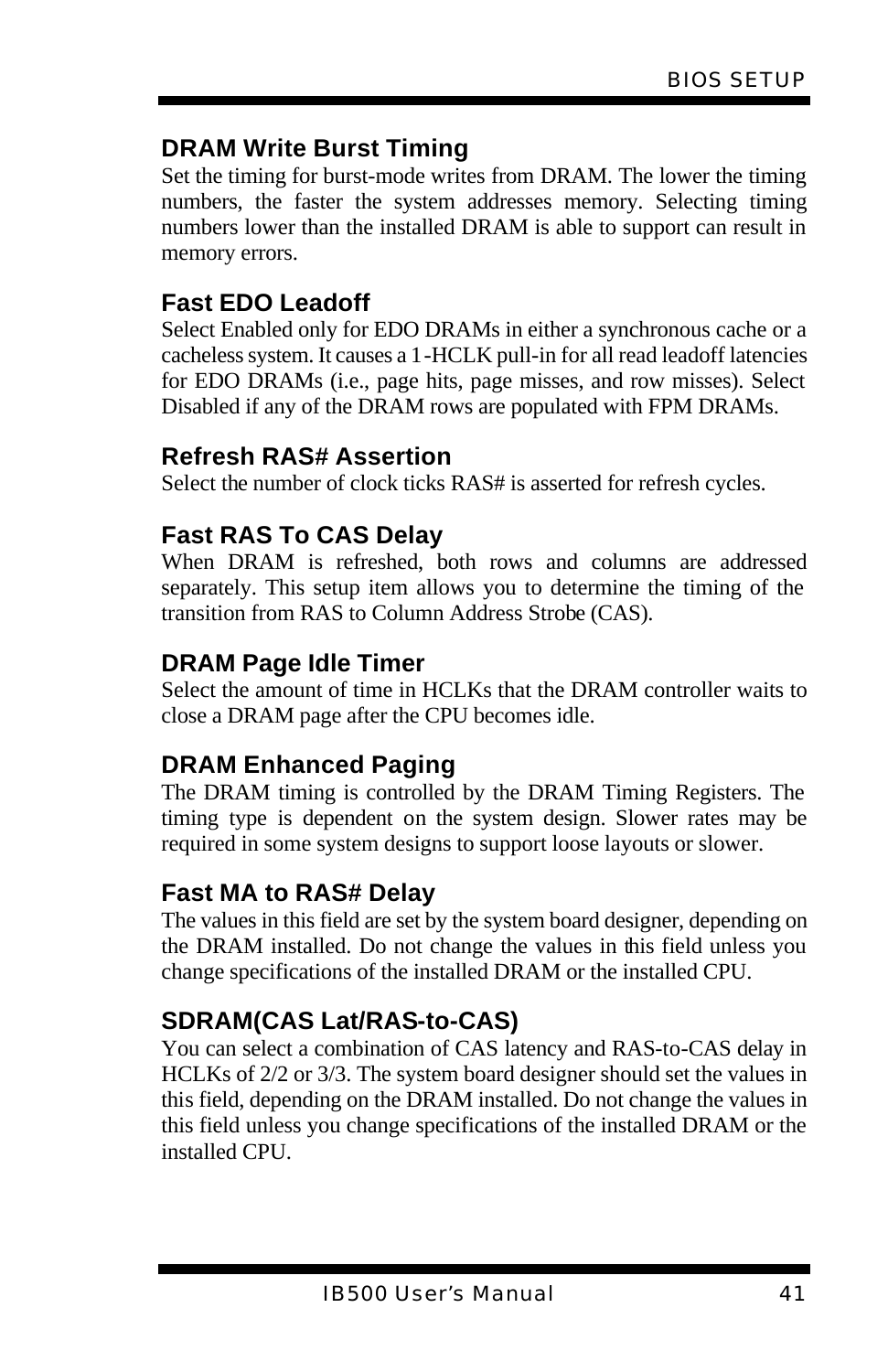#### **SDRAM Speculative Read**

The chipset can "speculate" on a DRAM read address, thus reducing read latencies. The CPU issues a read request containing the data memory address. The DRAM controller receives the request. When this field is Enabled, the controller issues the read command slightly before it has finished decoding the data address.

#### **System BIOS Cacheable**

When enabled, access to the system BIOS ROM addressed at F0000H-FFFFFH are cached, provided that the cache controller is enabled.

#### **Video BIOS Cacheable**

When enabled, access to video BIOS addressed at C0000H to C7FFFH are cached, provided that the cache controller is disabled.

#### **8 Bit I/O Recovery Time**

The I/O recovery mechanism adds bus clock cycles between PCI-originated I/O cycles to the ISA bus. This delay takes place because the PCI bus is so much faster than the ISA bus. This field let you add recovery time (in bus clock cycles) for 8-bit I/O.

#### **16 Bit I/O Recovery Time**

The I/O recovery mechanism adds bus clock cycles between PCI-originated I/O cycles to the ISA bus. This delay takes place because the PCI bus is so much faster than the ISA bus. This field let you add recovery time (in bus clock cycles) for 16-bit I/O.

#### **Memory Hole at 15M-16M**

In order to improve performance, certain space in memory can be reserved for ISA cards. This field allows you to reserve 15MB to 16MB memory address space to ISA expansion cards. This makes memory from 15MB and up unavailable to the system. Expansion cards can only access memory up to 16MB. By default, this field is set to *Disabled.*

## **PCI 2.1 Compliance**

Concurrent PCI allows multiple PCI transfers from the PCI master buses to memory to CPU. By default, this field is set to *Disabled.*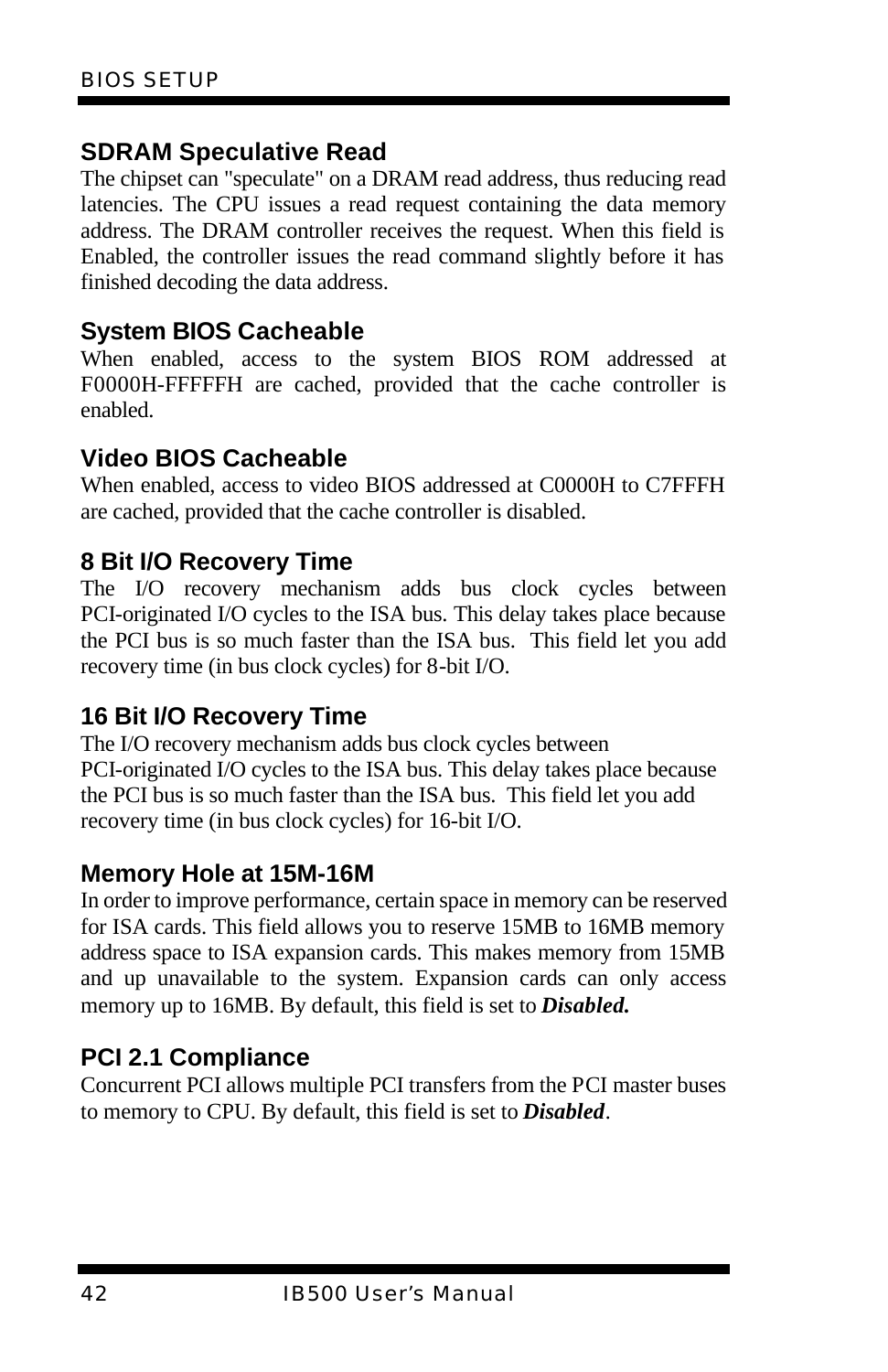## **DRAM Refresh Rate**

The options for the DRAM Refresh Rate are *15.6ms*, *31.2ms*, *64.4ms*, *125ms*, *126ms* and *Disabled*.

# **CPU Warning Temperature**

The onboard hardware thermal sensor monitors CPU temperature changes and prevents the CPU from overheating. Alert is sounded through the speaker and CPU speed slows down when the temperature exceeds the temperature set in the BIOS until the temperature falls below a safe level. By default, this field is set to *Disabled.*

# **Current System / CPU Temperature**

These fields show the current system and system temperature as monitored by the sensor under the CPU. This is a function of the optional System Hardware Monitoring Device.

# **CPU and Chassis Fan Speed**

These fields show the RPM (revolution per minute) status of your CPU fan and Chassis fan. This is a function of the optional System Hardware Monitoring Device.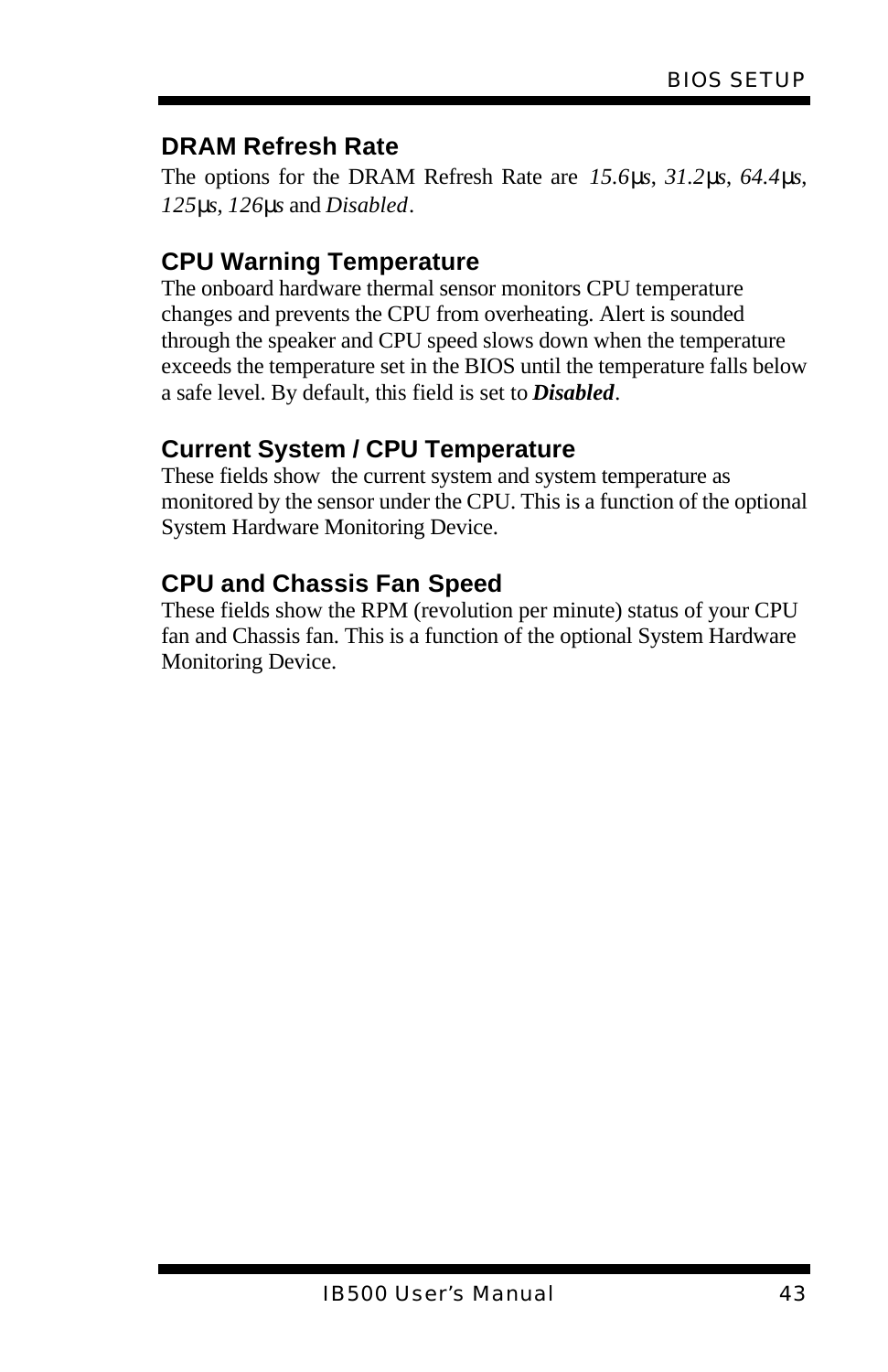## **Power Management Setup**

The Power Management Setup allows you to save energy of your system effectively. It will shut down the hard disk and turn off video display after a period of inactivity.

| ROM PCI/ISA BIOS<br>POWER MANAGEMENT SETUP<br>AWARD SOFTWARE, INC. |                   |                         |                                                       |  |  |  |
|--------------------------------------------------------------------|-------------------|-------------------------|-------------------------------------------------------|--|--|--|
| Power Management                                                   | : User Define     |                         | Reload Global Timer Events **                         |  |  |  |
| PM Control by APM                                                  | : Yes             | IRQ3 [ 3-7, 9-15], NMI  | : Disabled                                            |  |  |  |
| Video Off Method                                                   | : V/H SYNC +Blank | Primary IDE 0           | : Disabled                                            |  |  |  |
| Video Off After                                                    | : Standby         | Primary IDE 1           | : Disabled                                            |  |  |  |
| Modem Use IRQ                                                      | :3                | Secondary IDE 0         | : Disabled                                            |  |  |  |
| Doze Mode                                                          | : Disabled        | Secondary IDE 1         | : Disabled                                            |  |  |  |
| Standby Mode                                                       | : Disabled        | <b>Floppy Disk</b>      | : Disabled                                            |  |  |  |
| Suspend Mode                                                       | : Disabled        |                         | : Enabled                                             |  |  |  |
| <b>HDD Power Down</b><br>: Disabled                                |                   | Parallel Port           | : Disabled                                            |  |  |  |
| Throttle Duty Cycle<br>:62.5%                                      |                   |                         |                                                       |  |  |  |
| ZZ Active in Suspend<br>: Disabled                                 |                   |                         |                                                       |  |  |  |
| PCI/VGA Active Monitor<br>: Enabled                                |                   |                         |                                                       |  |  |  |
| Soft-off by PWR-BTTN<br>: Instant Off                              |                   |                         |                                                       |  |  |  |
| CPUFAN Off In Suspend                                              | : Enabled         |                         |                                                       |  |  |  |
| PWR On by Modem/LAN<br>: Disabled                                  |                   | ESC: Quit               | $\wedge \vee \rightarrow \leftarrow :$ Select<br>Item |  |  |  |
| Resume by Alarm                                                    | : Disabled        | F1: Help                | PU/PD/+/-: Modify                                     |  |  |  |
|                                                                    |                   | F5: Old Values          | (Shift) F2: Color                                     |  |  |  |
| IRQ 8 Break Suspend                                                | : Disabled        | F6: Load BIOS Defaults  |                                                       |  |  |  |
|                                                                    |                   | F7: Load Setup Defaults |                                                       |  |  |  |

#### **Power Management**

This field allows you to select the type of power saving management modes. There are four selections for Power Management.

| Disable           | No power management.                      |
|-------------------|-------------------------------------------|
| Min. Power Saving | Minimum power management.                 |
| Max. Power Saving | Maximum power management. Only            |
|                   | available for SL CPU.                     |
| User Define       | Each of the ranges is from 1 min. to 1hr. |
|                   | Except for HDD Power Down which           |
|                   | ranges from 1 min. to 15 min.             |

#### **PM Control by APM**

This field allows you to use the Advanced Power Management device to enhance the Max. Power Saving mode and stop the CPU's internal clock. If the Max. Power Saving is not enabled, this will be preset to NO.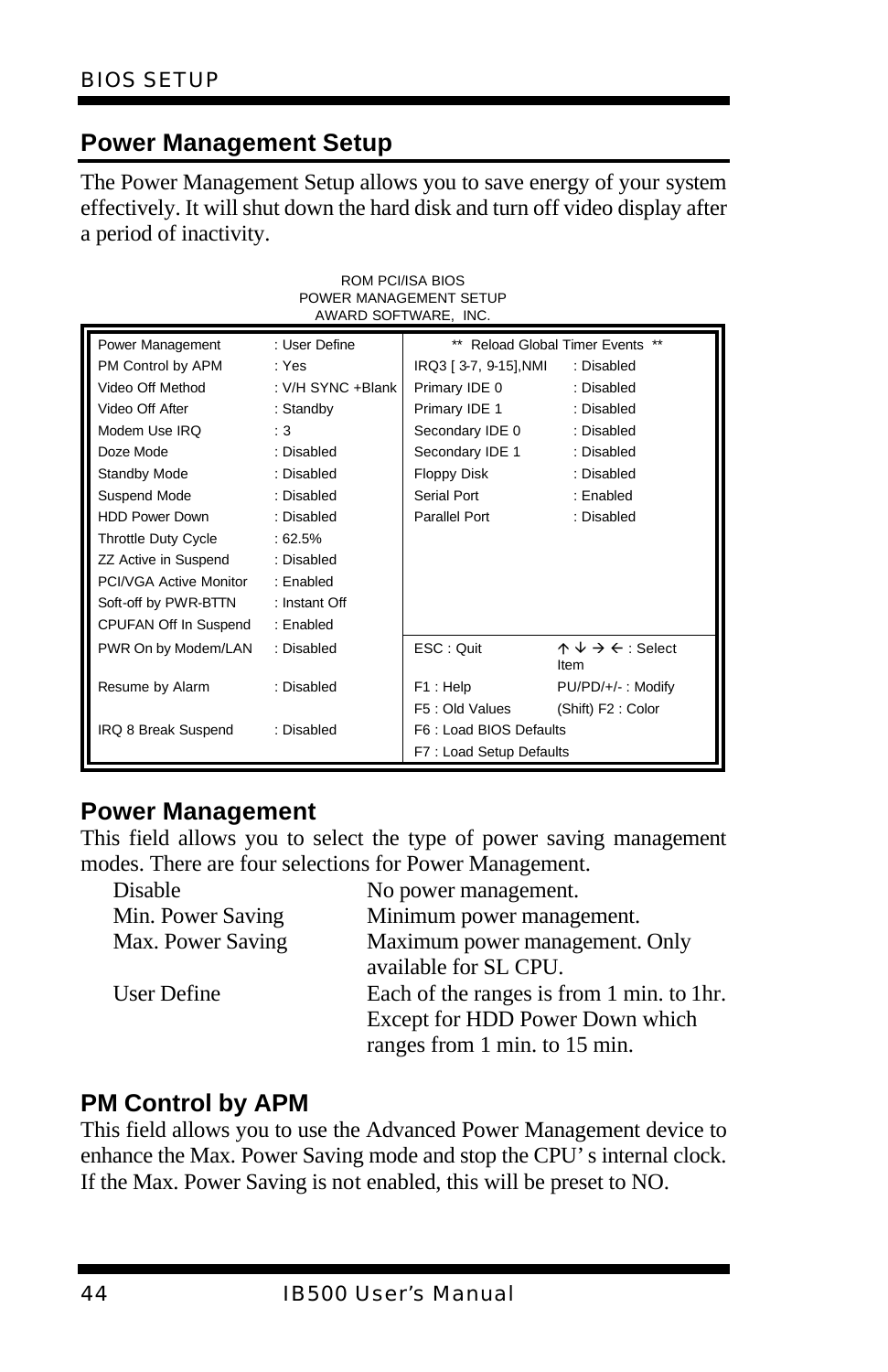#### **Video Off Method**

This field defines the Video Off features. There are three options.

 $V/H$  SYNC + Blank Default setting, blank the screen and turn off

vertical and horizontal scanning. DPMS Allows the BIOS to control the video display card if it supports the DPMS feature. Blank Screen This option only writes blanks to the video buffer.

## **Video Off After**

This field specifies the mode after which the Video Off feature is enabled. The options are *Doze, Standby, Suspend*, and *N/A.*

## **Modem Use IRQ**

Name the interrupt request (IRQ) line assigned to the modem (if any) on your system. The options are *3*, *4*, *5*, *7*, *9*, *10*, *11* and *NA*.

## **Doze Mode**

When enabled, and after the set time of system inactivity, the CPU clock will run at a slower speed while all other devices still operate at full speed.

#### **Standby Mode**

When enabled, and after the set time of system inactivity, the fixed disk drive and the video would be shut off while all other devices still operate at full speed.

## **Suspend Mode**

When enabled, and after the set time of system inactivity, all devices except the CPU will be shut off.

#### **HDD Power Down**

When enabled, and after the set time of system inactivity, the hard disk drive will be powered down while all other devices remain active.

## **Throttle Duty Cycle**

When the system enters Doze mode, the CPU clock runs only part of the time. You may select the percent of time that the clock runs.

## **ZZ Active in Suspend**

When *Enabled*, the ZZ signal is active during Suspend mode.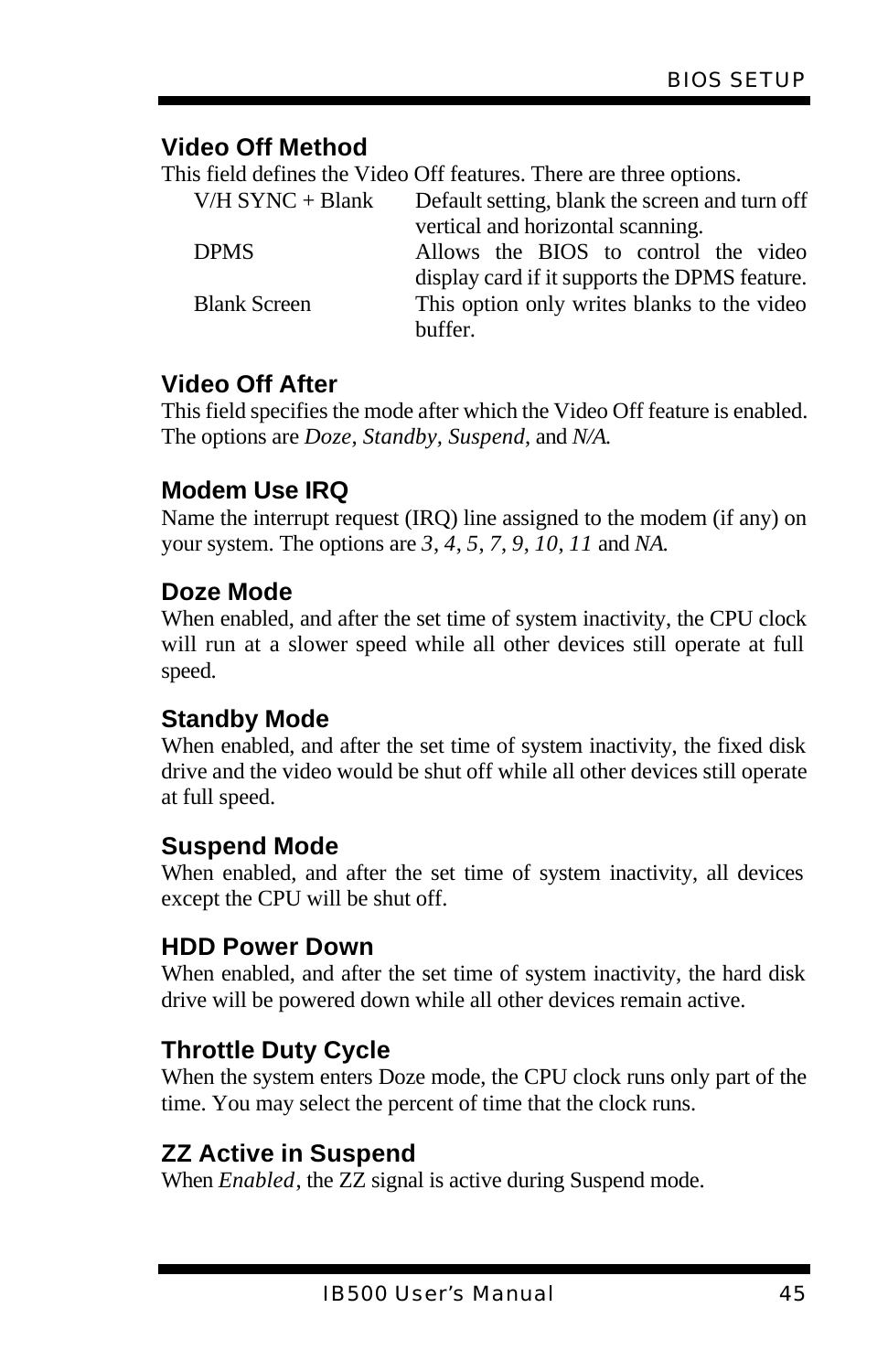#### **VGA Active Monitor**

This option specifies if the BIOS is to monitor activity on the display monitor for power conservation purposes.

#### **Soft-Off by PWR-BTTN**

This field specifies the power-off mode of the ATX system. The *Instant Off Mode* allows powering off immediately upon pressing the power button. In the *Delay 4 Secs Mode,* the system powers off after pressing the power button for more than four seconds. By default, this field is set to *Instant Off Mode*.

#### **CPU Fan Off in Suspend**

The system fans will power off automatically, even in suspend mode. This function reduces both energy consumption and system noise.

#### **PWR On by Modem/LAN**

Enabling this field allows powering on of the system through a modem or the local area network.

#### **Resume by Alarm**

This allows a computer to be turned on automatically through the timer set in the BIOS to make the system more scheduleable. By default, this field is set to *Disabled.*

#### **IRQ 8 Break Suspend**

This section sets the wake-up call of the system. If activity is detected from the enabled IRQ 8, the system wakes up from suspend mode.

#### **Reload Global Timer Events**

This section determines the reloading of the 'timers' after entering the Full On mode. When enabled, the item reloads the set time of inactivity before entering the power saving mode.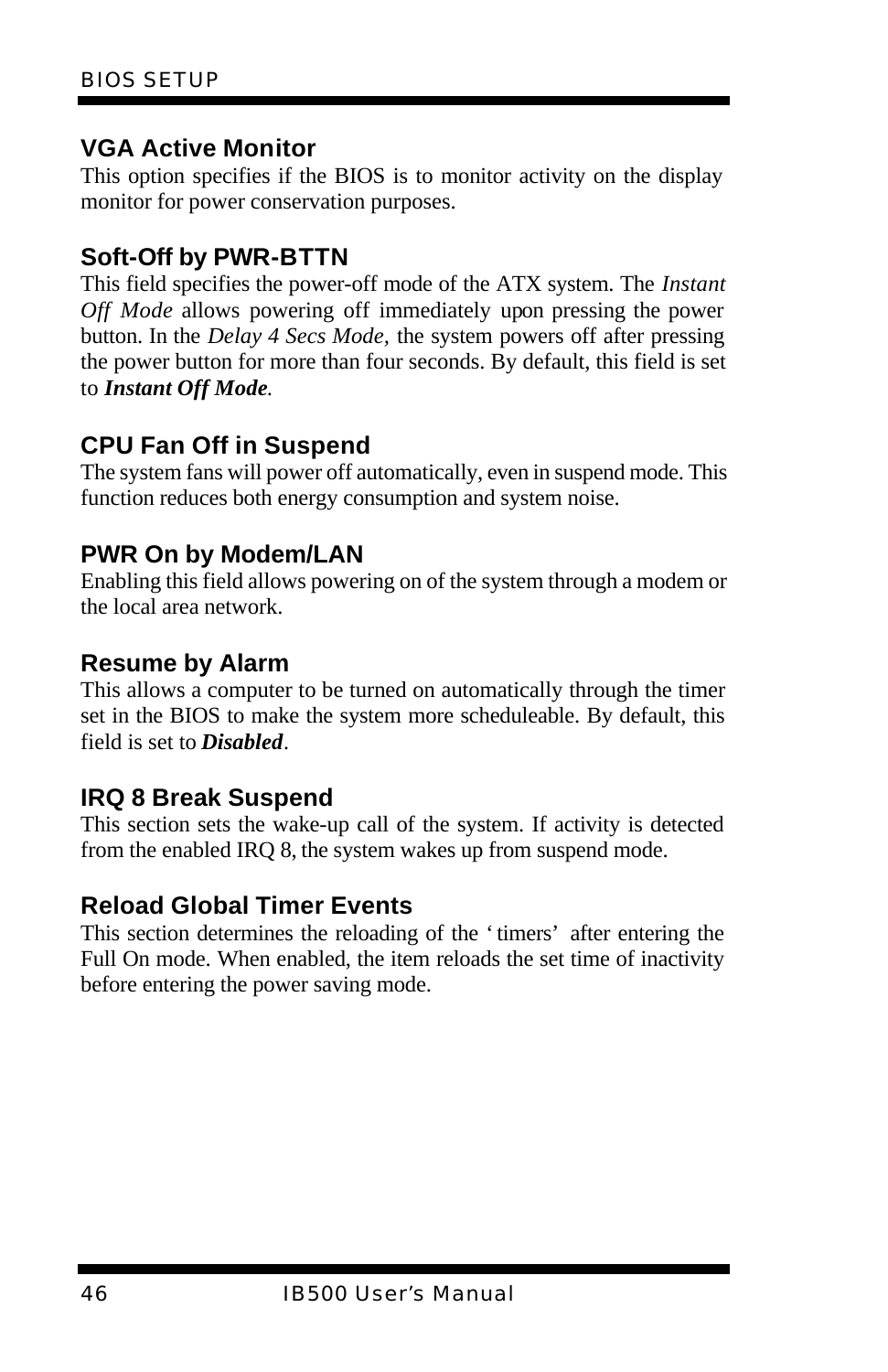# **PNP/PCI Configuration**

This option configures the PCI bus system. All PCI bus systems on the system use INT#, thus all installed PCI cards must be set to this value.

| AWARD SOFTWARE INC.             |               |                         |                                          |  |  |  |  |
|---------------------------------|---------------|-------------------------|------------------------------------------|--|--|--|--|
| PNP OS Installed                | : No          | PCI IDE IRQ Map To      | : PCI-Auto                               |  |  |  |  |
| Resources Controlled by         | : Manual      | Primary IDE INT#        | : A                                      |  |  |  |  |
| Reset Configuration Data        | : Disabled    | Secondary IDE INT#      | : B                                      |  |  |  |  |
|                                 |               | Assign IRQ For USB      | : Enabled                                |  |  |  |  |
| IRQ-3<br>assigned to            | : Legacy ISA  |                         |                                          |  |  |  |  |
| IRQ-4<br>assigned to            | : Legacy ISA  | Used MEM base addr      | : N/A                                    |  |  |  |  |
| IRQ-5<br>assigned to            | : PCI/ISA PnP |                         |                                          |  |  |  |  |
| IRQ-7<br>assigned to            | : Legacy ISA  |                         |                                          |  |  |  |  |
| IRQ-9<br>assigned to            | : PCI/ISA PnP |                         |                                          |  |  |  |  |
| <b>IRO-10</b><br>assigned<br>to | : PCI/ISA PnP |                         |                                          |  |  |  |  |
| <b>IRQ-11</b><br>assigned<br>to | : PCI/ISA PnP |                         |                                          |  |  |  |  |
| <b>IRQ-12</b><br>assigned<br>to | : PCI/ISA PnP |                         |                                          |  |  |  |  |
| <b>IRQ-14</b><br>assigned<br>to | : PCI/ISA PnP |                         |                                          |  |  |  |  |
| <b>IRQ-15</b><br>assigned<br>to | : PCI/ISA PnP |                         |                                          |  |  |  |  |
| DMA-0<br>assigned<br>to         | : PCI/ISA PnP |                         |                                          |  |  |  |  |
| DMA-1<br>assigned<br>to         | : PCI/ISA PnP | ESC: Ouit               | $\uparrow \psi \in \Omega$ : Select Item |  |  |  |  |
| DMA-3<br>assigned<br>to         | : PCI/ISA PnP | F1: Help                | PU/PD/+/-: Modify                        |  |  |  |  |
| DMA-5<br>assigned<br>to         | : PCI/ISA PnP | F5: Old Values          | (Shift) F2: Color                        |  |  |  |  |
| DMA-6<br>assigned<br>to         | : PCI/ISA PnP | F6: Load BIOS Defaults  |                                          |  |  |  |  |
| DMA-7<br>assigned<br>to         | : PCI/ISA PnP | F7: Load Setup Defaults |                                          |  |  |  |  |

#### ROM PCI/ISA BIOS PNP/PCI CONFIGURATION

## **PNP OS Installed**

This field allows you to specify if the operating system installed in your system is plug and play aware.



*Operating systems such as DOS, OS/2, and Windows 3.x do not use PnP.*

## **Resources Controlled by**

This PnP BIOS can configure all of the boot and compatible devices automatically. However, this capability needs you to use a PnP operating system such as Windows 95. The default value is *Manual.*

## **Reset Configuration Data**

This field allows you to determine whether to reset the configuration data or not. The default value is *Disabled.*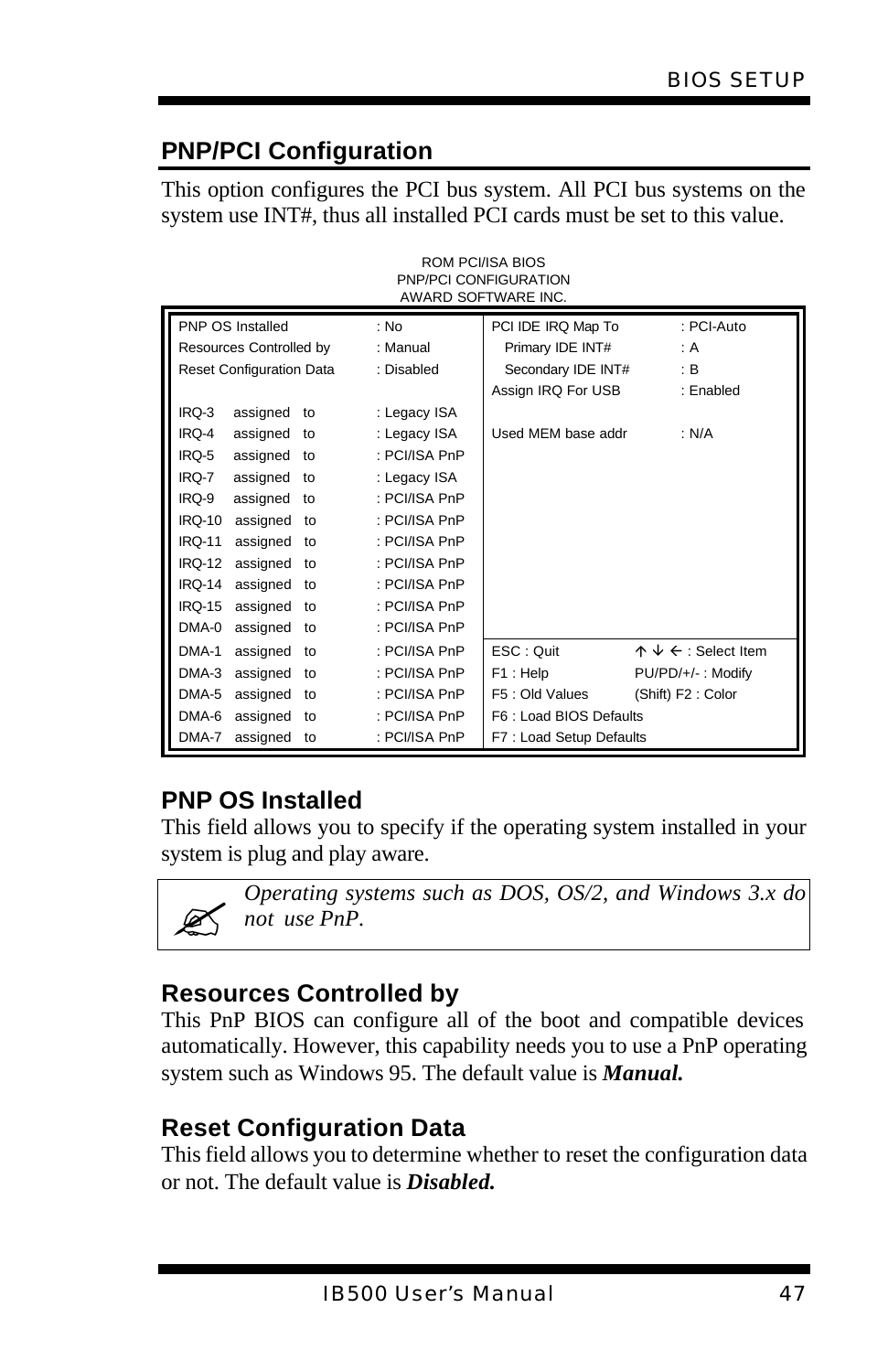#### **IRQ3/4/5/7/9/10/11/12/14/15, DMA0/1/3/5/6/7 assigned to**

These fields allow you to determine the IRQ/DMA assigned to the ISA bus and is not available to any PCI slot.

#### **PCI IDE IRQ Map To**

This field lets you select PCI IDE IRQ mapping or PC AT (ISA) interrupts. If your system does not have one or two PCI IDE connectors on the system board, select values according to the type of IDE interface(s) installed in your system (PCI or ISA).

#### **Assign IRQ For USB**

This field assigns the IRQ for the USB.

#### **Used MEM base addr**

This field allows the user to set the base address and block size of a legacy (non-PnP) ISA card that uses any memory segment within the C800H and DFFFH address range. If you have such a card and are not using an ICU (ISA Configuration Utility) to specify its address range, select a base address from the six available options. During selection, the "Used MEM Length" field will appear with the block size options. If you have more than one legacy ISA card in your system that require the use of this address range, you can increase the block size to either 8K, 16K, 32K or 64K. If you are using ICU to accomplish this task, leave "Used MEM base addr" to its default setting of *N/A*.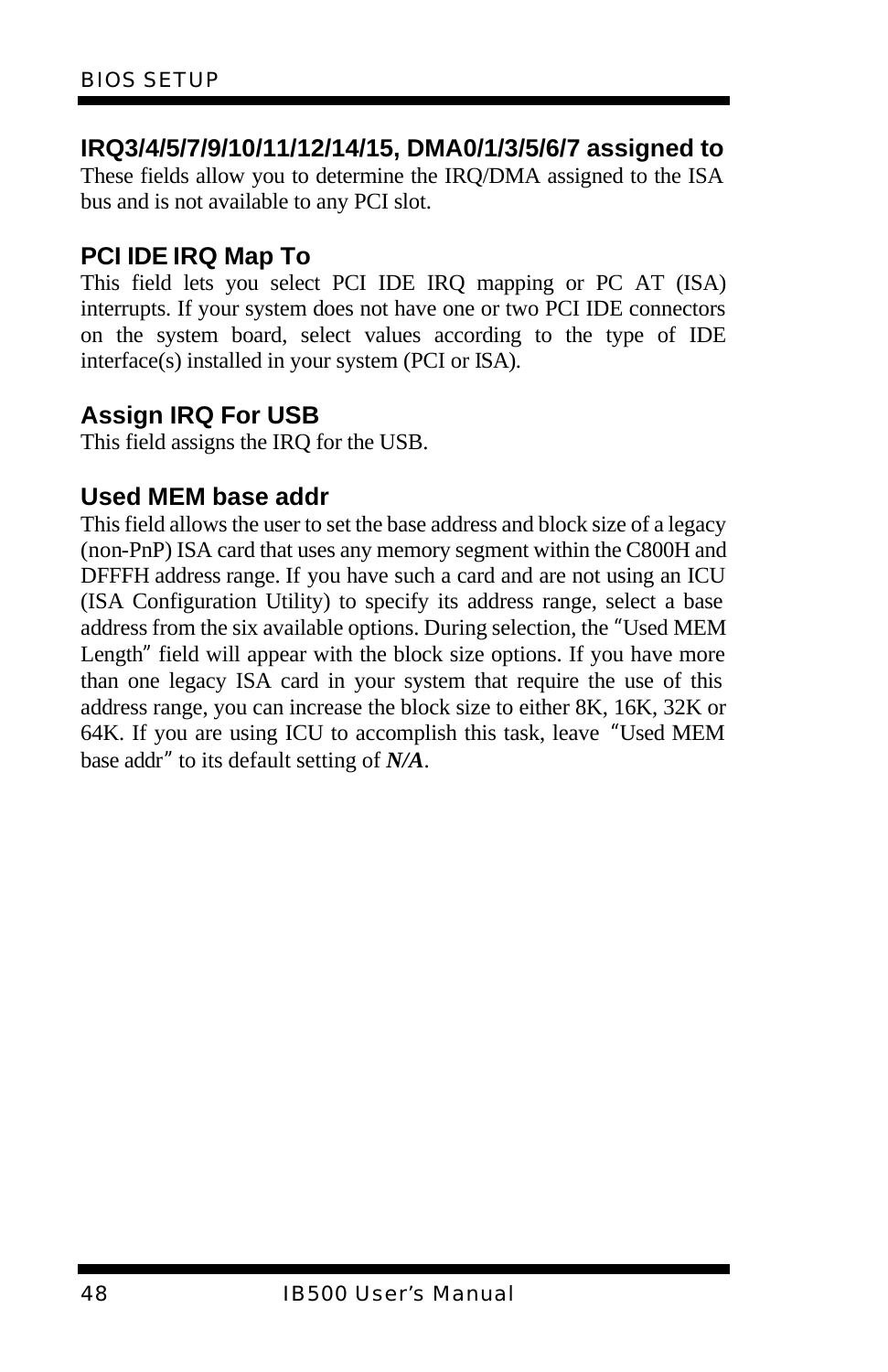## **Load BIOS Defaults**

This option allows you to load the troubleshooting default values permanently stored in the BIOS ROM. These default settings are non-optimal and disable all high-performance features.

#### ROM PCI/ISA BIOS CMOS SETUP UTILITY AWARD SOFTWARE, INC.

| STANDARD CMOS SETUP        | <b>INTEGRATED PERIPHERALS</b>                        |  |
|----------------------------|------------------------------------------------------|--|
| <b>BIOS FEATURES SETUP</b> | SUPERVISOR PASSWORD                                  |  |
| <b>CHIPSET FEATU</b>       | ETECTION                                             |  |
| <b>POWER MANAGE</b>        | Load BIOS Defaults (Y/N)? N                          |  |
| <b>PNP/PCI CONFID</b>      | FORMAT                                               |  |
| <b>LOAD BIOS DER</b>       | ΙP                                                   |  |
| <b>LOAD SETUP DEFAULTS</b> | <b>EXIT WITHOUT SAVING</b>                           |  |
| ESC: Quit                  | $\uparrow \psi \rightarrow \leftarrow$ : Select Item |  |
| F10 : Save & Exit Setup    | (Shift) F2 : Change Color                            |  |
|                            | Load BIOS Defaults except Standard CMOS Setup        |  |

To load BIOS defaults value to CMOS SRAM, enter "Y". If not, enter "N".

## **Load Setup Defaults**

This option allows you to load the default values to your system configuration. These default settings are optimal and enable all high performance features.

| ROM PCI/ISA BIOS     |
|----------------------|
| CMOS SETUP UTILITY   |
| AWARD SOFTWARE, INC. |

| STANDARD CMOS SETUP                  | <b>INTEGRATED PERIPHERALS</b>                                                                                                      |  |
|--------------------------------------|------------------------------------------------------------------------------------------------------------------------------------|--|
| <b>BIOS FEATURES SETUP</b>           | SUPERVISOR PASSWORD                                                                                                                |  |
| <b>CHIPSET FEATURES SETUP</b>        | <b>USER PASSWORD</b>                                                                                                               |  |
| POWER MANAG                          | ETECTION                                                                                                                           |  |
| <b>PNP/PCI CONFID</b>                | FORMAT                                                                                                                             |  |
| <b>LOAD BIOS DEF</b>                 | Load Setup Defaults (Y/N)? N                                                                                                       |  |
| LOAD SETUP DE <del>I AULTU</del>     | <del>⊶</del> VING                                                                                                                  |  |
| ESC: Quit<br>F10 : Save & Exit Setup | $\uparrow \psi \rightarrow \leftarrow$ : Select Item<br>(Shift) F2 : Change Color<br>Load BIOS Defaults except Standard CMOS Setup |  |

To load SETUP defaults value to CMOS SRAM, enter "Y". If not, enter "N".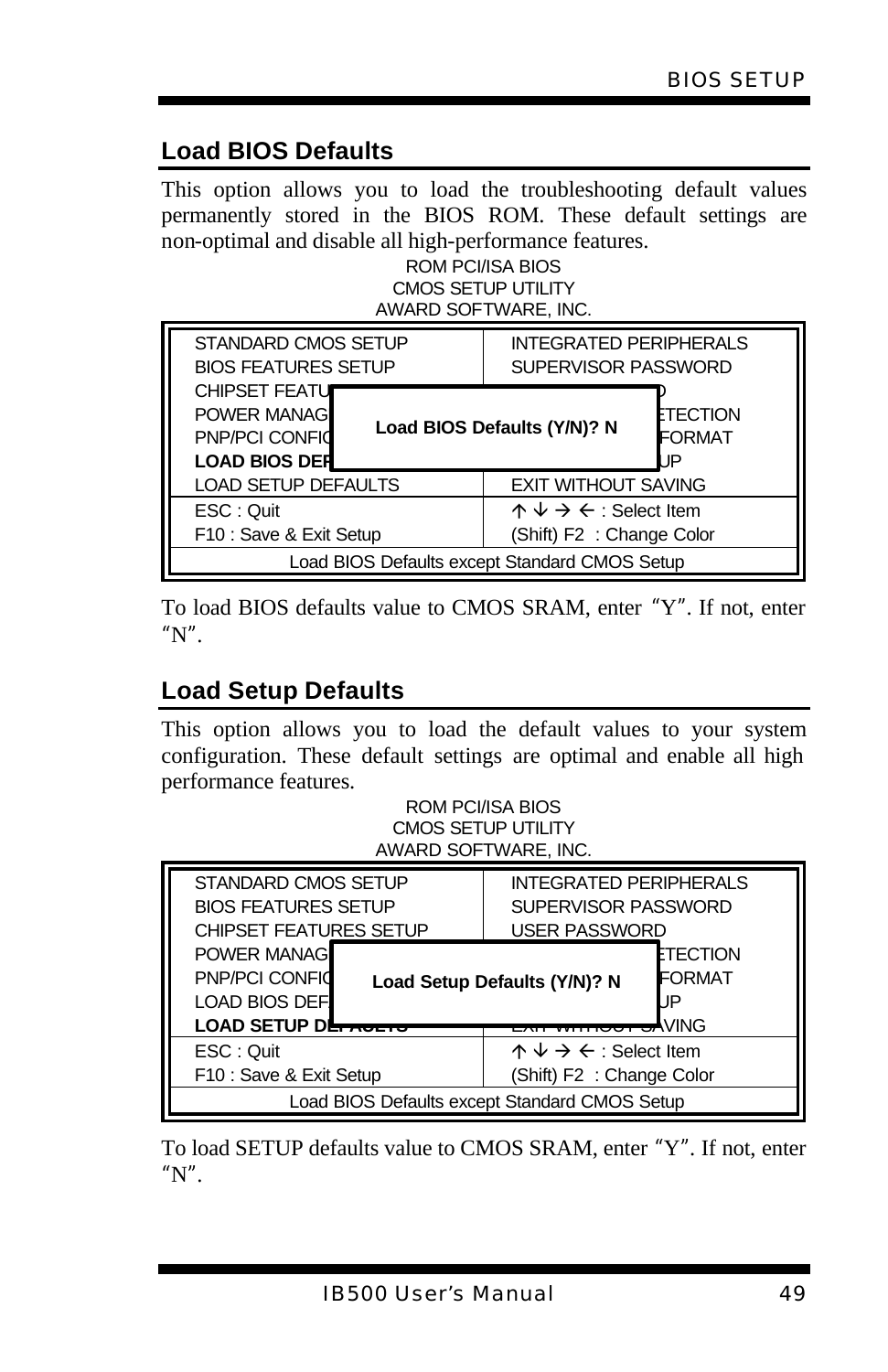## **Integrated Peripherals**

This option allows you to determine your hard disk configuration, mode and port.

ROM PCI/ISA BIOS

|                                                                                                                                                                                                                                                                                                                                                                                                            |                                                                                                                      | <b>INTEGRATED PERIPHERALS</b><br>AWARD SOFTWARE INC.                                                                                                  |                                                                                          |  |
|------------------------------------------------------------------------------------------------------------------------------------------------------------------------------------------------------------------------------------------------------------------------------------------------------------------------------------------------------------------------------------------------------------|----------------------------------------------------------------------------------------------------------------------|-------------------------------------------------------------------------------------------------------------------------------------------------------|------------------------------------------------------------------------------------------|--|
| <b>IDE HDD Block Mode</b><br><b>IDE Primary Master PIO</b><br><b>IDE Primary Slave PIO</b><br><b>IDE Primary Master UDMA</b><br><b>IDE Primary Slave UDMA</b><br><b>IDE Secondary Master PIO</b><br><b>IDE Secondary Slave PIO</b><br><b>IDE Secondary Master UDMA</b><br><b>IDE Secondary Slave UDMA</b><br>On-Chip Primary PCI IDE<br>On-Chip Secondary PCI IDE : Enabled<br><b>USB Keyboard Support</b> | : Enabled<br>: Auto<br>: Auto<br>: Auto<br>: Auto<br>: Auto<br>: Auto<br>: Auto<br>: Auto<br>: Enabled<br>: Disabled | Onboard FDD Controller<br><b>Onboard Serial Port 1</b><br>Onboard Serial Port 2<br>Onboard UART 2 Mode<br>Onboard Parallel Port<br>Parallel Port Mode | : Enabled<br>: 3F8/IRQ4<br>: 2F8/IRQ3<br>: Normal<br>: 378H/IRQ7<br>$:$ SPP              |  |
|                                                                                                                                                                                                                                                                                                                                                                                                            |                                                                                                                      | ESC: Quit<br>F1: Help<br>F5: Old Values<br>F6: Load BIOS Defaults<br>F7: Load Setup Defaults                                                          | $\uparrow \downarrow \leftarrow$ : Select Item<br>PU/PD/+/-: Modify<br>(Shift) F2: Color |  |

#### **IDE HDD Block Mode**

This field allows your hard disk controller to use the fast block mode to transfer data to and from your hard disk drive.

#### **IDE Primary Master/Slave PIO and Secondary Master/ Slave PIO**

These fields allow your system hard disk controller to work faster. Rather than have the BIOS issue a series of commands that transfer to or from the disk drive, PIO (Programmed Input/Output) allows the BIOS to communicate with the controller and CPU directly.

The system supports five modes, numbered from 0 (default) to 4, which primarily differ in timing. When Auto is selected, the BIOS will select the best available mode.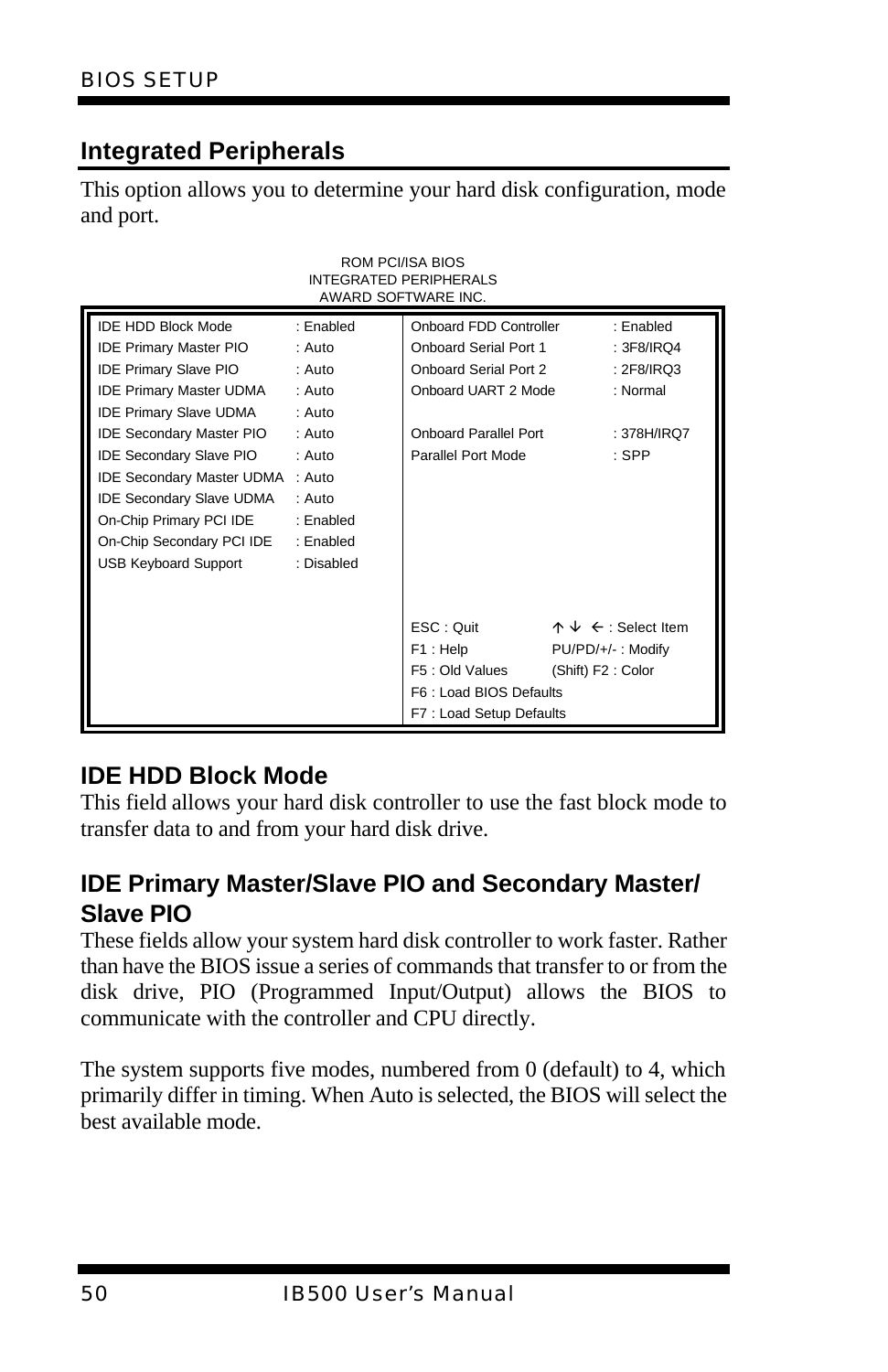#### **IDE Primary Master/Slave UDMA and Secondary Master/ Slave UDMA**

This field allows your system to improve disk I/O throughput to 33Mb/sec with the Ultra DMA/33 feature. The options are *Auto* and *Disabled*.

#### **On-Chip Primary/Secondary PCI IDE**

These fields allow you either to enable or disable the Primary/Secondary controller. You might choose to disable the controller if you were to add a higher performance or specialized controller.

#### **USB Keyboard Support**

This field allows your system to support a USB keyboard.

#### **Onboard FDD Controller**

This option allows you to select the onboard FDD port.

#### **Onboard Serial Port**

These fields allow you to select the onboard serial ports and their addresses. The default value for these ports are:

| Serial Port 1 | 3F8/IRO4 |
|---------------|----------|
| Serial Port 2 | 2F8/IRQ3 |

#### **UART 2 Mode**

This field determines the UART 2 mode in your computer. The default setting is *Normal*.

## **Parallel Port Mode**

This field allows you to determine parallel port mode function.

- SPP Standard Printer Port
- EPP Enhanced Parallel Port
- ECP Extended Capabilities Port
- ECP+EPP Extended Capabilities Port or Enhanced Parallel Port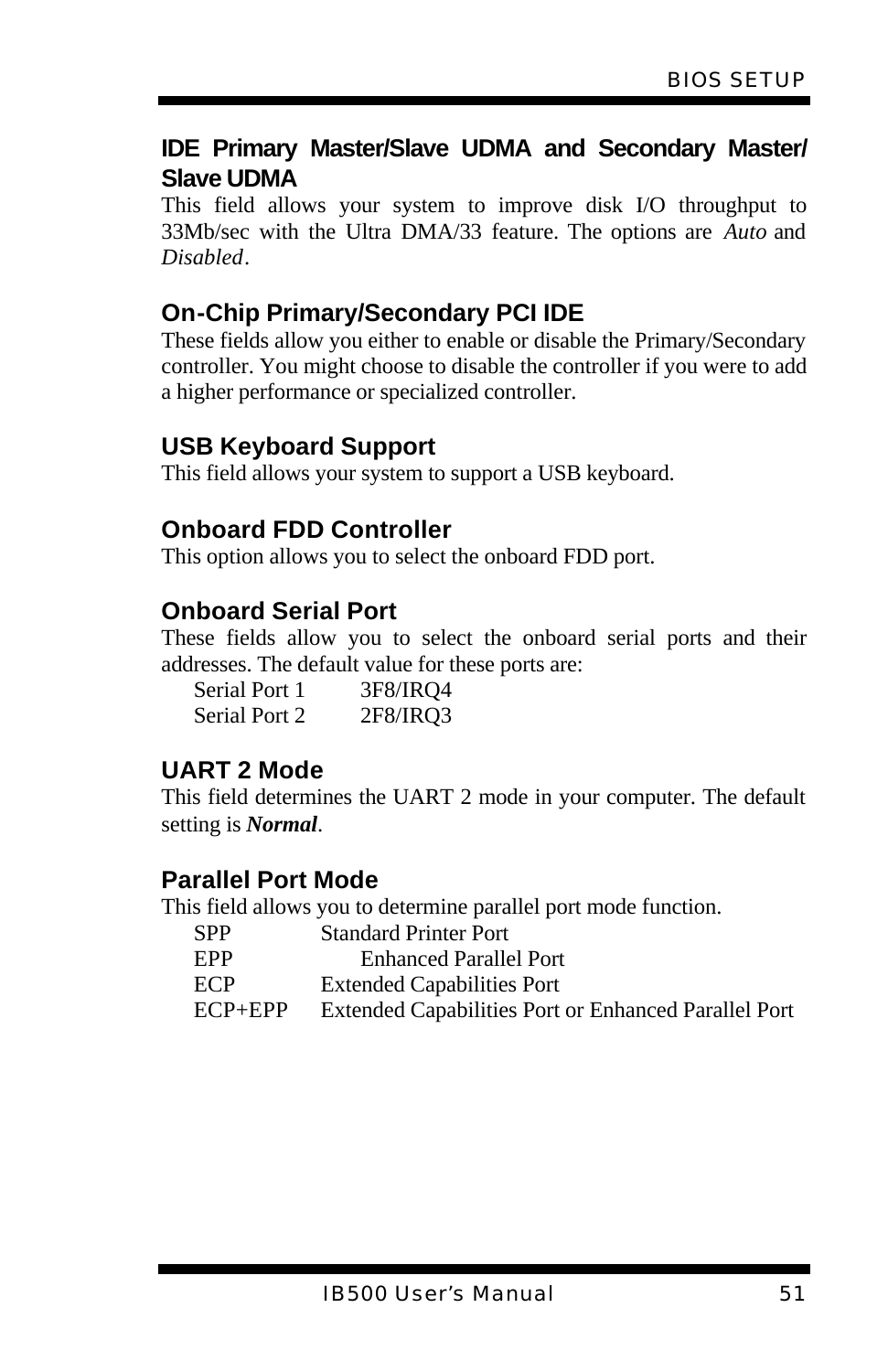## **Supervisor / User Password**

These two options set the system password. *Supervisor Password* sets a password that will be used to protect the system and Setup utility. *User Password* sets a password that will be used exclusively on the system. To specify a password, highlight the type you want and press <Enter>. The **Enter Password:** message prompts on the screen. Type the password, up to eight characters in length, and press <Enter>. The system confirms your password by asking you to type it again. After setting a password, the screen automatically returns to the main screen.

To disable a password, just press the <Enter> key when you are prompted to enter the password. A message will confirm the password to be disabled. Once the password is disabled, the system will boot and you can enter Setup freely.

|                                                                                                                                                                           | ROM PCI/ISA BIOS<br>CMOS SETUP UTILITY<br>AWARD SOFTWARE, INC. |                                                                                |  |
|---------------------------------------------------------------------------------------------------------------------------------------------------------------------------|----------------------------------------------------------------|--------------------------------------------------------------------------------|--|
| STANDARD CMOS SETUP<br><b>INTEGRATED PERIPHERALS</b><br><b>BIOS FEATURES SETUP</b><br><b>SUPERVISOR PASSWORD</b><br><b>CHIPSET FEATURES SETUP</b><br><b>USER PASSWORD</b> |                                                                |                                                                                |  |
| <b>POWER MANAGE</b><br><b>PNP/PCI CONFID</b><br><b>LOAD BIOS DEFI</b><br>LOAD SETUP DE                                                                                    | <b>Enter Password:</b>                                         | ETECTION<br>FORMAT<br>JP<br><b>VING</b>                                        |  |
| ESC: Quit<br>F10 : Save & Exit Setup                                                                                                                                      |                                                                | $\wedge \vee \rightarrow \leftarrow$ : Select Item<br>(Shift) F2: Change Color |  |
| Change / Set / Disable Password                                                                                                                                           |                                                                |                                                                                |  |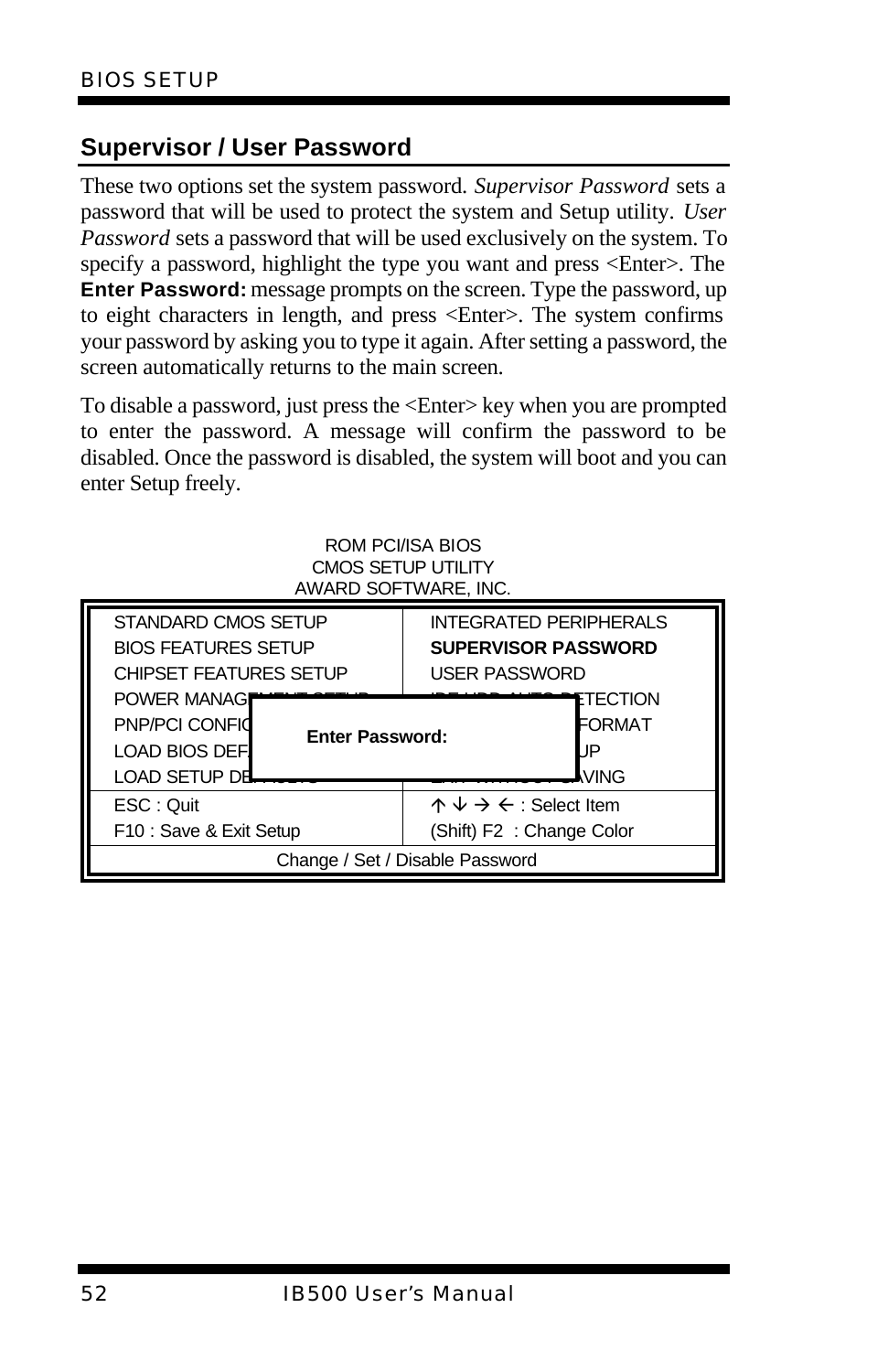# **IDE HDD Auto Detection**

This option detects the parameters of an IDE hard disk drive, and automatically enters them into the Standard CMOS Setup screen. ROM PCI/ISA BIOS

| STANDARD CMOS SETUP<br>AWARD SOFTWARE, INC.<br><b>HARD DISKS</b><br><b>TYPE</b><br>CYLS HEAD PRECOMP<br><b>SECTOR</b><br><b>MODE</b><br><b>SIZE</b><br>LANDZ |                                                                                                                                               |   |          |             |             |   |             |             |               |
|--------------------------------------------------------------------------------------------------------------------------------------------------------------|-----------------------------------------------------------------------------------------------------------------------------------------------|---|----------|-------------|-------------|---|-------------|-------------|---------------|
| Primary Master:                                                                                                                                              |                                                                                                                                               |   |          |             |             |   |             |             |               |
|                                                                                                                                                              | Select Primary Master Option (N=SKIP) : N<br>CYLS HEAD PRECOMP<br><b>OPTIONS</b><br><b>TYPE</b><br><b>SIZE</b><br>LANDZ SECTOR<br><b>MODE</b> |   |          |             |             |   |             |             |               |
|                                                                                                                                                              | 1 <sub>(Y)</sub>                                                                                                                              | 0 | $\Omega$ | $\mathbf 0$ | $\mathbf 0$ | 0 | $\mathbf 0$ | $\mathbf 0$ | <b>NORMAL</b> |
|                                                                                                                                                              |                                                                                                                                               |   |          |             |             |   |             |             |               |
| NOTE: Some OSes (like SCO-UNIX) must use "NORMAL" for installation                                                                                           |                                                                                                                                               |   |          |             |             |   |             |             |               |
|                                                                                                                                                              | <b>ESC: SKIP</b>                                                                                                                              |   |          |             |             |   |             |             |               |

Up to four IDE drives can be detected, with parameters for each appearing in sequence inside a box. To accept the displayed entries, press the "Y" key; to skip to the next drive, press the "N" key. If you accept the values, the parameters will appear listed beside the drive letter on the screen.

# **HDD Low Level Format**

This option should only be used by a professional. Low-level formatting can cause irreparable damage to your hard disk. The procedures include selecting the drive you want to low-level format, determining the bad tracks, and proceeding with pre-formatting.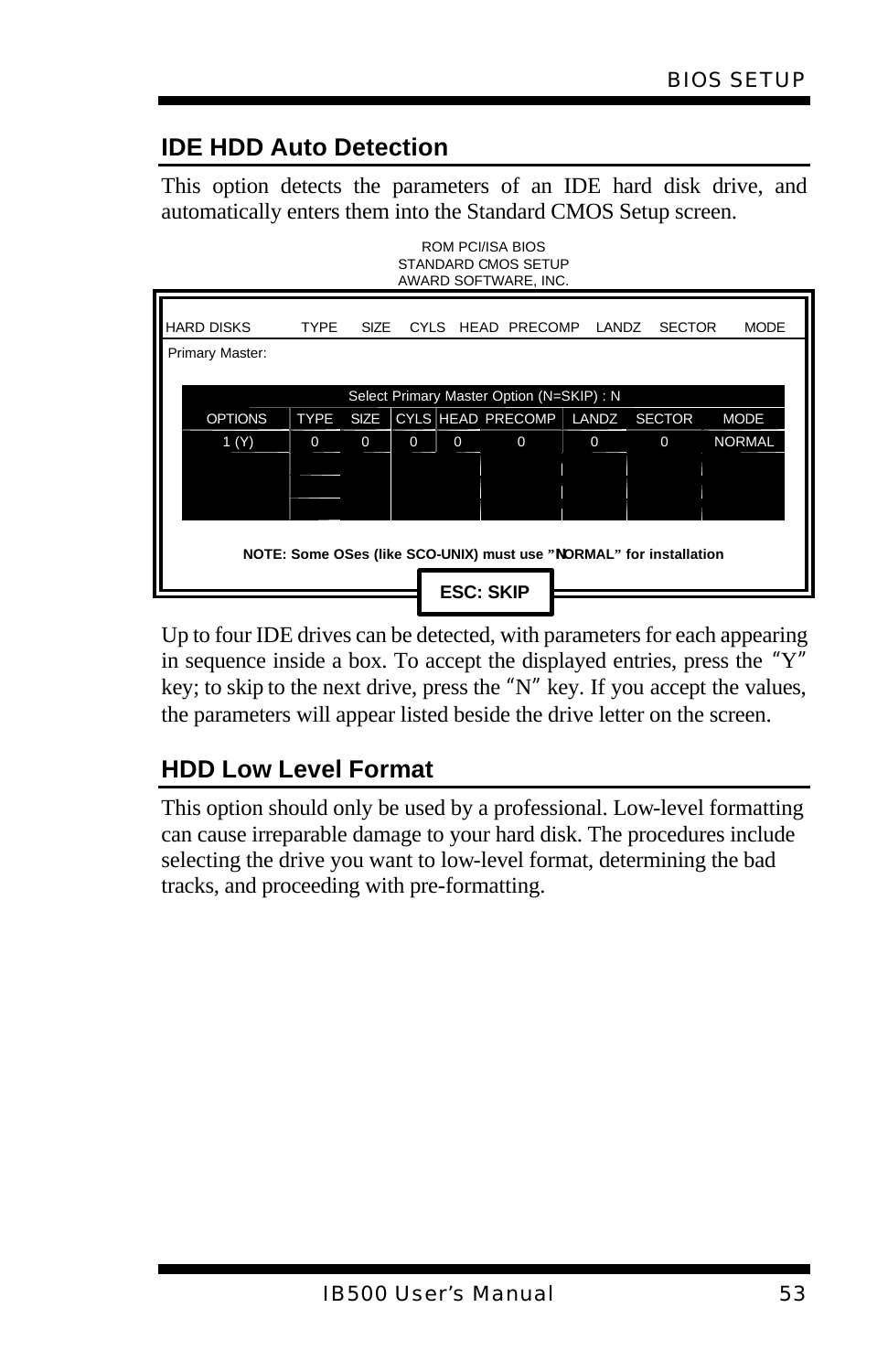## **Save & Exit Setup**

This option allows you to determine whether to accept the modifications or not. If you type "Y", you will quit the setup utility and save all changes into the CMOS memory. If you type "N", you will return to Setup utility.

ROM PCI/ISA BIOS CMOS SETUP UTILITY AWARD SOFTWARE, INC.

| STANDARD CMOS SETUP<br><b>BIOS FEATURES SETUP</b><br><b>CHIPSET FEATURES SETUP</b> |  | <b>INTEGRATED PERIPHERALS</b><br>SUPERVISOR PASSWORD<br><b>USER PASSWORD</b> |                              |
|------------------------------------------------------------------------------------|--|------------------------------------------------------------------------------|------------------------------|
| POWER MANAGEMENT SETUP                                                             |  | <b>IDE HDD AUTO DETECTION</b>                                                |                              |
| PNP/PCI CONFIGURATION<br><b>LOAD BIOS DEF</b><br><b>LOAD SETUP DE</b>              |  | $11 - 11$<br>Save to CMOS and Exit (Y/N)? N                                  | FORMAT<br><b>TUP</b><br>VING |
| ESC: Quit                                                                          |  |                                                                              | Item                         |
| F10 : Save & Exit Setup                                                            |  | (Shift) F2: Change Color                                                     |                              |
| Save Data to CMOS & Exit Setup                                                     |  |                                                                              |                              |

## **Exit Without Saving**

Select this option to exit the Setup utility without saving the changes you have made in this session. Typing "Y" will quit the Setup utility without saving the modifications. Typing "N" will return you to Setup utility.

ROM PCI/ISA BIOS CMOS SETUP UTILITY AWARD SOFTWARE, INC.

| STANDARD CMOS SETUP                  | <b>INTEGRATED PERIPHERALS</b>                                                                                      |  |
|--------------------------------------|--------------------------------------------------------------------------------------------------------------------|--|
| <b>BIOS FEATURES SETUP</b>           | SUPERVISOR PASSWORD                                                                                                |  |
| <b>CHIPSET FEATURES SETUP</b>        | <b>USER PASSWORD</b>                                                                                               |  |
| POWER MANAG                          | ETECTION                                                                                                           |  |
| <b>PNP/PCI CONFID</b>                | FORMAT                                                                                                             |  |
| LOAD BIOS DEF                        | <b>Quit Without Saving (Y/N)? N</b>                                                                                |  |
| LOAD SETUP DE <del>LABETO</del>      | <b>VING</b>                                                                                                        |  |
| ESC: Quit<br>F10 : Save & Exit Setup | $\uparrow \psi \rightarrow \leftarrow$ : Select Item<br>(Shift) F2 : Change Color<br>Abandon all Data & Exit Setup |  |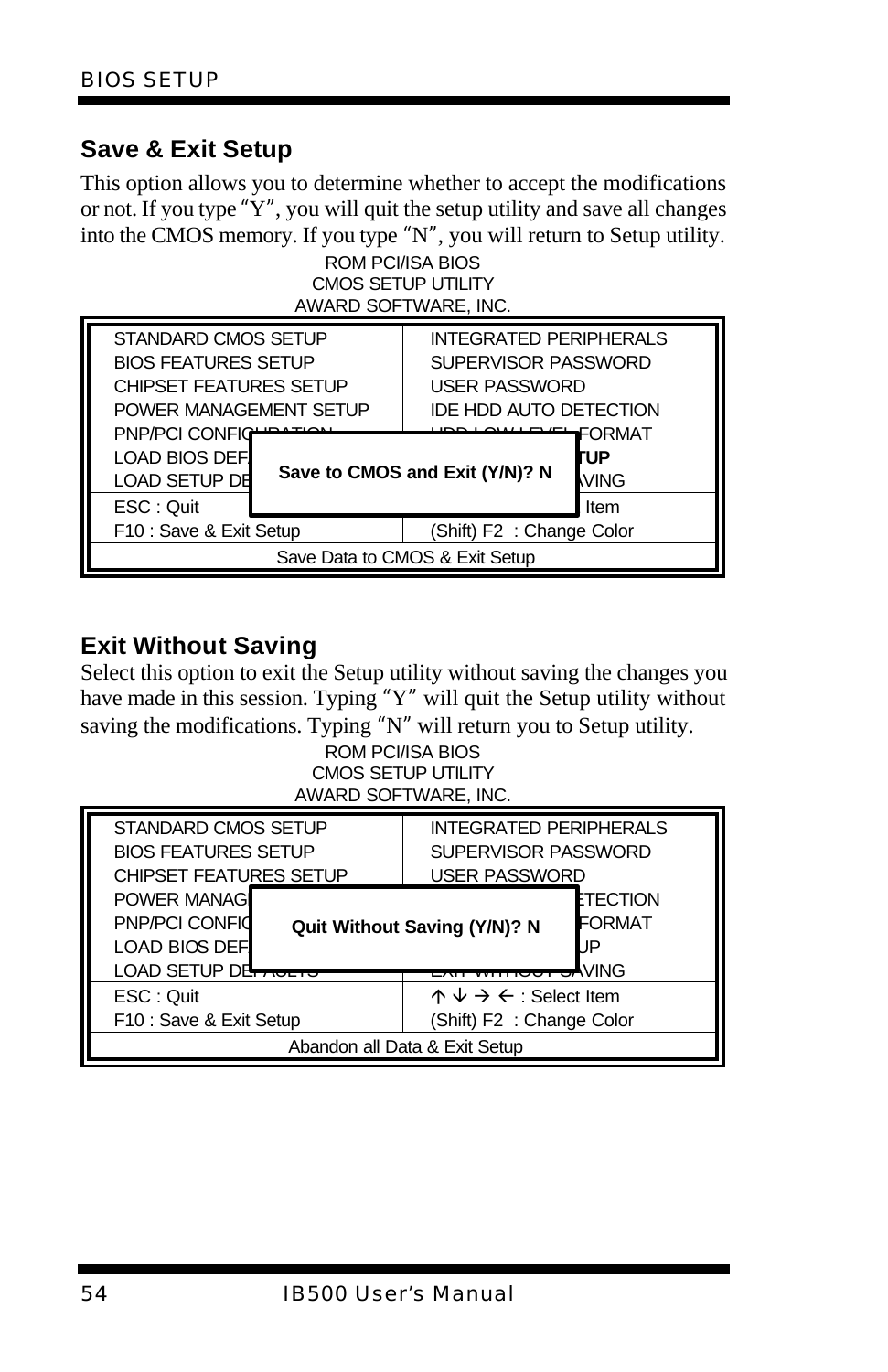# **VGA Drivers Installation**

This section provides information on how to install the VGA drivers that come with IB500. Please follow the instructions set forth in this section carefully. Please note that there must be relevant software installed in your system before you could proceed to install the VGA drivers.

| The following items are covered in this section: |  |
|--------------------------------------------------|--|
|                                                  |  |
|                                                  |  |



*The driver installation information in this manual is for reference only. It maybe possible that the installation procedure or the driver information has changed. In such cases, please contact the local agent or the distributor where you purchased the product.*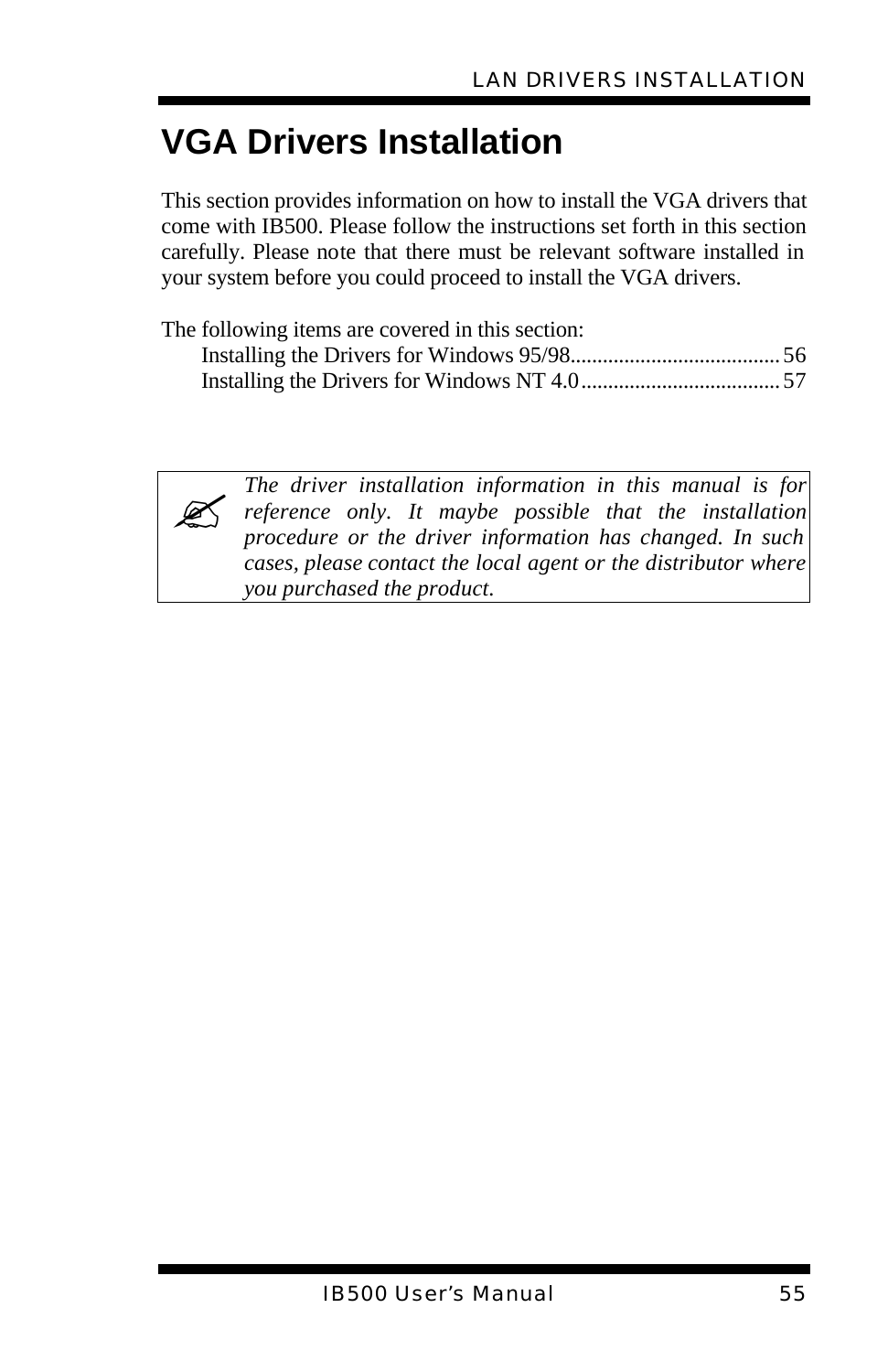## **Installing the Drivers for Windows 95/98**

The following section describes the normal display driver installation procedures for Windows 95/98. Use the following procedures when installing the display drivers for Windows 95/98.

- 1. Click **Start**, then **Settings**, then **Control Panel**.
- 2. Double click **Display**.
- 3. Select the **Settings** tab, click the **Change Display Type** button.
- 4. Click the **Change** button under **Adapter Type**.
- 5. Click the **Have Disk** button and press **OK**.
- 6. Specify the path to the new driver and press **<ENTER>**:
- Example 1: Insert the driver CD in the CD-ROM drive, and enter d:\vga\ct69000\win95 (assuming D: is the CD-ROM drive.)
- Example 2: If you're not sure exactly where the drivers are, click the **Browse** button to find them.
- 7. The *Select Device* dialog box will appear. Select the hardware that corresponds to the one you installed in your machine and click **OK**.
- 8. Windows 95/98 will copy the display drivers to the proper directories on your system.
- 9. Continue by choosing **Close**. You will be asked to restart your machine. Do so accordingly.
- 10. After the system has restarted, you can go back into the **Display** applet and select alternate screen resolutions and color depths.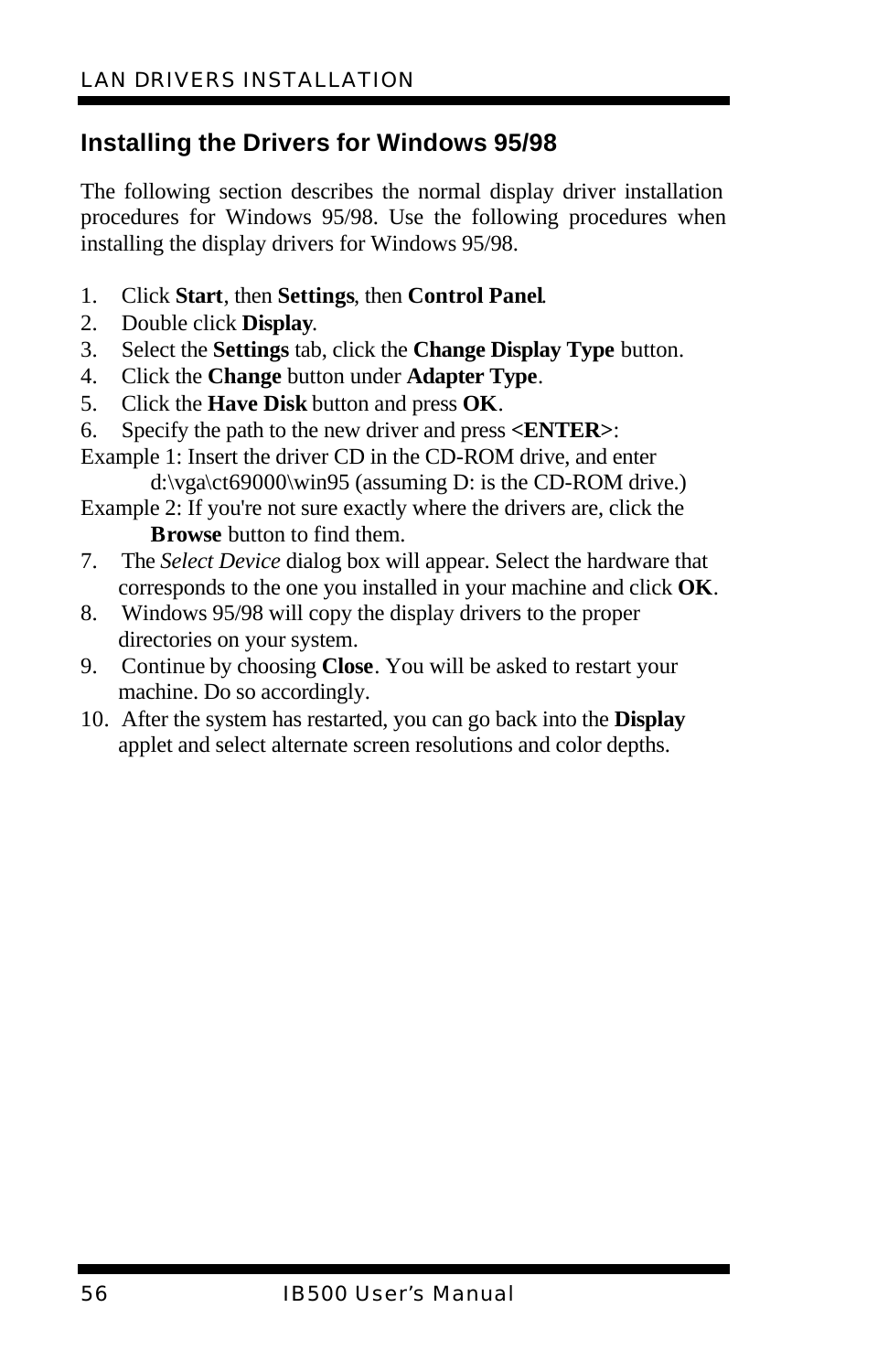## **Installing the Drivers for Windows NT 4.0**

Once you are in the Windows NT 4.0 environment, follow the procedures below to install the VGA drivers that come with your board.

- 1. Click the **Start** button, then go to **Settings** and click on **Control Panel**.
- 2. Click on the **Display** icon to start the *Display Properties* window.
- 3. Click on the **Settings** tab, and then click on **Display Type**.
- 4. In the *Change Display Type* window, click on **Change Adapter Type**. This will bring up the *Select Device* window.
- 5. In the *Change Display* window, click on **Have Disk**. Enter the directory where the Windows NT driver files are located as **d:\vga\ct69000\winnt40** (assuming D: is the CD-ROM drive.) Then select **OK**, or press **ENTER**.
- 6. Select **Chips Video Accelerator** from the display list provided, then click **OK** or press **ENTER**.
- 7. You will then see a warning panel about Third Party Drivers. Click on **Yes** to finish the installation.
- 8. Once the installation is complete, the system must be shut down and restarted for the new drivers to take effect.
- 9. When the system has restarted, the default graphics mode (usually 640x480x256color) has been automatically selected. Click the **Start** button, and then go to **Settings** and click on **Control Panel**. Click on the **Display** icon to start the *Display Properties* window. Click on the **Settings** tab. A new screen setting can be selected using either of the following methods:
	- A. Use the slide-bar in the Desktop Area to select new setting.
	- B. Click on **List All Modes**. From the list provided, select a new setting, then click **OK** or press **ENTER**.
	- C. Click on **Test** to test the newly selected graphics mode. Follow the instructions given on screen. A test screen should appear, followed by the *Testing Mode* window. Click on **Yes** to continue. Click on **Apply** to switch to the new graphics mode. Graphics modes are changed dynamically on NT 4.0, so you do not need to shut down and restart for the new screen settings to work.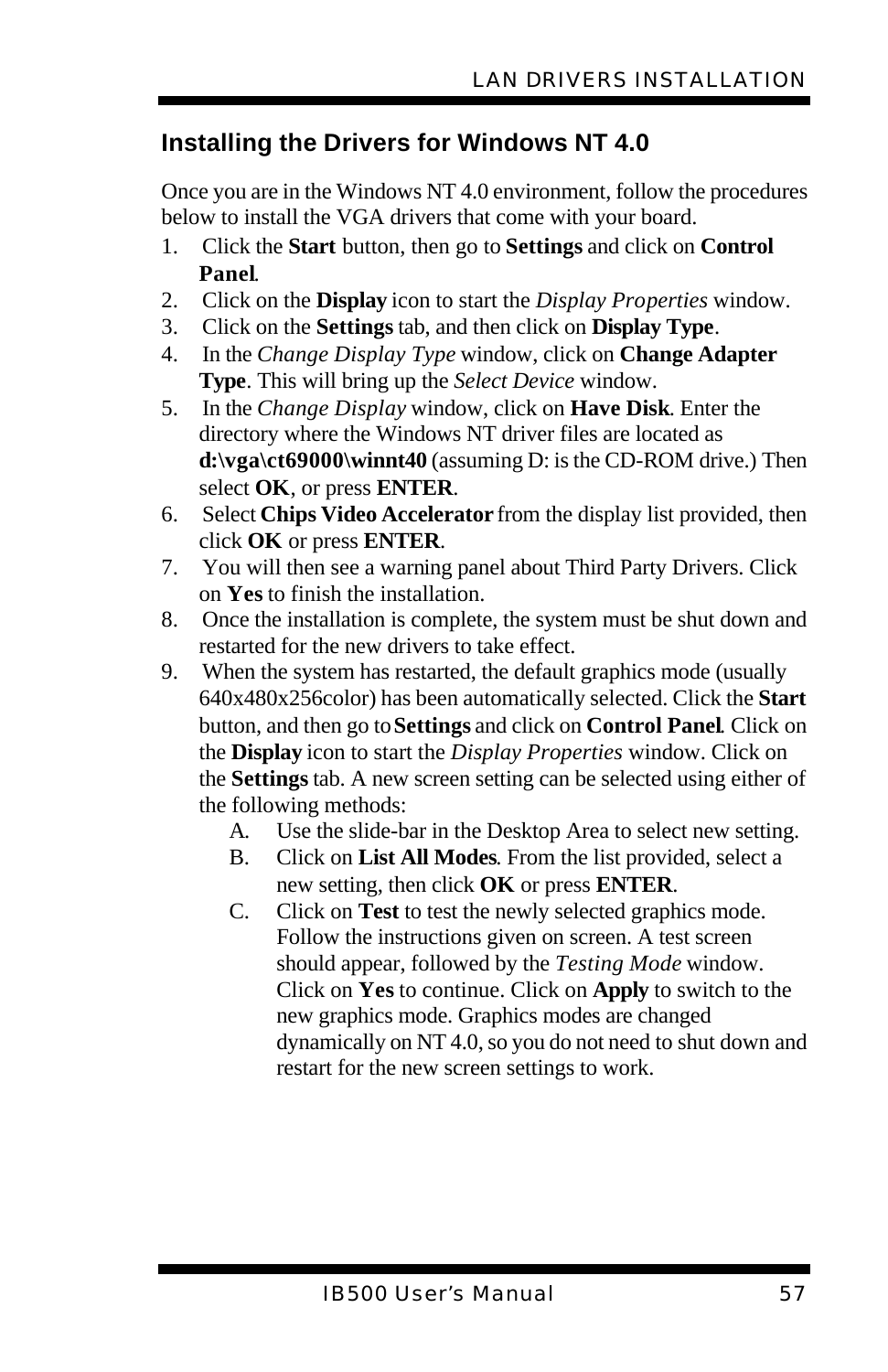# **LAN Drivers Installation**

This section describes LAN features and driver installation of the Intel 82559 Ethernet function available with the IBD99 or IBD59 MicroPCI card.

The following items are covered in this section: Introduction....................................................................................... 59 Making Floppy Disks for NetWare and Windows Installation....... 59 Installing LAN Drivers for Windows 95......................................... 60 Installing LAN Drivers for Windows 98......................................... 60 Installing LAN Drivers for Windows NT........................................ 61



*The driver installation information in this manual is for reference only. It maybe possible that the installation procedure or the driver information has changed. In such cases, please contact the local agent or the distributor where you purchased the product.*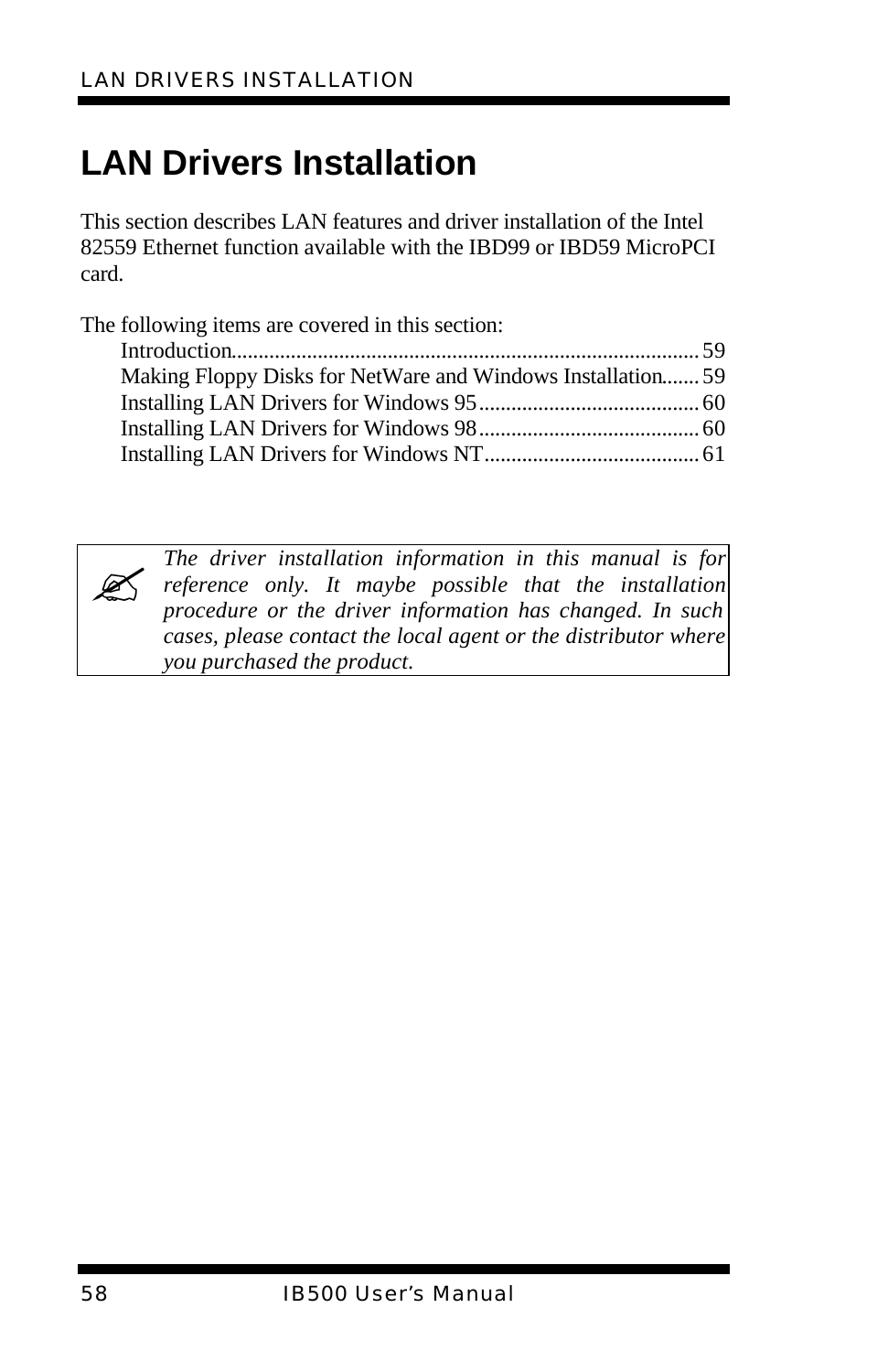## **Introduction**

Intel 82559 a 32-bit 10/100MBps Ethernet controller for PCI local bus-compliant PCs. It supports bus mastering architecture, and auto-negotiation feature that can be used for both 10Mbps and 100Mbps connection.

## **Making Floppy Disks for NetWare and Windows Installation**

You need to use a floppy disk to install the LAN drivers. Use the MAKEDISK.BAT utility located in the \LAN\I8255X\MAKEDISK directory on the CD.

MAKEDISK [operating system] [destination]

where [operating system] is the OS for which you are creating the diskette, and [destination] is the drive letter and path (such as A:). If no destination is specified, the A: drive will be used.

The possible [operating system] options are:

- NT Microsoft Windows NT
- W2K Microsoft Windows\* 2000
- W9X Microsoft Windows\* 95 and Windows 98
- NW Novell NetWare servers and clients
- DOS Microsoft DOS and IBM OS2

Make sure you have a 1.44 MB formatted, non-bootable diskette in the floppy drive when using this utility.

? *The utility MUST be run from the \LAN\I8255X \MAKEDISK directory.*

Alternately, you can use the following .BAT files (located in the root directory on this CD) to simplify this process:

| MAKEW9X.BAT       | Creates a drivers disk for Windows 95 and |
|-------------------|-------------------------------------------|
|                   | Windows 98.                               |
| <b>MAKENT BAT</b> | Creates a drivers disk for Windows NT.    |
| MAKEW2K BAT       | Creates a drivers disk for Windows 2000.  |
| <b>MAKENW BAT</b> | Creates a drivers disk for Novell NetWare |
|                   | servers and clients.                      |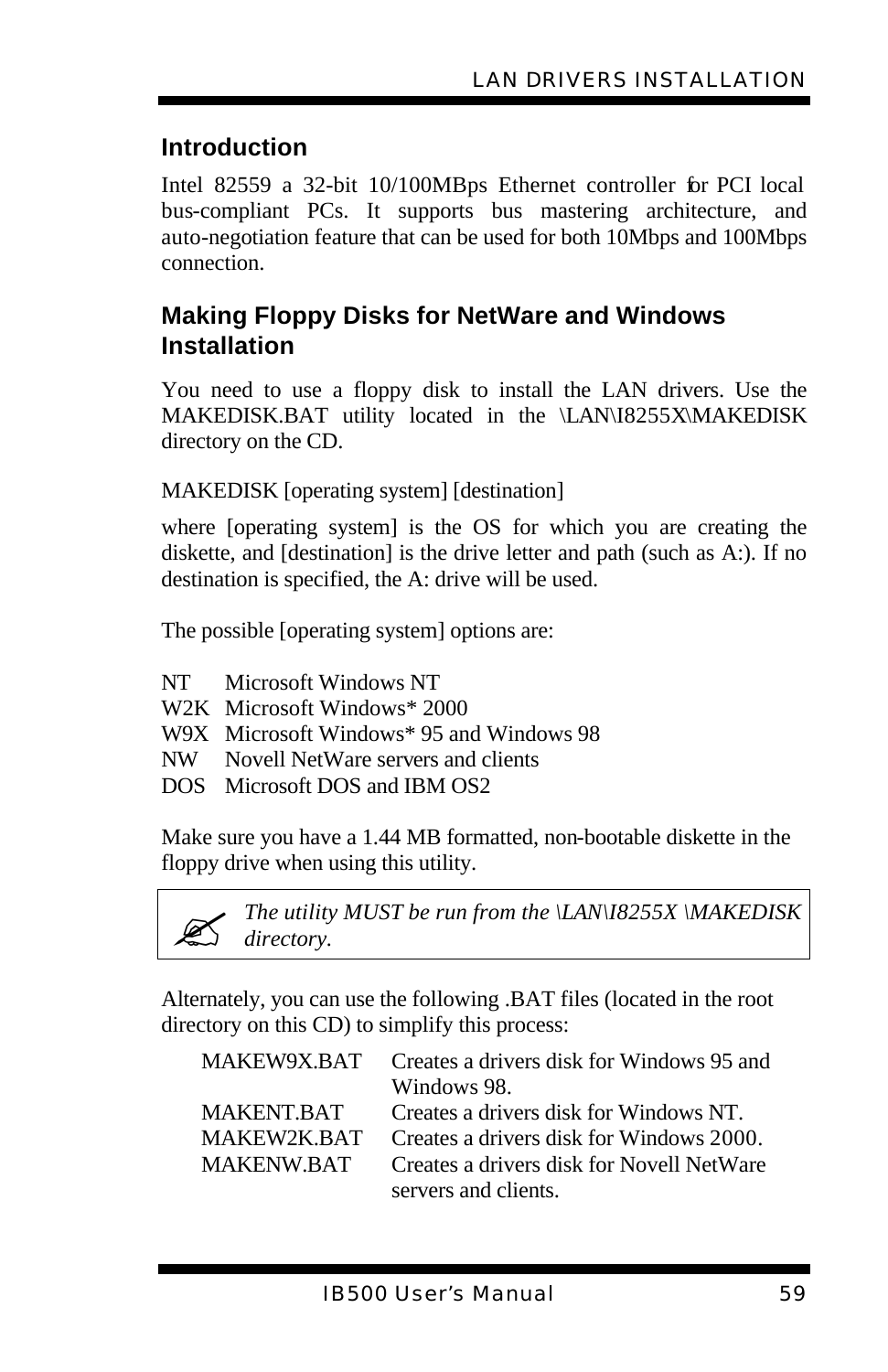# **Installing LAN Drivers for Windows 95**

Follow these steps to install the Intel 82559 LAN/Ethernet driver for Windows 95:

- 1. From the **Control Panel**, double-click the **System** icon.
- 2. Click the **Device Manager** tab.
- 3. Double-click **Other Devices** (question mark icon) in the list area.
- 4. Double-click a PCI Ethernet Controller.
- 5. Click the **Driver** tab, then click **Update Driver**.
- 6. Insert the Configuration and Drivers disk or CD in the appropriate drive, and at the Update Device Driver Wizard, select **No** and click **Next**.
- 7. Click **Have Disk**, insert the Configuration and Drivers disk in the appropriate drive, and click **OK**.
- 8. At the Select Device dialog box, click **OK** again.
- 9. Follow any prompts for Windows 95 installation disks and restart when prompted.



? *The Windows 95 system files are typically available on the Windows 95 CD in the win95 directory (D:\win95).*

# **Installing LAN Drivers for Windows 98**

Follow these steps to install the Intel 82559 LAN/Ethernet driver for Windows 95:

- 1. From the **Control Panel**, double-click the **System** icon.
- 2. Click the **Device Manager** tab.
- 3. Double-click **Other Devices** or Network Adapters in the list area.
- 4. Double-click a PCI Ethernet Controller.
- 5. Click the **Driver** tab, then click **Update Driver**.
- 6. Click **Next** at the Update Device Driver Wizard.
- 7. Select **Display a list of all the drivers...** and click **Next**.
- 8. Insert the Intel adapter disk and click **Have Disk**.
- 9. Enter the appropriate drive for your disk media (A:) and click **OK**.
- 10. Click **OK** at the Select Device dialog box.
- 11. The Update Wizard displays the message that it has found the driver. Click **Next**.
- 12. Click **Finish**.
- 13. Restart your computer when prompted.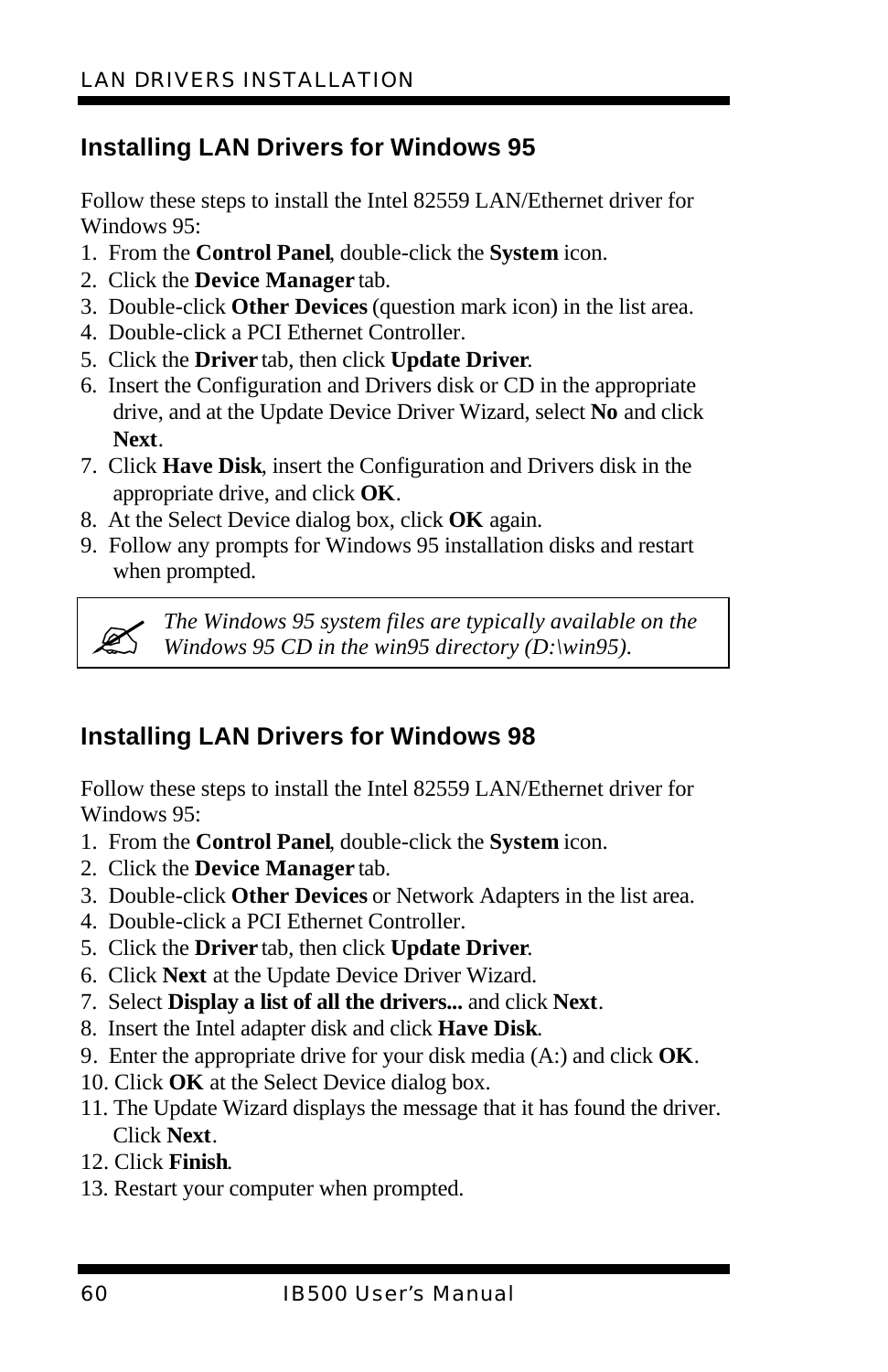## **Installing LAN Drivers for Windows NT**

? *It is recommended that you install the latest Service Pack for Windows NT 4.0, available through Microsoft.*

Follow the instructions below to configure it the Ethernet hardware under Windows NT.

- 1. Double-click the **Network** icon in the **Control Panel**.
- 2. Select the **Adapter** tab.
- 3. Click **Add**. You'll see a list of adapters.
- 4. Don't select an adapter from this list. Instead, insert the Intel adapter disk or CD into the appropriate drive and click **Have Disk**.
- 5. Enter the appropriate drive for your disk media (A:) and click **OK**. Then follow the prompts to complete installation. When the adapter is added you'll see a new adapter listed in the Network adapters list.
- 6. Click **Close** to finish and configure any protocols as prompted.
- 7. Restart Windows NT when prompted.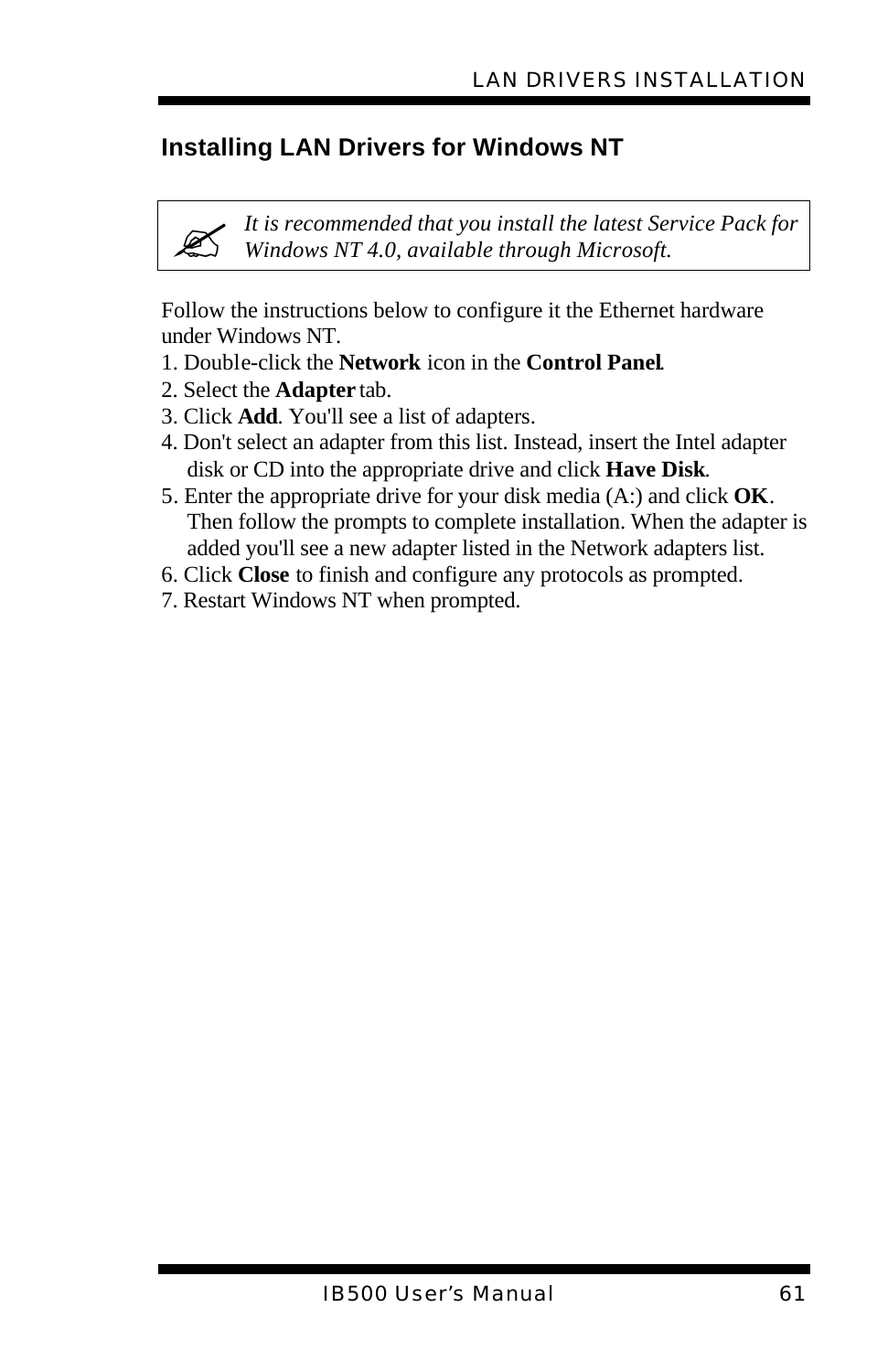# **SCSI Drivers Installation**

This section serves as an installation guide to the SCSI interface on your SCSI MicroPCI card. It contains important information to ease the installation and configuration process.

The procedure in this section is used in conjunction with the SCSI drivers found in the optional driver floppy diskette that comes with the optional SCSI MicroPCI card.

With the SCSI interface, you can connect SCSI peripherals such as hard disk drives, scanners, CD-ROM drives and tape drives.

Topics covered in this chapter include:



*The driver installation information in this manual is for reference only. It maybe possible that the installation procedure or the driver information has changed. In such cases, please contact the local agent or the distributor where you purchased the product.*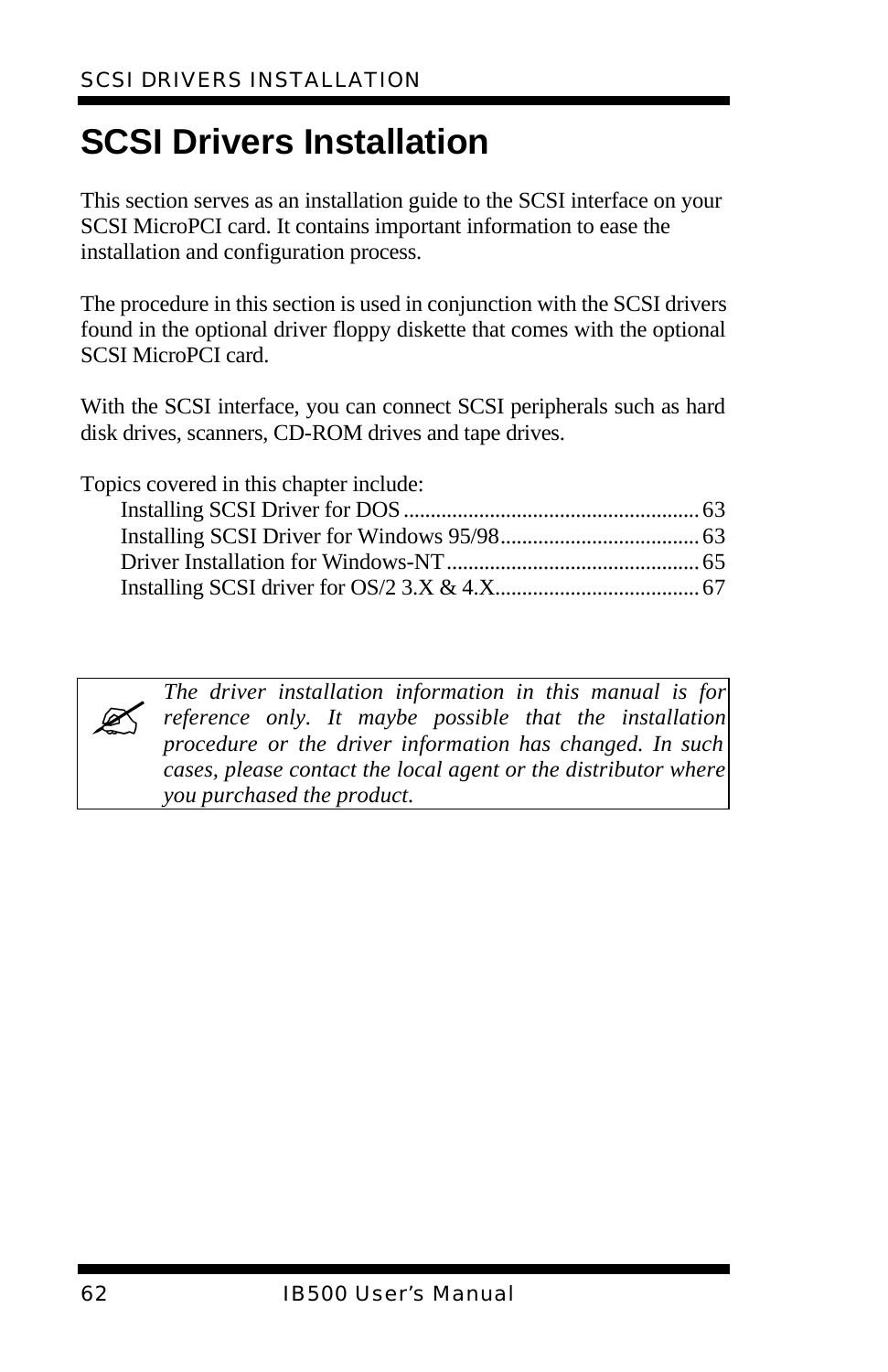## **Installing SCSI Driver for DOS**

The DOSSETUP.EXE program installs the 16bit ASPI drivers, SCSI CD-ROM driver and the Microsoft CD extensions. This program will automatically create or modify the AUTOEXEC.BAT and CONFIG.SYS files on your hard drive. To complete CD-ROM installation, you will need MSCDEX.EXE pre-installed on the hard drive or on a floppy disk. MSCDEX.EXE is on MS-DOS 6.2x Setup Disk Number One. Be sure that you know the location and the path of MSCDEX.EXE prior to running DOSSETUP.EXE. The hard drive will need MS-DOS 6.xx installed or it will need to be formatted with the /s option (i.e. - bootable format) prior to running Initio DOSSETUP.EXE. From the x:\ DOS prompt type **DOSSETUP** and press **Enter**. NOTE:  $x =$  drive letter of floppy drive used. After DOSSETUP.EXE completes, be sure to reboot system so changes take effect.

## **Installing SCSI Driver for Windows 95/98**

#### **Files you need:**

Information script files for installation: INIA100.INF. Miniport device driver: INIA100.MPD.

#### **Installation:**

- A: New Windows 95 installation:
- B. Adding INI-A100U2W to an existing Windows 95/98:
- C. Updating device driver:
- A: New Windows 95/98 installation:
- 1. Run **SETUP.EXE** from the Windows 95/98 CD-ROM and follow the directions on the screen.
- 2. After a Windows 95/98 session is established, select **My Computer/ Control Panel/System/Device Manager/Other devices/PCI SCSI Bus Controller** from the Windows 95/98 desktop.
- 3. Click the **Driver** tab, then click the **Change Driver** tab.
- 4. Double click **SCSI controllers**, then click the **Have Disk** button.
- 5. At the prompt, type in **A:\win95**, insert Initio INI-A100U2W driver disk 1, and click the **OK** button.
- 6. Select **Initio INI-A100U2W Host Adapter**, click the **OK** button. Windows 95 will copy INIA100.MPD to your hard disk. Reboot to complete the driver installation.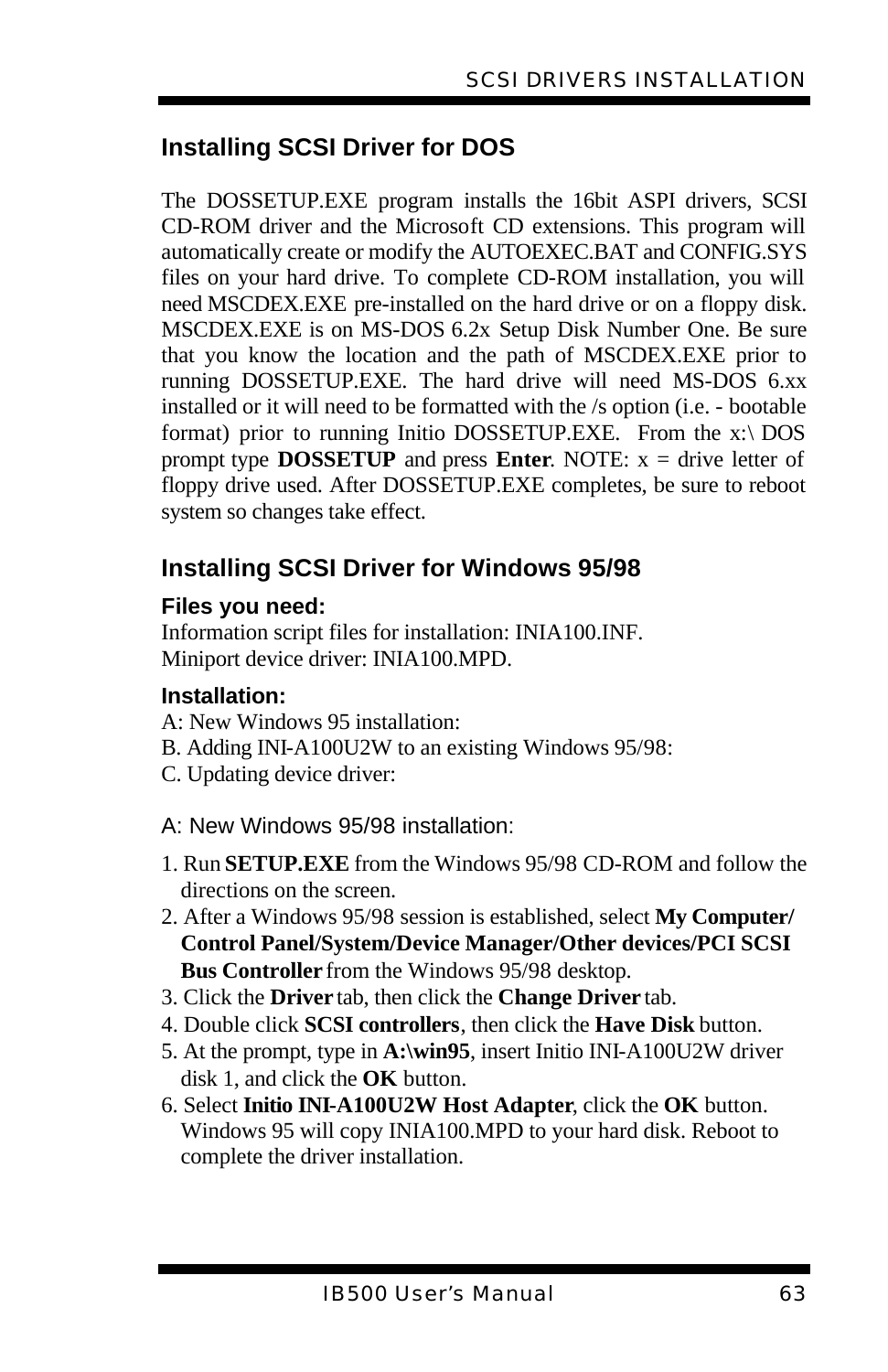- B. Adding INI-A100U2W to an existing Windows 95:
- 1. Install the Initio hardware as described in the User Manual/User Guide. Windows 95 will detect the presence of a new hardware.
- 2. When Windows 95 displays the following:

 New Hardware Found PCI SCSI Bus Controller Select which driver you want to install for your new hardware: \* Driver from disk provided by hardware manufacture OK Cancel Help

#### Click **OK**.

3. Windows 95 will then display the following:

 Install From Disk Insert the manufacturer's installation disk into the drive Selected, and then click OK Copy manufacturer's files from A:\WIN95

Insert the Initio disk 1 into drive A: and Click **OK**.

Windows 95 will interpret INIA100.INF script files and load INIA100.MPD driver to win95/system/iosubsys directory.

4. Windows 95 will then display the following:

| <b>System Settings Changed</b>                           |
|----------------------------------------------------------|
| To finish setting up your new hardware, you must restart |
| Your computer.                                           |
| Do you want to restart your computer now?                |
| Yes No                                                   |

Remove the diskette from drive A: and Click **Yes**.

- C. Updating device drivers:
- 1. From the Windows 95 desktop, select **My Computer/Control Panel/System/Device Manager/SCSI Controller/Initio INI-A100U2W Host Adapter**.
- 2. Click the **Driver** tab, and then click the **Change Driver** tab.
- 3. Type **A:\win95** and insert Initio INI-A100U2W driver disk into floppy drive A:, click **OK**, Windows 95 will copy the new device driver into the hard disk.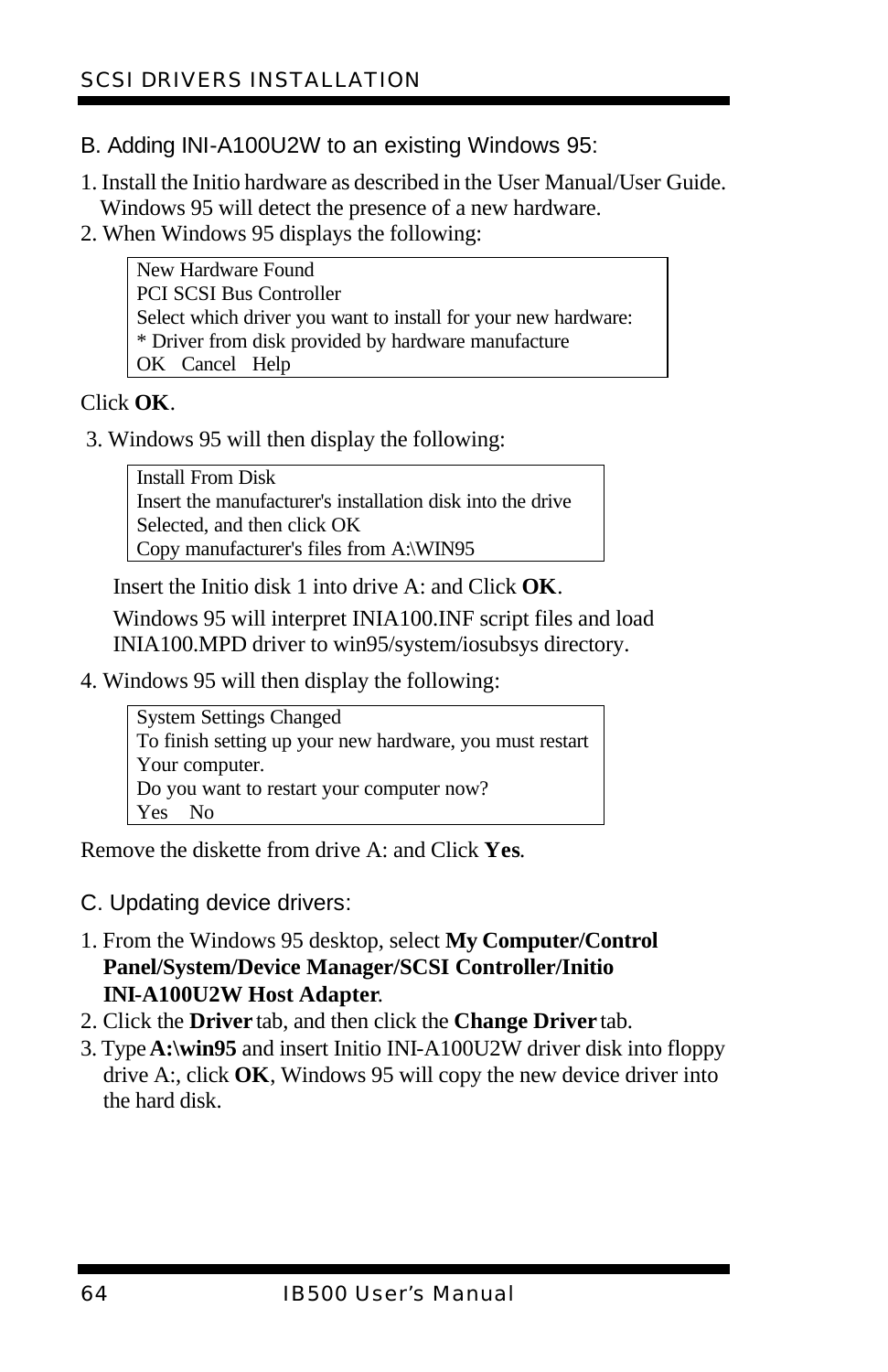## **Driver Installation for Windows-NT**

#### **Files you need:**

 Script files for installation: txtsetup.oem, oemsetup.inf, disk1. Device driver: INIA100.SYS

#### **Installation:**

- A: Install Windows-NT on a hard drive from the INI-A100U2W SCSI Host adapter.
- 1. If you are installing Windows-NT from a floppy drive, locate the Windows-NT Disk 1 for floppy Installation. Make a backup copy of this diskette.
- 2. If you are installing Windows-NT from a CD-ROM drive, locate the, Windows-NT Setup Disk for CD-ROM Installation. Make a backup copy of this diskette.
- 3. Put the disk into drive A and turn on your computer.
- 4. Follow the instructions, and select **CUSTOM SETUP**.
- 5. Select **OTHER** from the list of **Additional SCSI Adapters**. A message will appear on the screen stating "Requires disk provided by a hardware manufacturer". Insert the diskette containing INI-A100U2W device driver and press **ENTER**.
- 6. Windows-NT will interpret the txtsetup.oem and oemsetup.inf script files and load INIA100.SYS driver to xxx/system32/drivers directory.
- B: Adding or updating the Initio driver to an existing Windows-NT 4.0 booted from IDE drive or different type of host adapter:
- 1. Establish a Windows-NT session.
	- Select **CONTROL PANEL** from within the **MY COMPUTER** group.
	- Select **SCSI ADAPTERS** from within the **CONTROL PANEL** group.
- 2. Select the **DRIVERS** tab from within the **SCSI ADAPTERS** group: - In the **DRIVERS** window, select **ADD...**.
- 3. In the **INSTALL DRIVER** window, select **HAVE DISK...**.
- 4. In the **INSTALL FROM DISK** window that is displayed, enter the Initio Driver path name:
	- Insert INI-A1000U2W Driver Disk 1 into drive A:
	- Type **A:\WINNT**, then select **OK**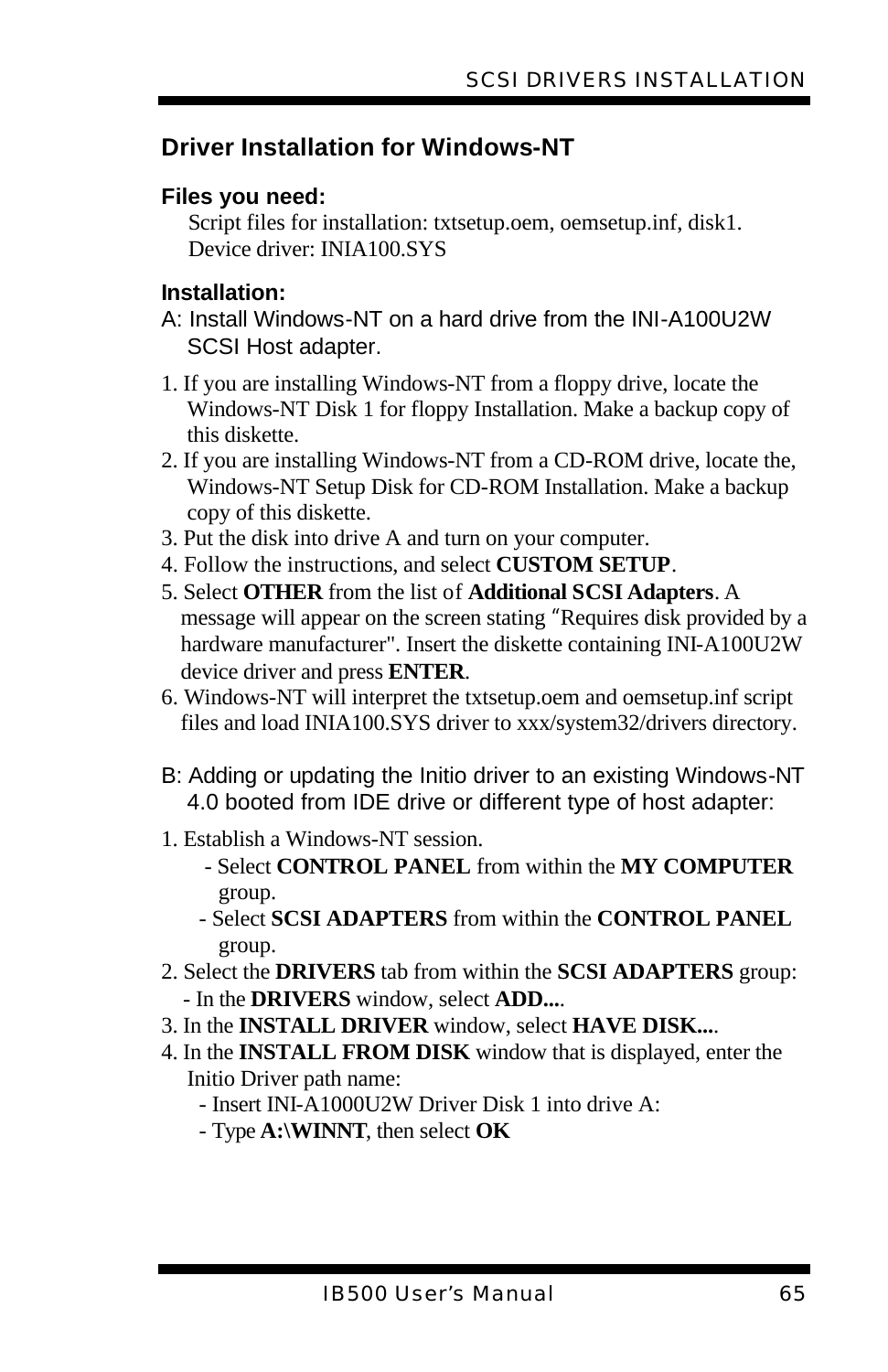- 5. Select INITIO INI-A100U2W Host Adapter, select **OK** to install the INIA100.SYS driver onto your hard disk drive.
- 6. In the WINDOWS NT SETUP window that is displayed, enter the Initio Driver path name to continue:

- Type **A:\WINNT**, then select **CONTINUE**

- 7. This completes updating the Host Adapter Driver. Follow the on-screen directions to restart your computer and activate the new driver.
- 8. It is highly recommended that you verify your Windows NT device driver has been properly installed by selecting **MY COMPUTER** from the desktop. Then select **CONTROL PANEL**:

- Select **SCSI ADAPTERS** from within the **CONTROL PANEL** group

- Highlight **INITIO INI-A100U2W SCSI HOST ADAPTER** from within the SCSI ADAPTERS listing, and select **PROPERTIES**. If "**This device is working properly**" is displayed in the Device status box, the driver has been correctly installed.

C: Floppyless SETUP

If you are running WINNT.EXE or WINNT32.EXE to install or upgrade Windows NT, when system reboot and screen turn black with the text "**Setup is inspecting your computer's hardware configuration...**",

You have two seconds to press the **F6** key to enter the driver installation screen. Insert the Initio Windows NT installation diskette, and type **A:\WINNT** to load the INI-A100U2W Windows NT driver.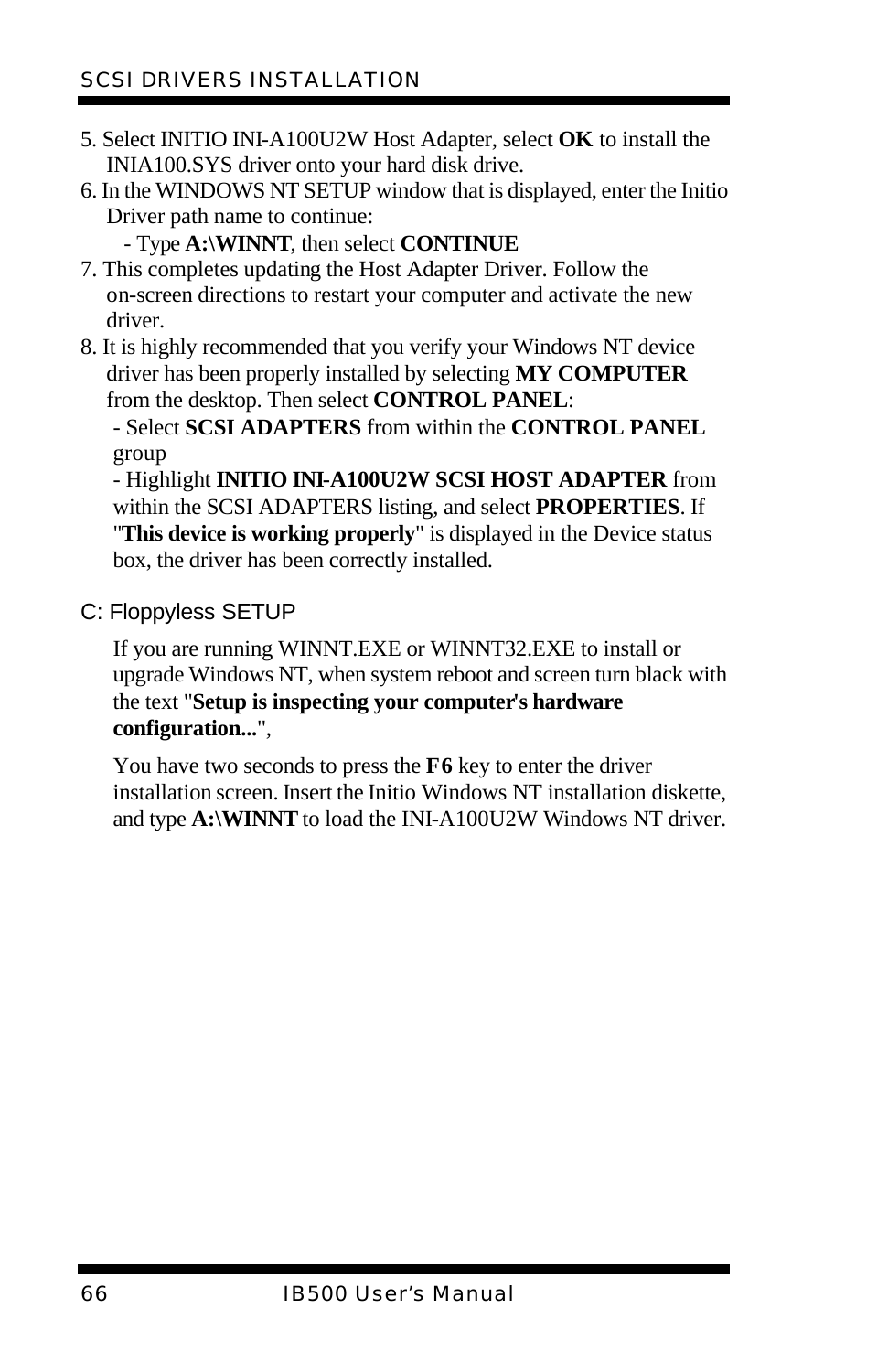## **Installing SCSI driver for OS/2 3.X & 4.X**

- I) Installation procedures for INI-A100u2W OS/2 3.X & 4.X device driver:
	- A) Installed as a secondary controller
		- 1) Open the OS/2 System Folder.
		- 2) Open the System Setup Folder.
		- 3) Double-click "Device Driver Install".
		- 4) Insert the Initio installation diskette into your floppy drive.
		- 5) Change to the OS/2 directory.
		- 6) Choose INIA100.ADD, then click INSTALL.
		- 7) After installation is done, OS/2 will report the status.
	- B) Installed as a primary controller
		- 1) Make backup copies of the OS/2 Diskette 1.
		- 2) Copy the INIA100.ADD onto OS/2 Diskette 1.
		- 3) Modify the config.sys file on Diskette 1 to add BASEDEV=INIA100.ADD /V
		- 4) Install OS/2 using the backup Diskette 1

II) Driver configuration options:

| /V      | Verbose mode provides detail information about driver   |
|---------|---------------------------------------------------------|
|         | when driver is initialized                              |
| /!V     | Non Verbose mode (default)                              |
| /ET     | Driver assumes that all targets have more than one LUN  |
|         | (default)                                               |
| /!ET    | Driver assumes that all targets only have LUN 0         |
| /Q:x    | Specifies maximum number of tag commands per target     |
| /!Q     | No tag command                                          |
|         | /B:(d,dd),. Scan devices only on PCI BUS d, DEVICE dd   |
| /B:d    | Scan all the devices on the PCI BUS d                   |
| /T:xxxx | Target enable mask WORD (Default scan all targets)      |
| /A:d    | Adapter IDs are assigned based on BIOS address and then |
|         | PCI device address                                      |
| /DM: d  | Enable direct access storage device (DASD) support on   |
|         | target d                                                |
|         | /!DM:d, Disable DASD manager support on target d        |
| /SM:d   | Enable SCSI manager support on target d                 |
| /!SM:d  | Disable SCSI manager support on target d                |
|         |                                                         |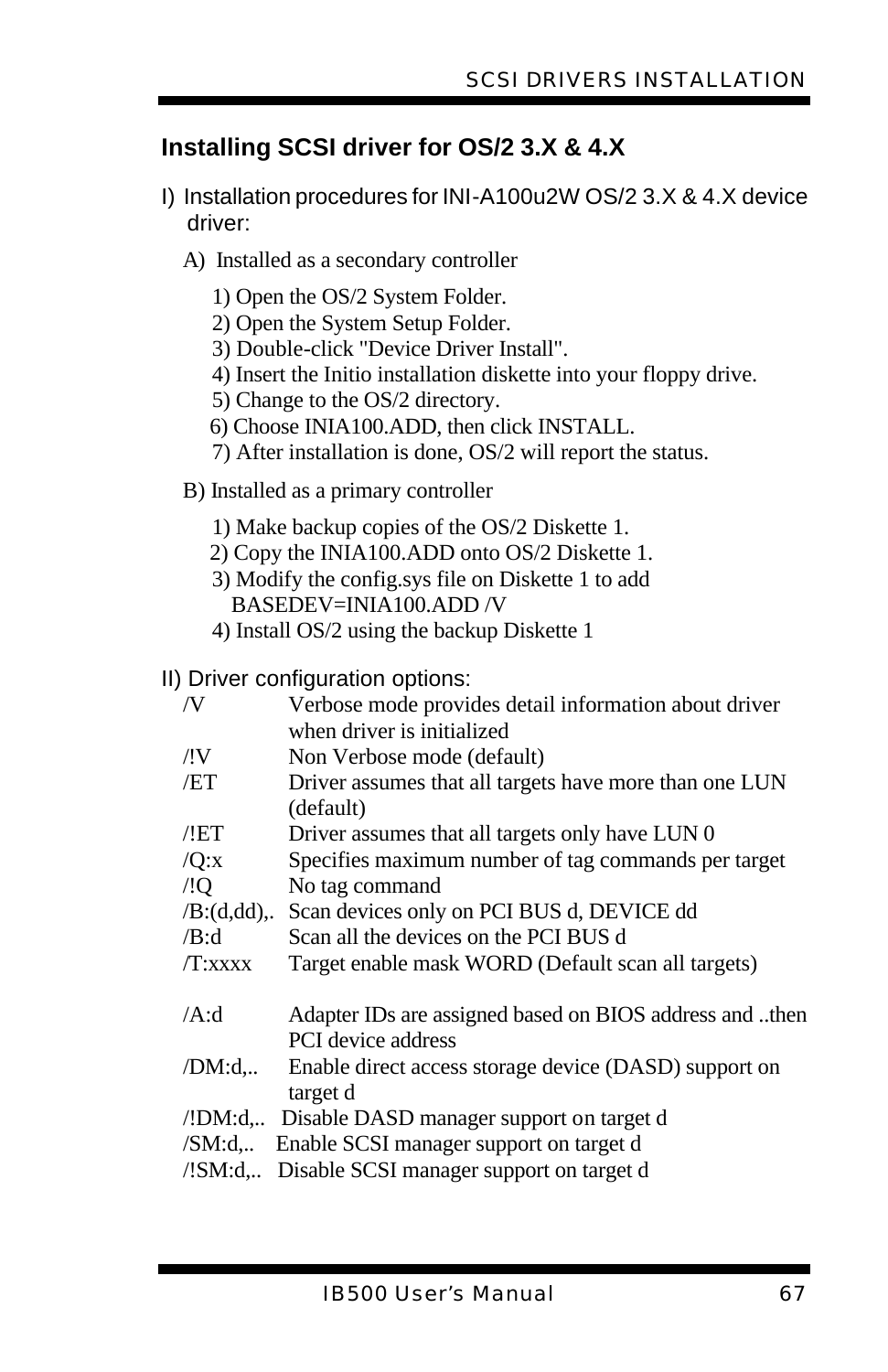# **Appendix**

**A. Post Codes**

**B. I/O Port Address Map**

**C. Interrupt Request Lines (IRQ)**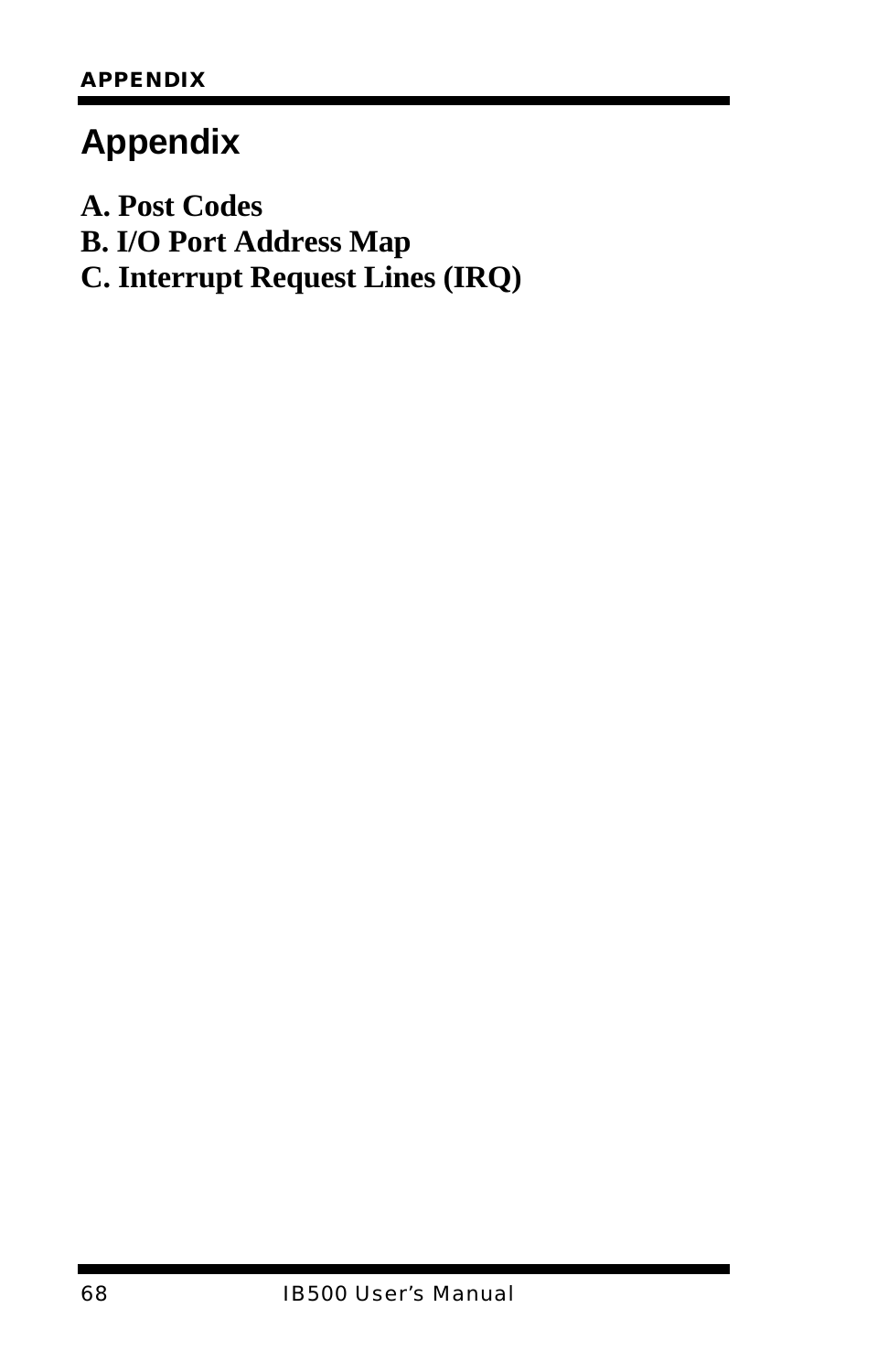## **A. POST Codes**

POST (Power On Self Test) codes are to determine problems during boot up. Below are the codes for your reference.

| POST (hex)      | <b>Description</b>                                              |  |
|-----------------|-----------------------------------------------------------------|--|
| CFh             | Test CMOS R/W functionality.                                    |  |
| $C0$ h          | Early chipset initialization:                                   |  |
|                 | -Disable shadow RAM                                             |  |
|                 | -Disable L2 cache (socket 7 or below)                           |  |
|                 | -Program basic chipset registers                                |  |
| C1h             | Detect memory                                                   |  |
|                 | -Auto-detection of DRAM size, type and ECC.                     |  |
|                 | -Auto-detection of L2 cache (socket 7 or below)                 |  |
| C3h             | Expand compressed BIOS code to DRAM                             |  |
| C <sub>5h</sub> | Call chipset hook to copy BIOS back to E000 & F000 shadow       |  |
|                 | RAM.                                                            |  |
| 01 <sub>h</sub> | Expand the Xgroup codes locating in physical address 1000:0     |  |
| 03h             | Initial Superio_Early_Init switch.                              |  |
| 04h             | Reserved                                                        |  |
| 05h             | 1. Blank out screen                                             |  |
|                 | 2. Clear CMOS error flag                                        |  |
| 06h             | Reserved                                                        |  |
| 07h             | 1. Clear 8042 interface                                         |  |
|                 | 2. Initialize 8042 self-test                                    |  |
| 08 <sub>h</sub> | 1. Test special keyboard controller for Winbond 977 series      |  |
|                 | Super I/O chips.                                                |  |
|                 | 2. Enable keyboard interface.                                   |  |
| 09h             | Reserved                                                        |  |
| 0Ah             | 1. Disable PS/2 mouse interface (optional).                     |  |
|                 | 2. Auto detect ports for keyboard & mouse followed by a port    |  |
|                 | & interface swap (optional).                                    |  |
|                 | 3. Reset keyboard for Winbond 977 series Super I/O chips.       |  |
| 0Eh             | Test F000h segment shadow to see whether it is R/W-able or not. |  |
|                 | If test fails, keep beeping the speaker.                        |  |
| 10 <sub>h</sub> | Auto detect flash type to load appropriate flash R/W codes into |  |
|                 | the run time area in F000 for ESCD $&$ DMI support.             |  |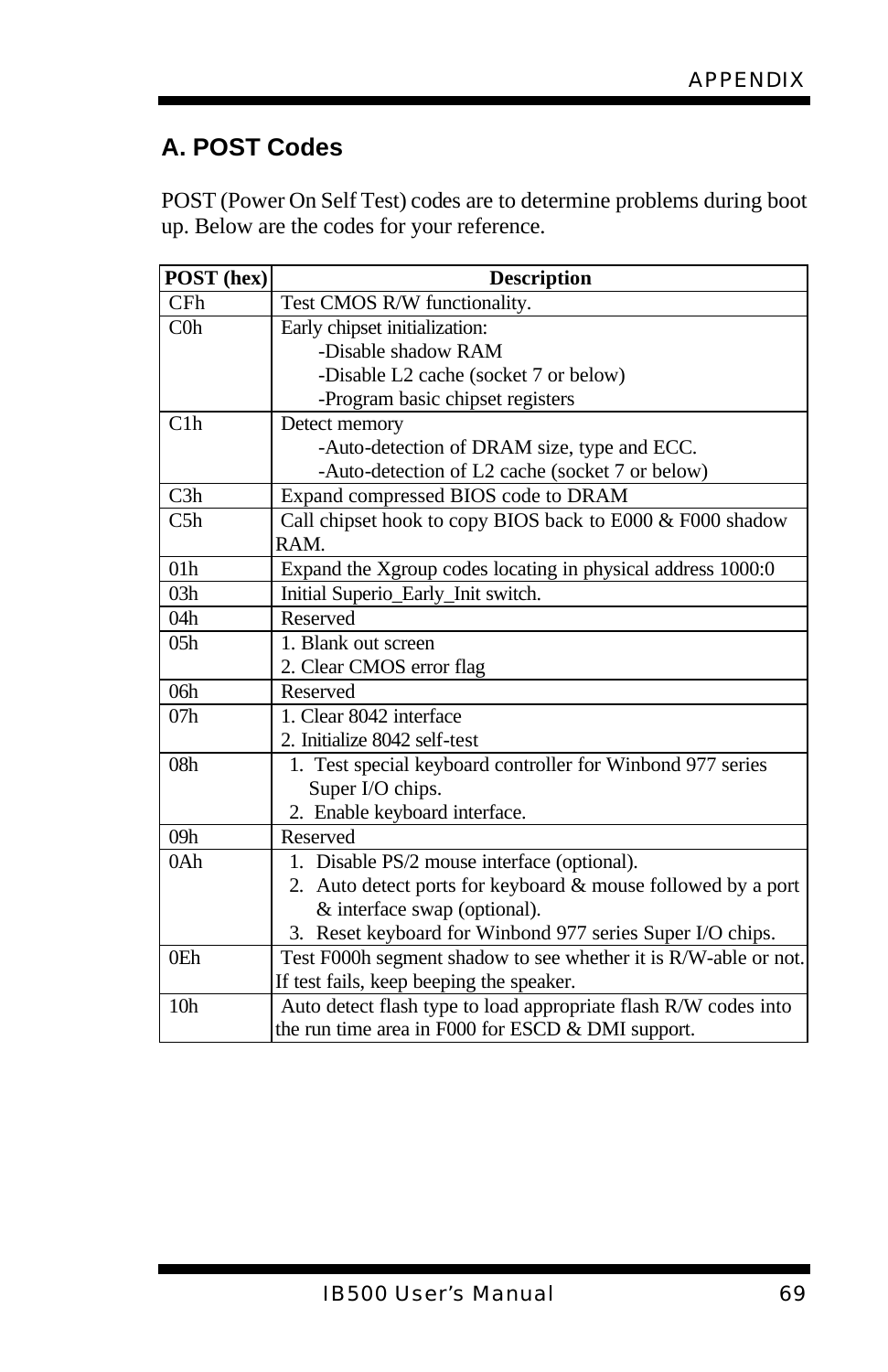| POST (hex)                                                                             | <b>Description</b>                                                         |
|----------------------------------------------------------------------------------------|----------------------------------------------------------------------------|
| 12 <sub>h</sub>                                                                        | Use walking 1's algorithm to check out interface in CMOS circuitry. A      |
|                                                                                        | set real-time clock power status, and then check for override.             |
| 14h                                                                                    | Program chipset default values into chipset. Chipset default values are    |
|                                                                                        | MODBINable by OEM customers.                                               |
| 16h                                                                                    | Initial Early_Init_Onboard_Generator switch.                               |
| 18 <sub>h</sub><br>Detect CPU information including brand, SMI type (Cyrix or Intel) a |                                                                            |
|                                                                                        | CPU level (586 or 686).                                                    |
| 1Bh                                                                                    | Initial interrupts vector table. If no special specified, all H/W interrup |
|                                                                                        | are directed to SPURIOUS_INT_HDLR & S/W interrupts to                      |
|                                                                                        | SPURIOUS_soft_HDLR.                                                        |
| 1Dh                                                                                    | Initial EARLY_PM_INIT switch.                                              |
| 1Fh                                                                                    | Load keyboard matrix (notebook platform)                                   |
| 21h                                                                                    | HPM initialization (notebook platform)                                     |
| 23h                                                                                    | 1. Check validity of RTC value:                                            |
|                                                                                        | e.g. a value of 5Ah is an invalid value for RTC minute.                    |
|                                                                                        | 2. Load CMOS settings into BIOS stack. If CMOS checksum fails              |
|                                                                                        | use default value instead.                                                 |
|                                                                                        | 3. Prepare BIOS resource map for PCI & PnP use. If ESCD is valid           |
|                                                                                        | take into consideration of the ESCD's legacy information.                  |
|                                                                                        | 4. Onboard clock generator initialization. Disable respective clock        |
|                                                                                        | resource to empty PCI & DIMM slots.                                        |
|                                                                                        | 5. Early PCI initialization:                                               |
|                                                                                        | -Enumerate PCI bus number                                                  |
|                                                                                        | -Assign memory & I/O resource                                              |
|                                                                                        | -Search for a valid VGA device & VGA BIOS, and put it                      |
| 27h                                                                                    | into C000:0.<br>Initialize INT 09 buffer                                   |
|                                                                                        |                                                                            |
| $\overline{29h}$                                                                       | 1. Program CPU internal MTRR (P6 & PII) for 0-640K memory                  |
|                                                                                        | address.<br>2. Initialize the APIC for Pentium class CPU.                  |
|                                                                                        | 3. Program early chipset according to CMOS setup. Example: onbo            |
|                                                                                        | IDE controller.                                                            |
|                                                                                        | 4. Measure CPU speed.                                                      |
|                                                                                        | 5. Invoke video BIOS.                                                      |
| 2Dh                                                                                    | 1. Initialize multi-language                                               |
|                                                                                        | 2. Put information on screen display, including Award title, CPU ty        |
|                                                                                        | CPU speed                                                                  |
| 33h                                                                                    | Reset keyboard except Winbond 977 series Super I/O chips.                  |
| 3 <sub>Ch</sub>                                                                        | <b>Test 8254</b>                                                           |
| 3Eh                                                                                    | Test 8259 interrupt mask bits for channel 1.                               |
| 40 <sub>h</sub>                                                                        | Test 8259 interrupt mask bits for channel 2.                               |
| 43h                                                                                    | Test 8259 functionality.                                                   |
|                                                                                        |                                                                            |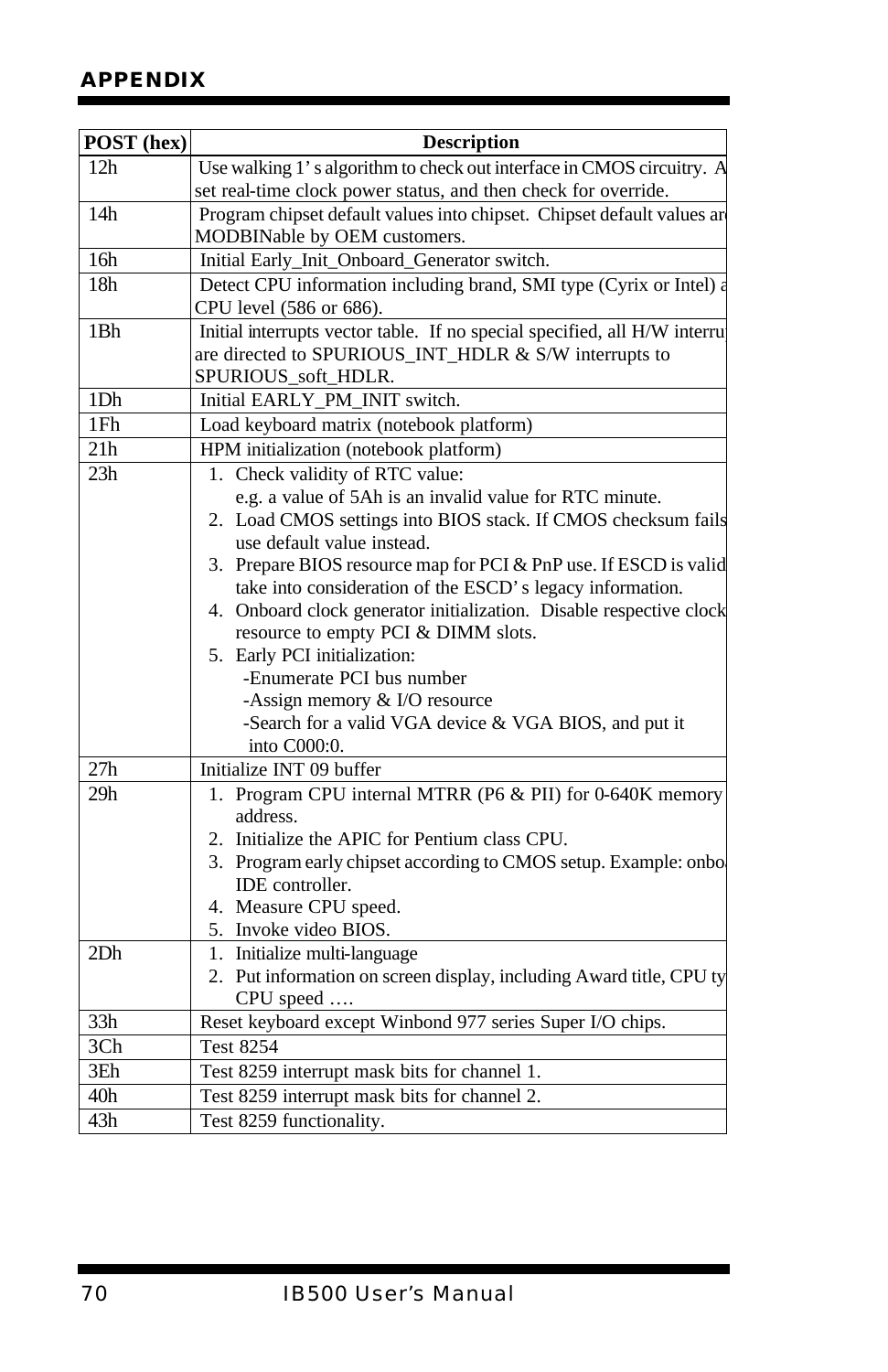| POST (hex)      | <b>Description</b>                                                                       |  |
|-----------------|------------------------------------------------------------------------------------------|--|
| 47h             | Initialize EISA slot                                                                     |  |
| 49h             | 1. Calculate total memory by testing the last double word of each 6                      |  |
|                 | 2. Program writes allocation for AMD K5 CPU.                                             |  |
| 4Eh             | 1. Program MTRR of M1 CPU                                                                |  |
|                 | 2. Initialize L2 cache for P6 class CPU & program CPU with prop                          |  |
|                 | cacheable range.                                                                         |  |
|                 | 3. Initialize the APIC for P6 class CPU.                                                 |  |
|                 | 4. On MP platform, adjust the cacheable range to smaller one in c                        |  |
|                 | cacheable ranges between each CPU are not identical.                                     |  |
| 50 <sub>h</sub> | <b>Initialize USB</b>                                                                    |  |
| 52h             | Test all memory (clear all extended memory to 0)                                         |  |
| 55h             | Display number of processors (multi-processor platform)                                  |  |
| 57h             | 1. Display PnP logo                                                                      |  |
|                 | 2. Early ISA PnP initialization                                                          |  |
|                 | -Assign CSN to every ISA PnP device.                                                     |  |
| 59h             | Initialize the combined Trend Anti-Virus code.                                           |  |
| 5Bh             | (Optional Feature)                                                                       |  |
|                 | Show message for entering AWDFLASH.EXE from FDD (optional)                               |  |
| 5Dh             | 1. Initialize Init_Onboard_Super_IO switch.                                              |  |
|                 | 2. Initialize Init Onbaord AUDIO switch.                                                 |  |
| 60h             | Okay to enter Setup utility; i.e. not until this POST stage can users                    |  |
|                 | CMOS setup utility.                                                                      |  |
| 65h             | Initialize PS/2 Mouse                                                                    |  |
| 67h             | Prepare memory size information for function call:                                       |  |
|                 | INT 15h ax=E820h                                                                         |  |
| 69h             | Turn on L2 cache                                                                         |  |
| 6 <sub>Bh</sub> | Program chipset registers according to items described in Setup $\&$                     |  |
|                 | Auto-configuration table.                                                                |  |
| 6Dh             | 1. Assign resources to all ISA PnP devices.                                              |  |
|                 | 2. Auto assign ports to onboard COM ports if the corresponding item<br>is set to "AUTO". |  |
| 6Fh             |                                                                                          |  |
|                 | 1. Initialize floppy controller                                                          |  |
| 73h             | 2. Set up floppy related fields in 40:hardware.<br>(Optional Feature)                    |  |
|                 | Enter AWDFLASH.EXE if:                                                                   |  |
|                 | -AWDFLASH is found in floppy drive.                                                      |  |
|                 | -ALT+F2 is pressed                                                                       |  |
| 75h             | Detect & install all IDE devices: HDD, LS120, ZIP, CDROM                                 |  |
| 77h             | Detect serial ports & parallel ports.                                                    |  |
| 7Ah             | Detect & install co-processor                                                            |  |
|                 |                                                                                          |  |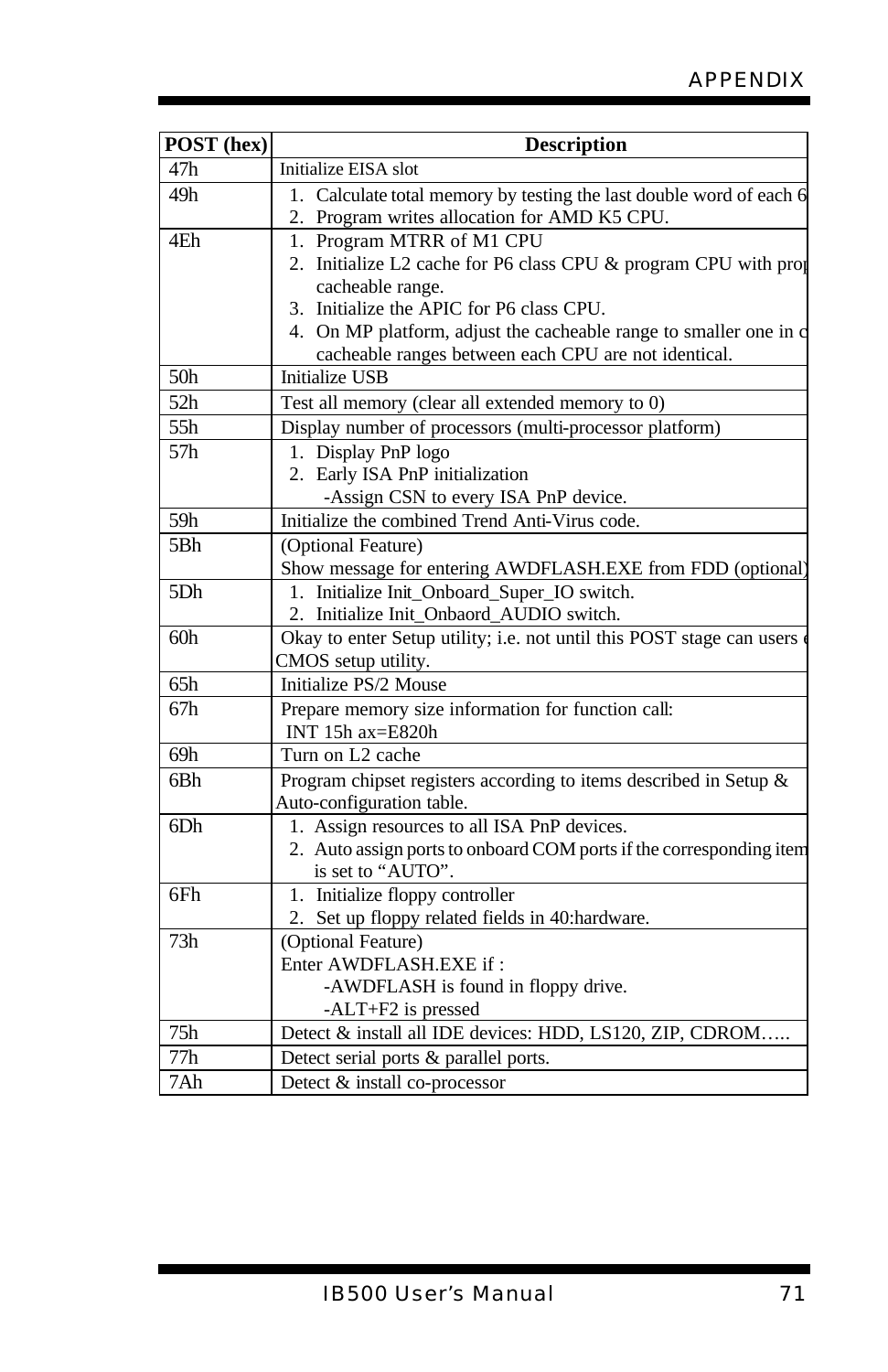| POST (hex) | <b>Description</b>                                              |  |
|------------|-----------------------------------------------------------------|--|
| 7Fh        | 1. Switch back to text mode if full screen logo is supported.   |  |
|            | -If errors occur, report errors & wait for keys                 |  |
|            | -If no errors occur or F1 key is pressed to continue:           |  |
|            | • Clear EPA or customization logo.                              |  |
| 82h        | 1. Call chipset power management hook.                          |  |
|            | 2. Recover the text fond used by EPA logo (not for full screen) |  |
|            | 3. If password is set, ask for password.                        |  |
| 83h        | Save all data in stack back to CMOS                             |  |
| 84h        | Initialize ISA PnP boot devices                                 |  |
| 85h        | 1. USB final Initialization                                     |  |
|            | 2. NET PC: Build SYSID structure                                |  |
|            | 3. Switch screen back to text mode                              |  |
|            | 4. Set up ACPI table at top of memory.                          |  |
|            | 5. Invoke ISA adapter ROMs                                      |  |
|            | 6. Assign IRQs to PCI devices                                   |  |
|            | 7. Initialize APM                                               |  |
|            | 8. Clear noise of IRQs.                                         |  |
| 93h        | Read HDD boot sector information for Trend Anti-Virus code      |  |
| 94h        | 1. Enable L2 cache                                              |  |
|            | 2. Program boot up speed                                        |  |
|            | 3. Chipset final initialization.                                |  |
|            | 4. Power management final initialization                        |  |
|            | 5. Clear screen & display summary table                         |  |
|            | 6. Program K6 write allocation                                  |  |
|            | 7. Program P6 class write combining                             |  |
| 95h        | 1. Program daylight saving                                      |  |
|            | 2. Update keyboard LED & typematic rate                         |  |
| 96h        | 1. Build MP table                                               |  |
|            | 2. Build & update ESCD                                          |  |
|            | 3. Set CMOS century to 20h or 19h                               |  |
|            | 4. Load CMOS time into DOS timer tick                           |  |
|            | 5. Build MSIRQ routing table.                                   |  |
| FFh        | Boot attempt (INT 19h)                                          |  |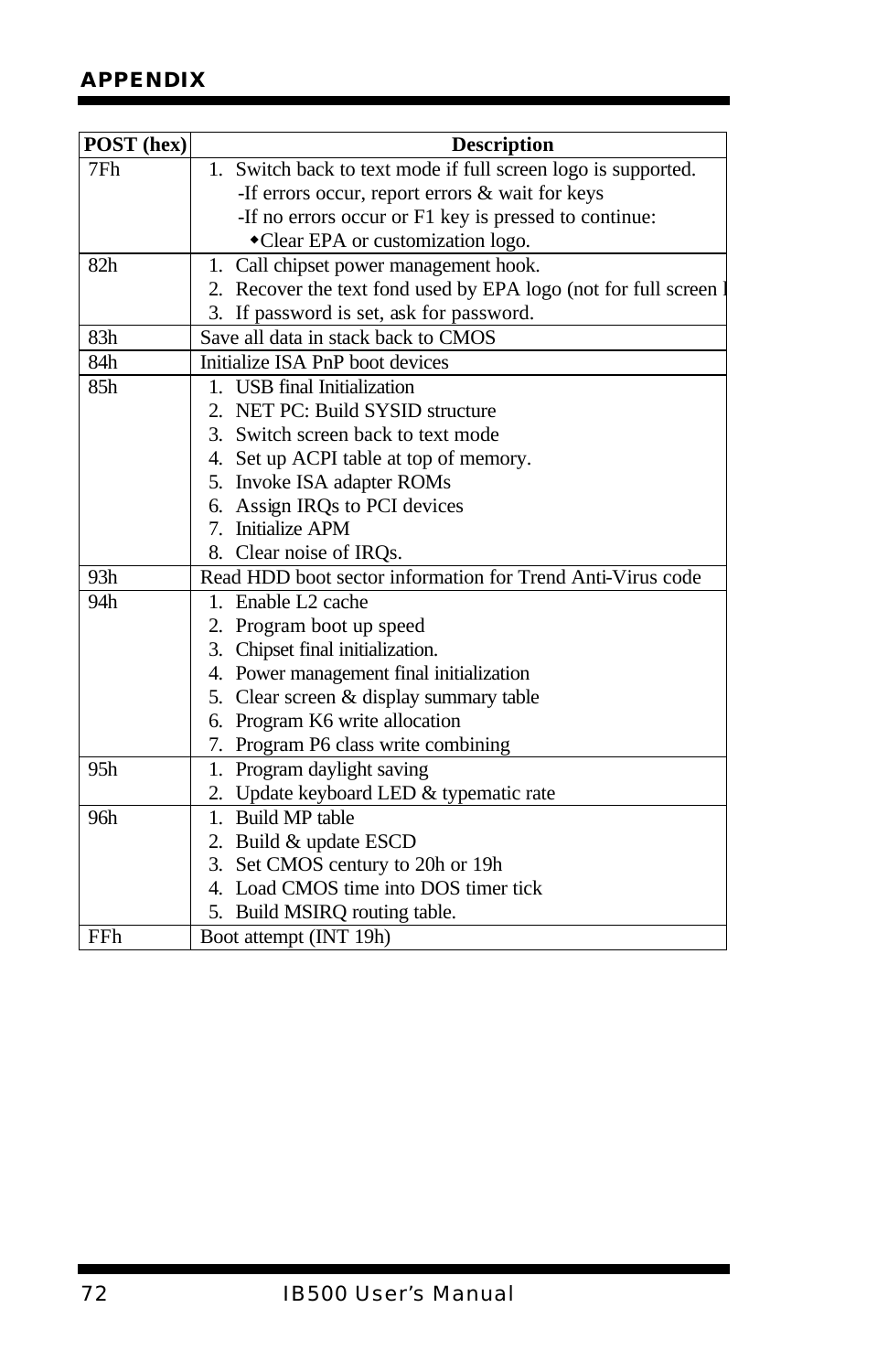## **B. I/O Port Address Map**

Each peripheral device in the system is assigned a set of I/O port addresses which also becomes the identity of the device. The following table lists the I/O port addresses used.

| <b>Address</b> | <b>Device Description</b>          |
|----------------|------------------------------------|
| 000h - 01Fh    | DMA Controller #1                  |
| 020h - 03Fh    | Interrupt Controller #1            |
| 040h - 05Fh    | Timer                              |
| 060h - 06Fh    | <b>Keyboard Controller</b>         |
| 070h - 07Fh    | Real Time Clock, NMI               |
| 080h - 09Fh    | <b>DMA</b> Page Register           |
| 0A0h - 0BFh    | Interrupt Controller #2            |
| 0C0h - 0DFh    | DMA Controller #2                  |
| 0F0h           | Clear Math Coprocessor Busy Signal |
| 0F1h           | <b>Reset Math Coprocessor</b>      |
| 1F0h - 1F7h    | <b>IDE</b> Interface               |
| 278 - 27F      | Parallel Port #2(LPT2)             |
| 2F8h - 2FFh    | Serial Port #2(COM2)               |
| 2B0 - 2DF      | Graphics adapter Controller        |
| 378h - 3FFh    | Parallel Port #1(LPT1)             |
| $360 - 36F$    | <b>Network Ports</b>               |
| 3B0 - 3BF      | Monochrome & Printer adapter       |
| 3C0 - 3CF      | EGA adapter                        |
| 3D0 - 3DF      | CGA adapter                        |
| 3F0h - 3F7h    | <b>Floppy Disk Controller</b>      |
| 3F8h - 3FFh    | Serial Port #1(COM1)               |